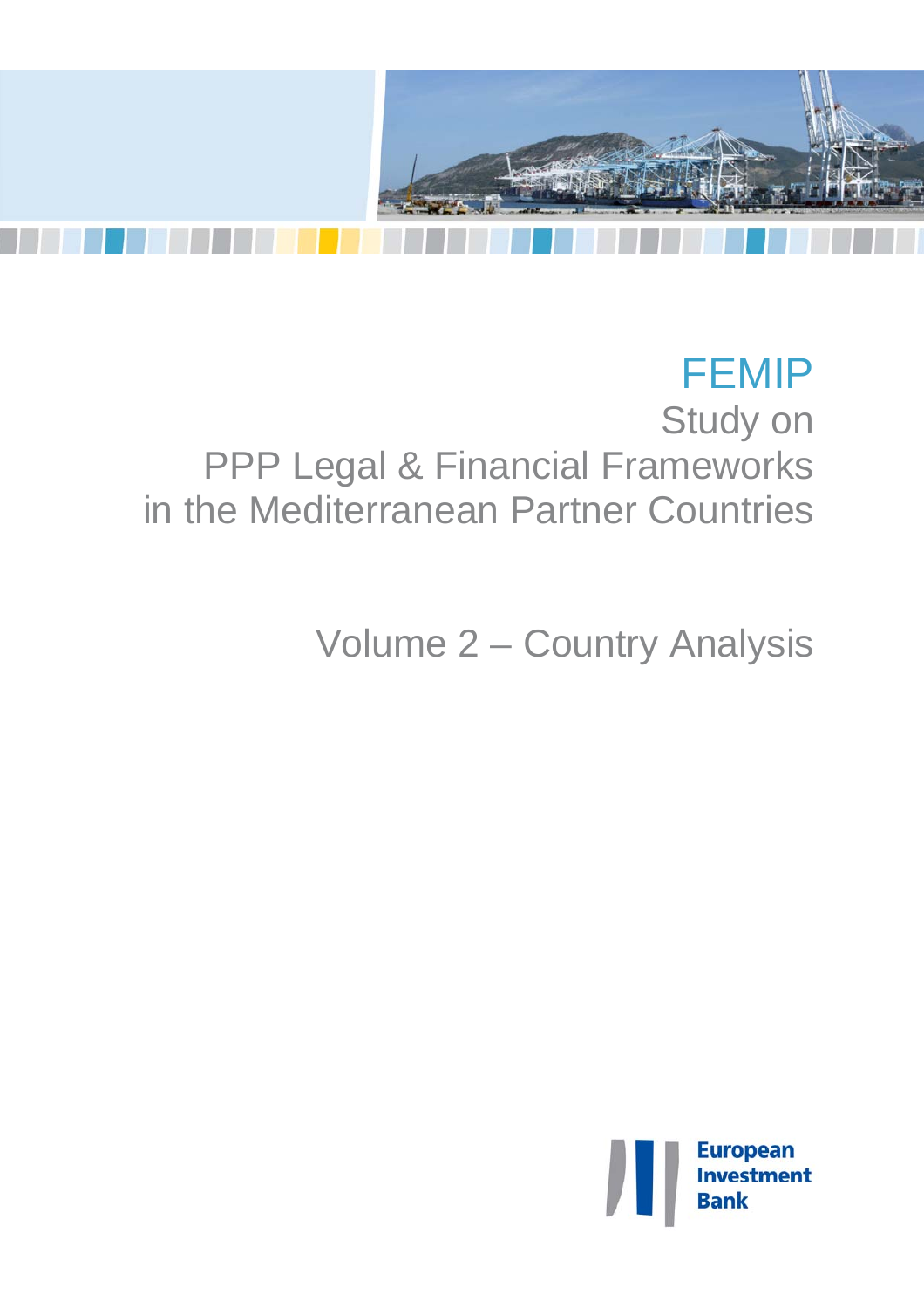Operational since October 2002, the Facility for Euro-Mediterranean Investment and Partnership (FEMIP) brings together the whole range of services provided by the European Investment Bank in the Mediterranean partner countries (Algeria, Egypt, Gaza/West Bank, Israel, Jordan, Lebanon, Morocco, Syria and Tunisia).

The study is financed under the FEMIP Trust Fund. This Fund, which was established in 2004 and has been financed – to date – by 15 EU Member States and the European Commission, is intended to support the development of the private sector via the financing of studies and technical assistance measures and the provision of private equity.

The contents of this Volume have been prepared by external consultants. The opinions expressed are those of the consultants and do not necessarily reflect the view of the European Investment Bank.

This Volume is not designed to be professional advice in respect of any particular matter and should not be relied upon in the making of any legal, commercial or financial decision.





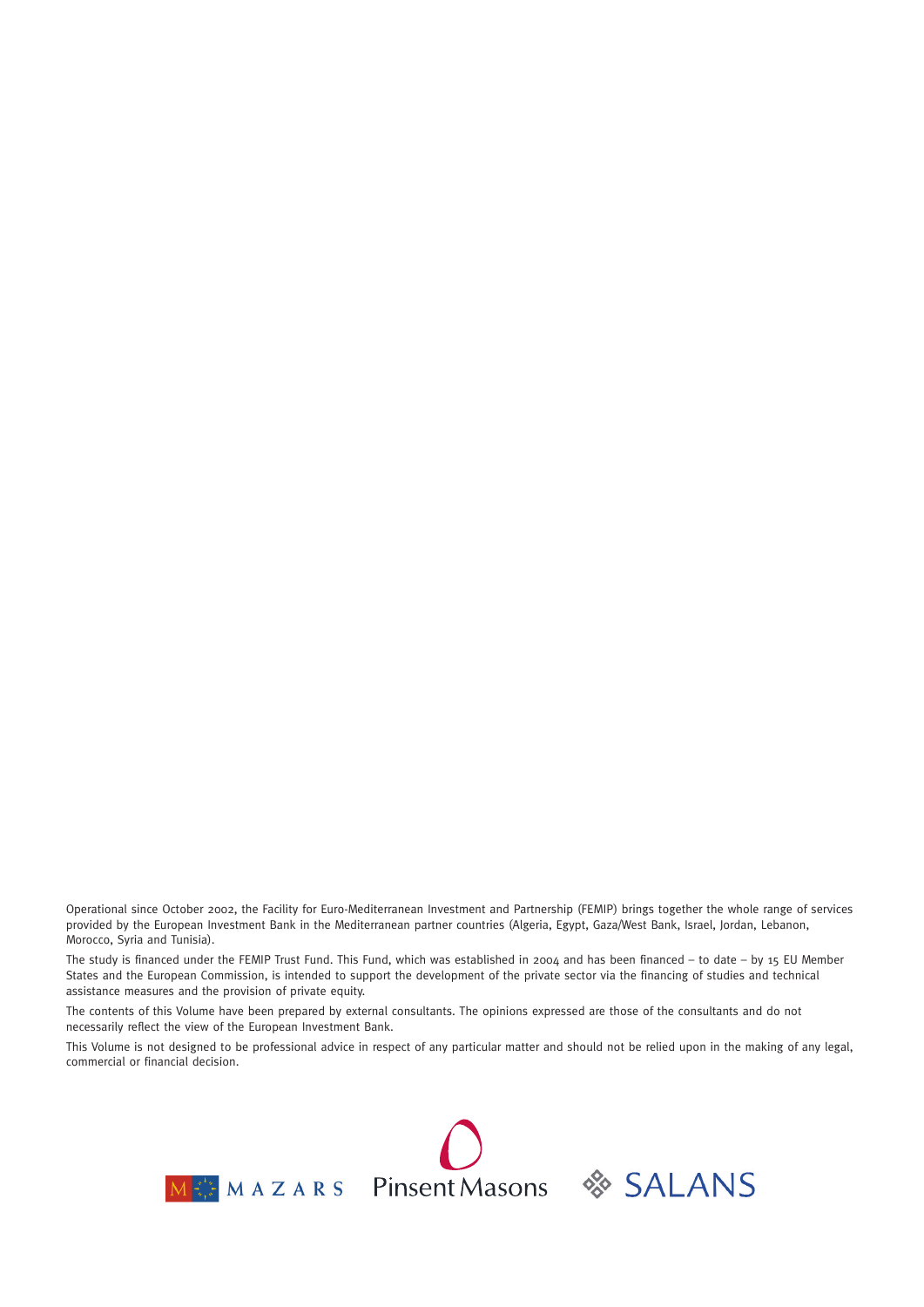# **CONTENTS1**

|  | GLOSSARY            |  |    |
|--|---------------------|--|----|
|  | <b>INTRODUCTION</b> |  |    |
|  | 1. ALGERIA          |  |    |
|  | 2. EGYPT            |  | 8  |
|  | 3. ISRAEL           |  | 13 |
|  | 4. JORDAN           |  | 17 |
|  | 5. LEBANON          |  | 21 |
|  | 6. MOROCCO          |  | 25 |
|  | 7. SYRIA            |  | 29 |
|  | 8. TUNISIA          |  | 34 |
|  | 9. WEST BANK        |  | 38 |

<sup>1</sup> Please note: This Volume is part of a three-volume Report: "Volume 1 - A Regional Approach", "Volume 2 - Country Analysis" and "Volume 3 - Best Practices and Lessons Learned – Selected Experiences from Other Countries". See Introduction below for further detail.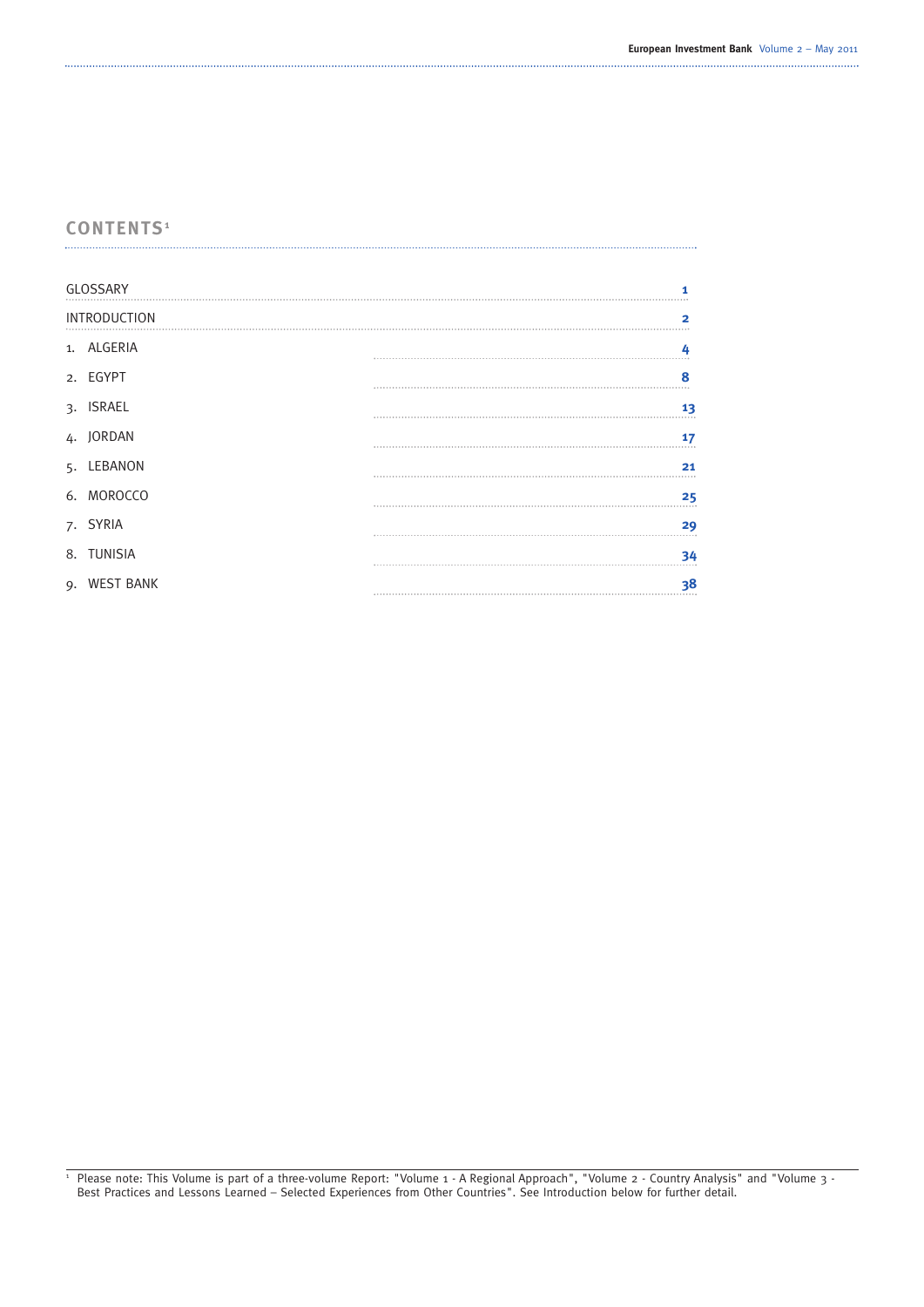# **ACKNOWLEDGEMENTS**

In preparing the Report, the Consortium has been assisted by Paloma Perez de Vega, Francesco Totaro and Nicholas Jennett from the European Investment Bank, Willis Limited (in relation to insurance matters) and the following in-country experts:

Mediterranean partner countries:

#### **Algeria**

- Ghellal & Mekerba Law Firm
- Mazars Hadj Ali

### **Egypt**

- Sharkawy & Sarhan Law Firm
- Mazars Mostafa Shawki

#### **Israel**

- Glusman Shem-Tov Chowers Broid & Co Law Offices
- MBT Consultants

#### **Jordan**

- J.C. Law Firm
- Mazars (UAE)

#### **Lebanon**

- Takla, Trad, Daouk Law Firm
- Mazars (Lebanon)

#### **Morocco**

- UGGC & Associés Law Firm
- Mazars Masnaoui

### **Syria**

- Syrian Legal Bureau
- Mazars (UAE)

#### **Tunisia**

- Ferchiou and Associés
- Mazars (Tunisia)

#### **West Bank**

- A, F & R Shehadeh Law Office
- El Wafa Company

#### Comparator countries:

#### **France**

- Salans
- Mazars France

#### **Mexico**

- COMAD, S.C.
- Mazars Mexico

#### **Poland**

- **Salans**
- Mazars Poland

#### **South Africa**

- Webber Wentzel
- Mazars South Africa

The Consortium is grateful for the support that has been given.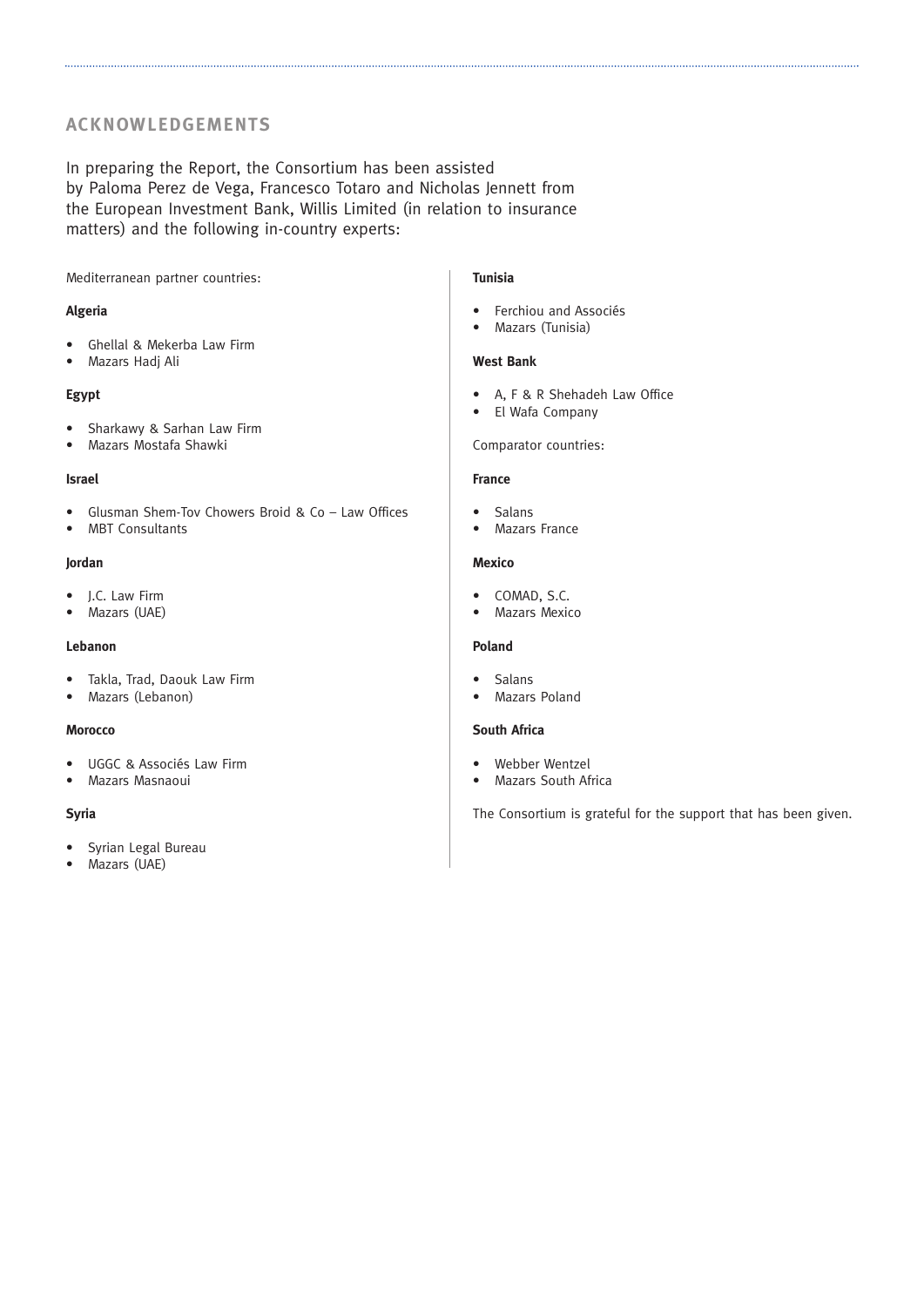## **GLOSSARY**

**BEA:** bail emphytéotique administrative (France)

**BEE:** Black Economic Empowerment

**BSF:** Building Schools for the Future (England)

**CBT:** Central Bank of Tunisia

**Comparative Assessment:** the comparison of PPP frameworks in the Mediterranean partner countries with the PPP frameworks in the comparator countries as set out in Volume 1 of the Report

**Comparator countries:** England, France, Mexico, Poland and South Africa

**Consortium:** the consortium of Pinsent Masons LLP, Mott MacDonald Limited, Mazars LLP and Salans LLP appointed by the EIB to carry out the Study and the Report

**Cross Country Assessment:** the assessment of PPP frameworks in the Mediterranean partner countries

**EC:** European Commission

**ECA:** Export Credit Agency

**EIB:** European Investment Bank

**EPC:** Engineering Procurement and Construction

**EU:** European Union

**EUR:** Euro

**FARAC:** Fideicomiso de Apoyo al Rescate de Autopistas (Commission for Financial Assistance to Rescue Highways)

**FDI:** Foreign Direct Investment

**FEMIP:** Facility for Euro-Mediterranean Investment and Partnership

**FONADIN:** Fondo Nacional de Infraestructura (Mexico)

**GDP:** Gross Domestic Product

**GMWDA:** Greater Manchester Waste Disposal Authority (England)

**ICC:** International Chamber of Commerce

**ICE:** In-Country Experts

**IFI:** International Financial Institution

**IPP:** Independent Power Plant/Project

**IT:** Information Technology

**IU:** Investment Unit (Mexico)

**IUK:** Infrastructure UK (England)

**JV:** Joint venture

**LCIA:** London Court of International Arbitration

**MAPPP:** Mission d'Appui à la Réalisation des Contrats de Partenariat (France)

**MEAT:** Most economically advantageous tender

**Mediterranean partner countries:** Algeria, Egypt, Israel, Jordan, Lebanon, Morocco, Syria, Tunisia and the West Bank

**MOD:** Ministry of Defence (England)

**MXN:** Mexican Peso

**NHS:** National Health Service (England)

**NIP:** National Infrastructure Plan (Mexico)

**OECD:** Organisation for Economic Cooperation and Development **OGC:** Office of Government Commerce (England)

**OJEU:** Official Journal of the European Union

**PFI:** Private Finance Initiative (England)

**PFMA: Public Finance Management Act** 1999 (South Africa)

**PfS:** Partnerships for schools (England)

**PFU:** Private Finance Unit (England)

**PLN:** Polish Zloty

**PPO:** Public Procurement Office (Poland)

**PPP:** Public Private Partnerships

**PRG:** Project Review Group (England)

**Project SPV:** Project Special Purpose Vehicle

**PUK: Partnerships UK** 

**Regulations:** The Public Contracts Regulations (SI 2006/5) and The Utilities Contracts Regulations (SI 2006/6) (England)

**Report:** A report comprising three volumes titled "Volume 1 – A Regional Approach", "Volume 2 – Country Analysis" and "Volume 3 – Best Practices and Lessons Learned – Selected Experiences from Other Countries"; this being Volume 2

**RFP:** Request for Proposals

**SoPC4:** Standardisation of PFI Contracts version 4 (England)

**TIFU:** Treasury Infrastructure Finance Unit (England)

**UK:** United Kingdom

**UNCITRAL:** United Nations Commission on International Trade Law

**US: United States** 

**USD:** United States Dollar

**ZAR:** South African Rand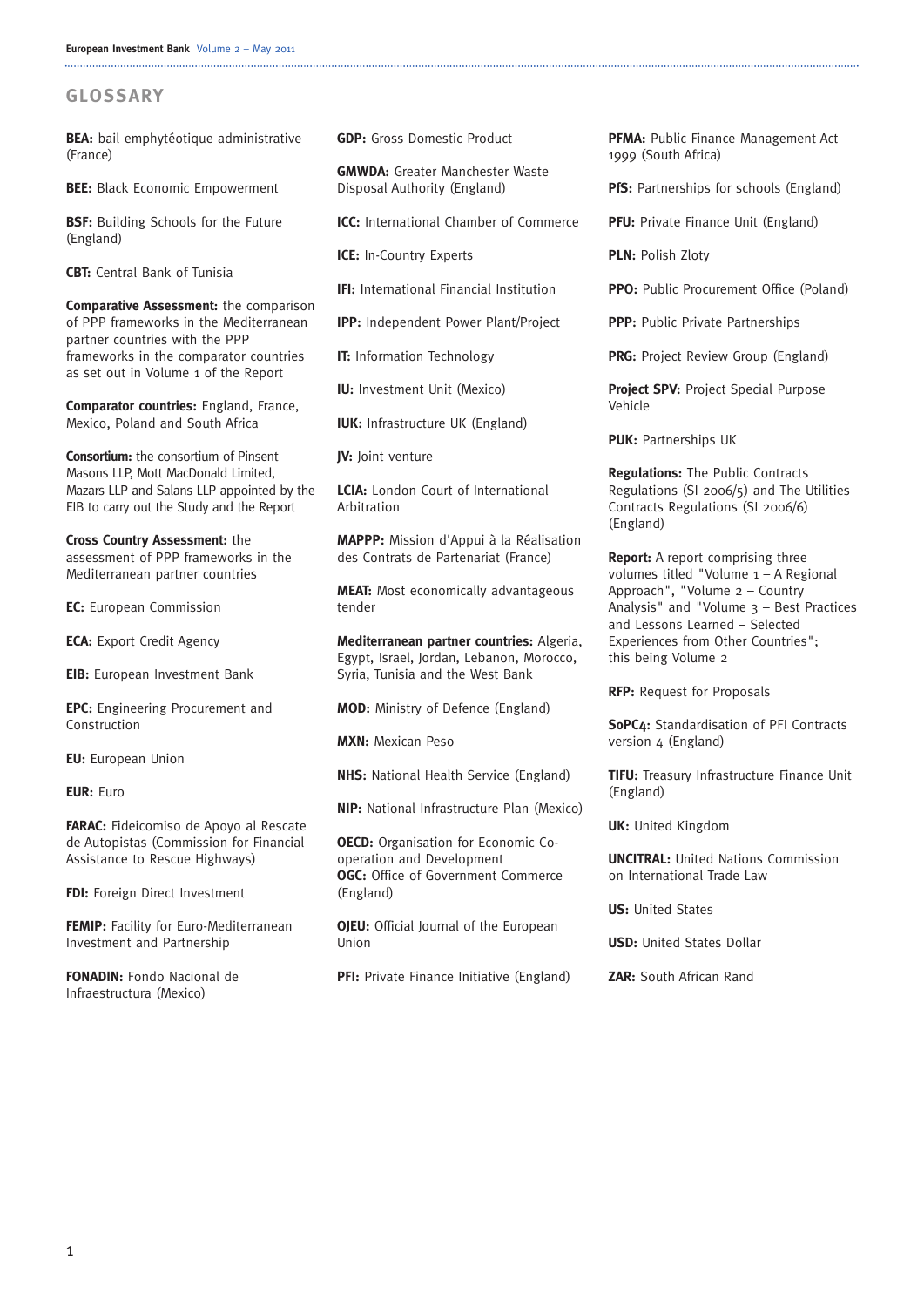## Introduction

## Background and objectives

**The European Investment Bank (EIB) has commissioned a review of the Private Public Partnership Legal & Financial Frameworks in the Facility for Euro-Mediterranean Investment and Partnership (FEMIP) Region (the Study)**. The Study was carried out by Pinsent Masons LLP, Mazars LLP and Salans LLP.

**The Study is financed under the Facility for Euro-Mediterranean Investment and Partnership (FEMIP) Trust Fund**. This Fund, which was established in 2004 and has been financed to date by 15 European Union (EU) Member States and the European Commission (EC), intends to support the development of the private sector via the financing of studies, technical assistance measures and the provision of private equity.<sup>2</sup>

**The objective of the Study is to assess and promote the prospects for successful PPP programmes in the Mediterranean partner countries.** The Report involves a detailed Cross Country Assessment of the legal and financial frameworks, and readiness, for Public Private Partnership (PPP) projects of each of the Mediterranean partner countries (Algeria, Egypt, Israel, Jordan, Lebanon, Morocco, Syria, Tunisia and the West Bank) and a Comparative Assessment of the legal and financial frameworks in the Mediterranean partner countries against good practice in five comparator countries (England, France, Mexico, Poland and South Africa).

#### Structure of the Report

The Report comprises three Volumes:

#### **Volume 1: A Regional Approach**

Volume 1 presents a detailed analysis of the financial and legal issues affecting PPP in the Mediterranean partner countries and compares them with key aspects of the experience in the comparator countries.

#### **Volume 2: Country Analysis (the present Volume)**

This Volume reports on the key elements of the legal and financial framework of each of the nine Mediterranean partner countries.

#### **Volume 3: Best Practices and Lessons Learned – Selected Experiences from Other Countries**

Volume 3 summarises key elements of the legal and financial frameworks of the five comparator countries, explaining why these countries were selected and the financial and legal issues identified from their experience.

### **METHODOLOGY**

**The Consortium surveyed five comparator countries outside the Mediterranean partner countries.** These countries were chosen on the basis of their successful PPP environment, their unique experience of PPP and/or the lessons learned from their experiences that could inform good practice in less developed markets. The purpose of the research was to highlight the typical characteristics of PPP in the five comparator countries and to identify the reasons for the successes in their PPP regimes, as well as any shortcomings that have arisen.

#### **The survey of the comparator countries identified key issues under seven main headings:**

- funding capacity and availability;
- institutional issues;
- the legal and regulatory framework;
- bidding process;
- contract design and risk allocation;
- financial risks and payment terms;
- PPP/project finance investment readiness for lenders and investors.

**The Consortium also undertook a detailed analysis of the Mediterranean partner countries (the Cross Country Assessment), organised in terms of each of these headings.** This was based on information derived from a standard questionnaire devised by the Consortium. The responses, together with interviews held with key contacts in each Mediterranean partner country, formed the basis of the analysis undertaken by the Consortium. This process lasted approximately eight months (from February to September 2010) and produced detailed country reports that will be delivered to the nine Mediterranean partner countries individually. The executive summaries of the nine individual country reports form this Volume of the Report.

**The Mediterranean partner countries and the comparator countries were then compared.** The features of a successful PPP regime in relation to each issue were identified and recommendations have been made in relation to improvements to the legal and financial frameworks of the Mediterranean partner countries based on successful practice and lessons learned in the comparator countries.

**The Report identifies success factors and makes initial recommendations in respect of introducing or developing a PPP programme in each of the Mediterranean partner countries.** In each case this is concurrent with international best practice whilst taking into account specific issues affecting their country such as the relative stage of development of PPPs and particular country context.

**The Report and all references in it are accurate as at 1 October 2010, unless otherwise stated.** Whilst the potential for significant political change will impact upon the appetite of the international community to invest in PPP projects, it has been assumed that there will be no substantial change to the key requirements for a successful PPP programme. These political aspects are outside the scope of the Report and the Consortium believes that the description of the legal and financial environment and recommendations remain valid subject to resolution of political issues.

### Scope of projects covered in the Report and the usage of the term "PPP"

**There are a number of procurement and service delivery structures which are commonly labelled PPP. The Report is concerned primarily with project financed infrastructure projects.** The definition of PPP for the purposes of the Report is a partnership between the public and private sectors pursuant to a long term contractual agreement and covering, in most instances, the design, construction, financing and ongoing operation and maintenance of an infrastructure asset.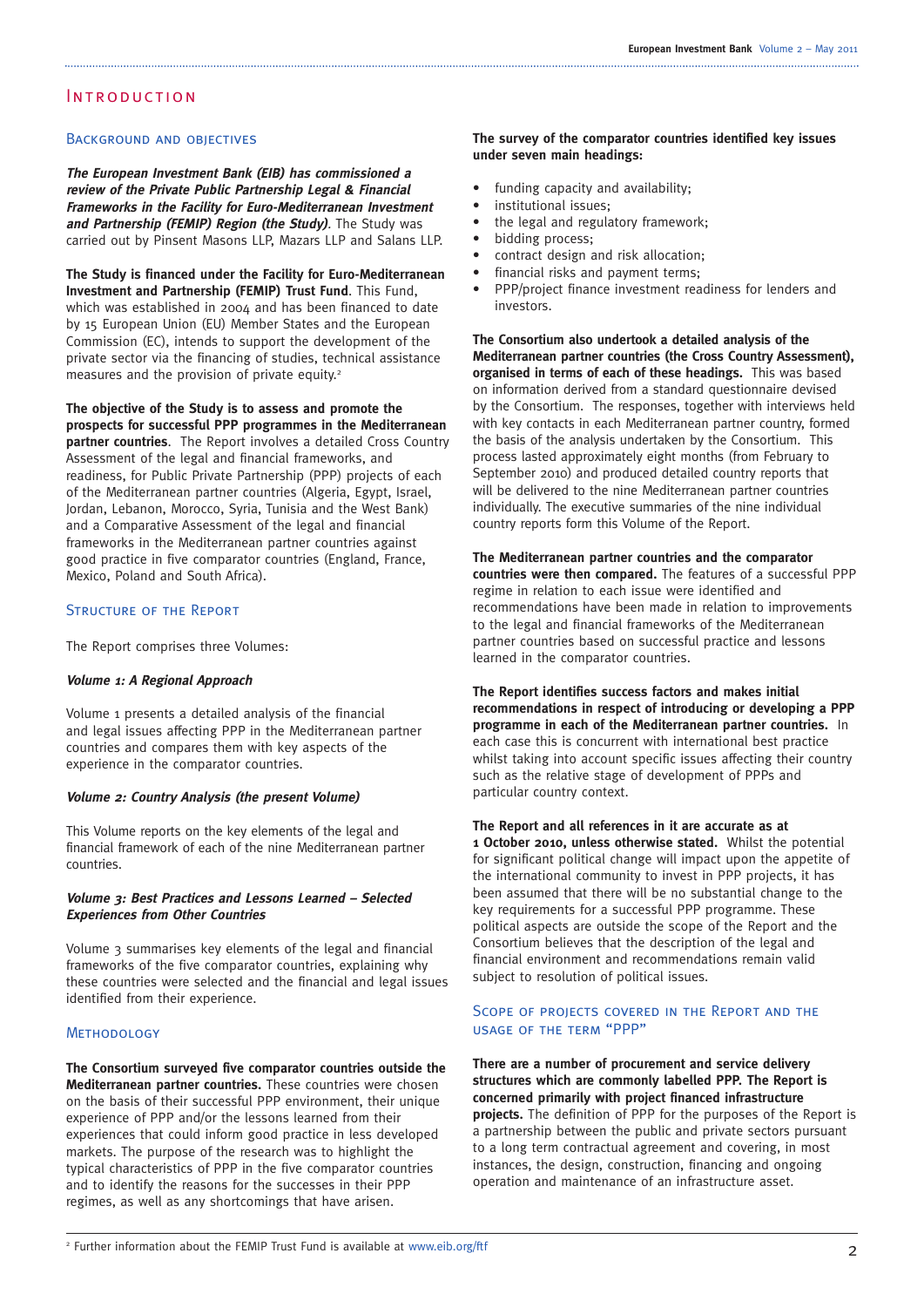**In a PPP the public sector usually establishes the service and output requirements (quality/quantity), and enters into contractual arrangements that ensure these requirements are respected.** This is based on the principle that payment to the private partner is related to success in meeting the service and output requirements of the project. The long term agreements also include obligations on the part of the public contracting authority.

**Project financing is a method of structuring debt finance for capital intensive projects.** In such structures lenders are primarily concerned with the cashflows to be generated by the project for the repayment of the loan and with the assets of the project including rights arising under the project contracts (most particularly revenue flows). Accordingly, lenders look to these cashflows, project receivables and assets, rather than primarily to the general creditworthiness of the private sector sponsors, as collateral for the loan. Lenders' involvement in project structuring creates a discipline that is often beneficial for the project, as it creates the appropriate incentives for the private sector to deliver on time and within budget.

#### **Examples of PPPs covered by the Report include:**

- power and water treatment projects;
- roads and other transport projects;
- social infrastructure projects such as schools or hospitals.

**In each case, payment to the private partner is related to meeting the project's output specification.** However, this may be defined in terms of either:

Availability – in other words, making the services of the asset available for use (this would be typical in a school

project, for example, where the authority agrees to pay for the school to be appropriately maintained and serviced over the contract length);

- Demand for example, where a concessionaire relies entirely on fees from users such as a toll road or an airport; or
- Availability and demand  $-$  for example, where a public authority agrees to pay a service fee for the development and maintenance of a road based on the road being available but there is also an element of demand fees (related to toll payments).

Projects often described as 'concessions', under which the private sector receives end user payments and takes demand risk, are addressed in the Report where they involve project financing structures.

**Traditional procurement and privatisation are not within the scope of the Report.** The Report does not focus on projects where the authority has procured an asset independently from its operation or a service independently from the construction of the asset (often referred to as 'traditional' procurement) or where the private entity provides the service independently of the public authority subject only to the general law or regulation rather than contract (for example, privatised utilities). Excluding such projects from the ambit of the Report is not to suggest they are not suitable methods of procurement. On the contrary, some projects (for example those involving the use of particularly innovative or complex technology for which the private sector may not be ready or capable of assuming the risk) may represent better value if procured wholly by the public sector. Part of the process of successful project selection/procurement is to ensure that the most appropriate method of procurement is utilised.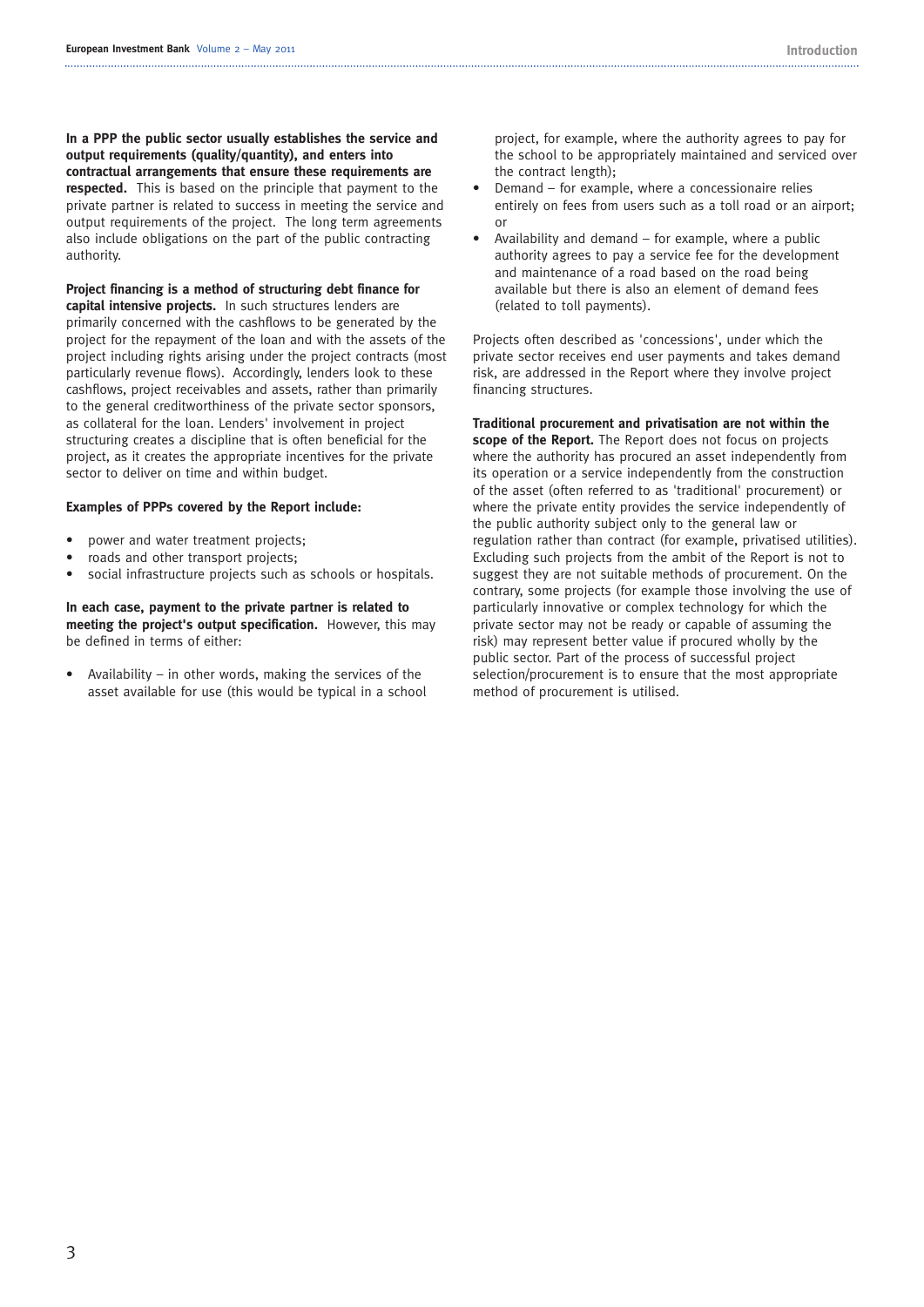# 1. ALGERIA

#### **Overview**

**Algeria's infrastructure sector is heavily reliant on public sector investment, which has discouraged the development of PPP initiatives.** Government agencies and state-owned corporations have sufficient funding to procure projects directly, without the need for private sector financing. Significant amounts of public investment originate in the country's significant mineral reserves, which account for a substantial percentage of the country's GDP. For instance, hydrocarbon resources (especially natural gas), represented 43% of GDP during the period 2005- 2008. They have also accounted for 98% of the country's total exports during the period 2004-2010. Algeria is also the world's fourth largest producer of liquefied natural gas (LNG), supplying approximately 10% of the EU natural gas consumption.

**Regulatory restrictions imposed on private sector investments have also discouraged the development of PPP in the country.** PPP procurement and financing cannot be easily pursued in Algeria due to strict regulations introduced in 2009 on foreign ownership, foreign borrowing, and repatriation of earnings. The Complementary Financial Law of 2009 (particularly through the Ordinance no. 09-01 of 22 July 2009) introduced a number of restrictions to foreign investment, including elimination of free transfer of imports, mandating that Algerian partners must hold a majority stake (at least 51%) in any foreign investment and allowing the State the right to buy back the assets of private companies. Private investment restrictions have had a discouraging effect on the appetite of international companies to invest in Algeria thereby reducing the chances of furthering a PPP programme involving foreign investors.<sup>3</sup>

**An exception to fully public-funded infrastructure is the case of desalination plants and independent power projects, where Algeria has developed successful PPP initiatives.** The procurement and financing expertise gained from these PPP programmes is helpful in at least some sectors, should Algeria decide to further a comprehensive PPP programme in the future. The PPPs developed in the water and energy sector were successful in attracting a considerable number of international investors. Financing of these projects was provided by the public state owned banks. The Government's stated objective in developing PPPs in these sectors went beyond financial considerations and also considered benefits of transfer of technology and know-how by foreign enterprises.

**Algeria is planning to implement a major and sustained investment programme in the medium term.** The country's capacity to finance this very large infrastructure programme depends on a sustained recovery in oil and gas export earnings. Further clarity on how such a large investment programme will be carried forward and financed, the phasing of the proposed investments and how the new USD 286 billion plan interfaces with the National Territorial Development Planning Scheme would be beneficial in order to increase the investment programme's credibility.

**In order to meet some of the country's future investment needs, Algeria may find it beneficial to maintain a selective PPP programme that allows international sponsors and investors to**

**participate effectively.** Such an initiative would help preserve diversity in potential funding sources for future infrastructure development in the chosen sectors. Developing and maintaining a consistent track record in infrastructure financing could be a prudent measure that Algeria could rely on if it were to seek foreign funding for its infrastructure procurement commitments (especially during any sustained period of adverse oil and gas market conditions).

#### **Funding capacity and availability**

**Large foreign currency reserves and minimal debt levels allow Algeria to maintain substantial investment in infrastructure, either through PPP or other means, although at the cost of sustained capital inflows from the state or state owned entities.** The main state-owned banks have approximately a 93% share of the domestic lending market. Since, under the present law, any borrowing for domestic expenditure or investment insofar as public entities are involved must be raised from local banks, PPP or other infrastructure project borrowing will continue to be provided exclusively by the five main state-owned banks. In effect, to date public banks have provided all long term PPP debt at preferential fixed interest rates equivalent to the Banque d'Algérie (Central Bank's) discount rate. The ability of these banks to fund even a small portion of Algeria's future infrastructure investment programme (whether or not procured by PPP) will require continued large net deposit flows from state-owned entities and/or the government directly.

**Public banks have provided PPP projects with preferential longterm debt with fixed interest rates, thereby the public sector has assumed the financing risk of projects.** Since the availability of preferential fixed rate funding has a major effect on the project economics, invitations to tender for PPP projects specify that such funding will be made available to the winning bid. This approach enables bidders to submit their bids on equal funding terms, so that debt terms and availability will not be competitive items between bidders. In addition, as the debt is provided by the public banks and is an element of the bid, the private sector is compensated for any changes in the financing conditions during the life of the project.

#### **Legal and regulatory framework**

**Improved approaches to publishing case law would benefit domestic and international investors.** In Algeria, case law, or the application of law to contractual matters, is not widely published. Moreover, circulars issued at all levels of the government and which either give interpretation of laws (interpretative circulars) or issue new regulations (regulatory circulars), lack consistency in the manner of their official publication.

**A general legal framework on concessions and PPP procurement would bring certainty and predictability to potential investors.** The country's general public procurement law and the Civil Code currently take the place of a PPP law in Algeria. In the absence of a general legal framework, concessions in Algeria are regulated on a sector by sector basis or through project-specific laws. A general PPP law could bring a more uniformed implementation of procurement policies, benefiting both the government and the investors.

<sup>3</sup> We understand that, as at April 2011, legal texts regarding the new regulation are currently in the process of being drafted. These should hopefully provide greater clarity on the procedures regarding partnership.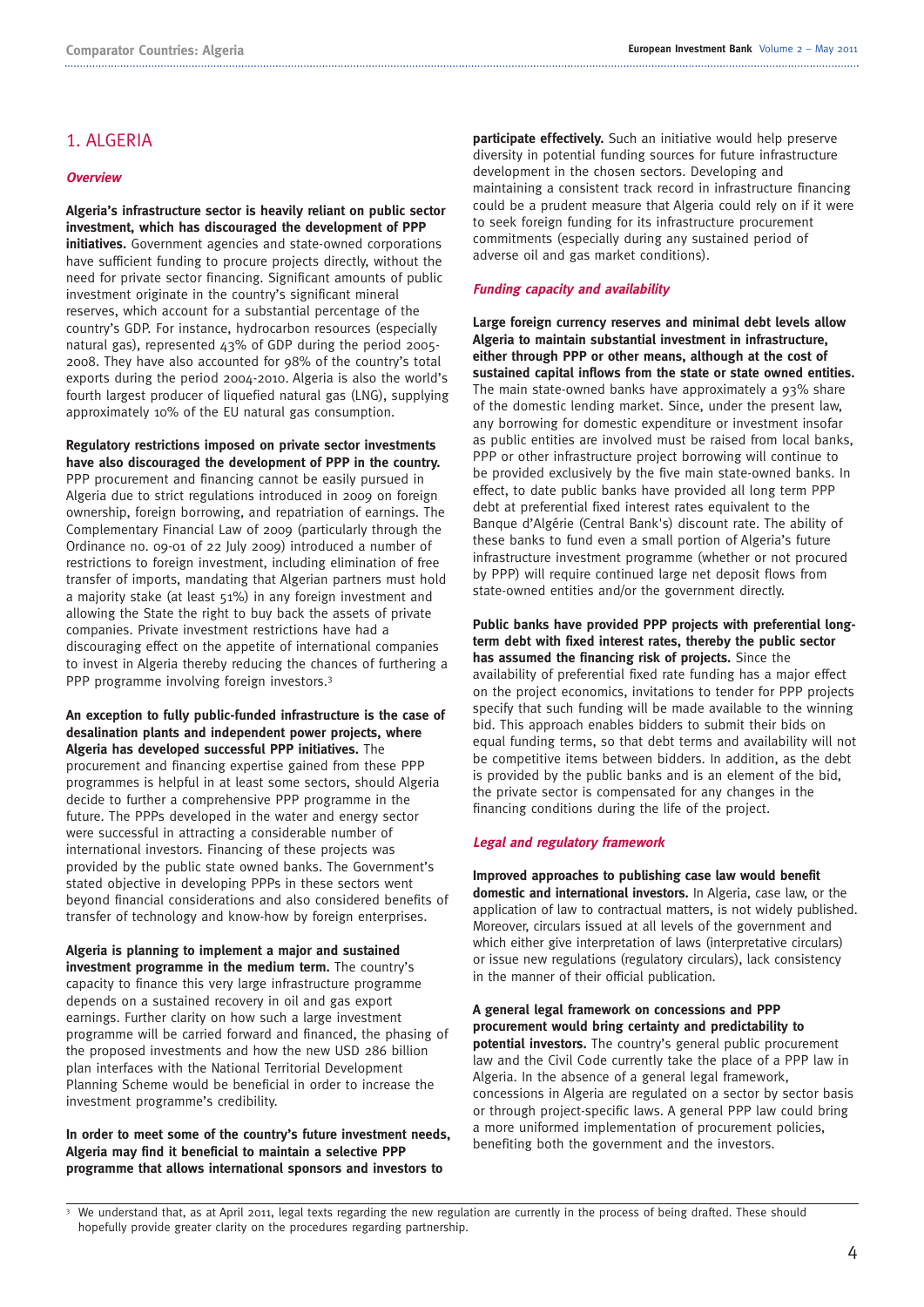**Arbitration is a viable alternative to court proceedings and is often available to commercial parties in Algeria.** The adoption of arbitration as the preferred dispute resolution procedure to resolve PPP project disputes could encourage PPP investment. For a valid arbitration agreement, the parties will need to agree on a seat and rules of arbitration. Algerian arbitration practices include those from the International Court of Arbitration (ICC) and the United Nations Commission on International Trade Law (UNCITRAL). Both arbitration rules are widely respected amongst the international bidding and lending community.

**Disputes resulting from a PPP contract may be subject, depending on whether a public entity is involved, to commercial or administrative law.** Cases in which a public authority is involved or where the provision of the "public service" is affected, will be heard in the administrative courts. By contrast, commercial disputes not involving the procuring authority or the provision of the public service will be subject to the jurisdiction of the civil courts.

#### **Institutional issues**

**A sector specific PPP law would enhance Algeria's prospects in PPP.** PPPs have been successfully tendered and delivered in Algeria, although the contract conditions have been negotiated in the context of each project. A clear policy framework, such as the passing of a PPP law, would encourage best practice and contribute to investor and lender confidence. Such a law would be particularly important considering the recent announcement of a new five year plan heralding USD 286 billion of investment, which demonstrates a clear commitment to largescale infrastructure expenditure by the Algerian authorities.

**In the absence of a 'PPP unit', several key actors participate in potential PPP projects in Algeria.** The Ministry of Finance grants the budgets and therefore has a crucial role in the PPP decision making process. In addition, the Commission Nationale des Marchés (National Committee of Transactions, CNM) plays an important role in the management of PPPs. The Caisse Nationale d'Equipement et de Développement (National Fund for Capital and Development) (CNED) is responsible for: increasing the efficiency of public spending; for improving the evaluation, implementation and follow up of large projects; and for diversifying the sources of financing of large projects. Whilst local entities and sector based "by services" entities (such as universities and hospitals) do have the ability to procure major projects, in practice significant projects are usually centrally procured.

**The CNDE holds a powerful position in the lifecycle of major infrastructure projects and could be a useful platform on which to establish a 'PPP unit'.** The CNED has extensive experience in developing projects in a wide range of infrastructure sectors, and has credibility with the international project finance industry. This experience could be used to create a PPP Unit which could act as a centre of expertise for the structuring of project financed PPPs and, if necessary, help in steering 'pathfinder' projects to completion. Such a PPP unit could harness the existing strengths of the CNED based on the major role it plays throughout the lifecycle of traditionally financed

projects. A PPP unit could also facilitate standardisation of project planning, contractual conditions and financing. For CNED successfully to expand its already prolific role into project financed PPP, its mandate, position in the governmental hierarchy, staffing and strategy could be reviewed to examine its suitability as a cost-efficient base for a PPP unit.4

#### **The role of local administrative units, Wilayates and Baladiyates, is important in promoting local projects and could be further developed to benefit an Algerian PPP programme.** Although the Wilayates and Baladiyates already have statutory powers to promote and execute PPP projects, their role to date has been somewhat limited. However, this role in planning and facilitating projects will become increasingly important in the context of the very ambitious five year infrastructure programme currently planned, which includes social infrastructure such as housing developments and health facilities as well as transport and utilities projects.

**Infrastructure projects are currently required to be analysed through various preparatory studies, covering both financial and technical aspects.** In the event that PPP projects are procured more frequently and across a range of sectors, a standard approach to assessing project feasibility and business case could be developed at central and local level in order to facilitate efficient administration by the responsible authorities.

#### **Bidding process**

**There are various bidding processes used in Algeria for the procurement of public projects.** The central bidding process is enshrined in the Algerian Procurement Code (APC) but other sector specific bidding processes (which are largely modelled on the APC) are used by state-owned corporations such as SONELGAZ and SONATRACH. Whilst a two-stage tender process (i.e. an initial qualification stage followed by a bid submission stage with bid submission often being in two, technical and financial, stages) is available, it is not consistently used.

**The current bidding processes could be developed to include a structured phase that involves discussion and interrogation of bidders' proposals, which would be of particular benefit to complex PPP projects.** Any future reform of the APC could include amendments to the procurement procedures to ensure that a more suitable two-stage bidding be institutionalised, allowing for some measure of negotiation. Pro-active engagement of bidders has proven to be, in other markets such as the European Union, a means of fine-tuning and optimisation of solutions for the delivery of the project.

**International participants in the Algerian infrastructure sector have observed that the bidding processes could be improved by enhancing the quality of the bidding documentation available.** Due to unclear specifications and contract documentation issued in the tender phase, bidders have experienced difficulties in accurately pricing their bids. Lack of appropriate information before the initiation of procurement procedure could lead to prolonged bidding processes, potentially increasing the bid costs and even deterring future participants. In order to avoid these shortcoming, procuring

<sup>4</sup> As at April 2011, we have been informed that the creation of a centre of expertise on PPP within CNED is currently being contemplated by the Algerian government. The role of CNED vis-à-vis line ministries would be to evaluate and follow up PPP projects in which public money is mobilised to finance such projects, or to support the preparation and implementation of a PPP project if the financing is ensured by other resources different from the State budget.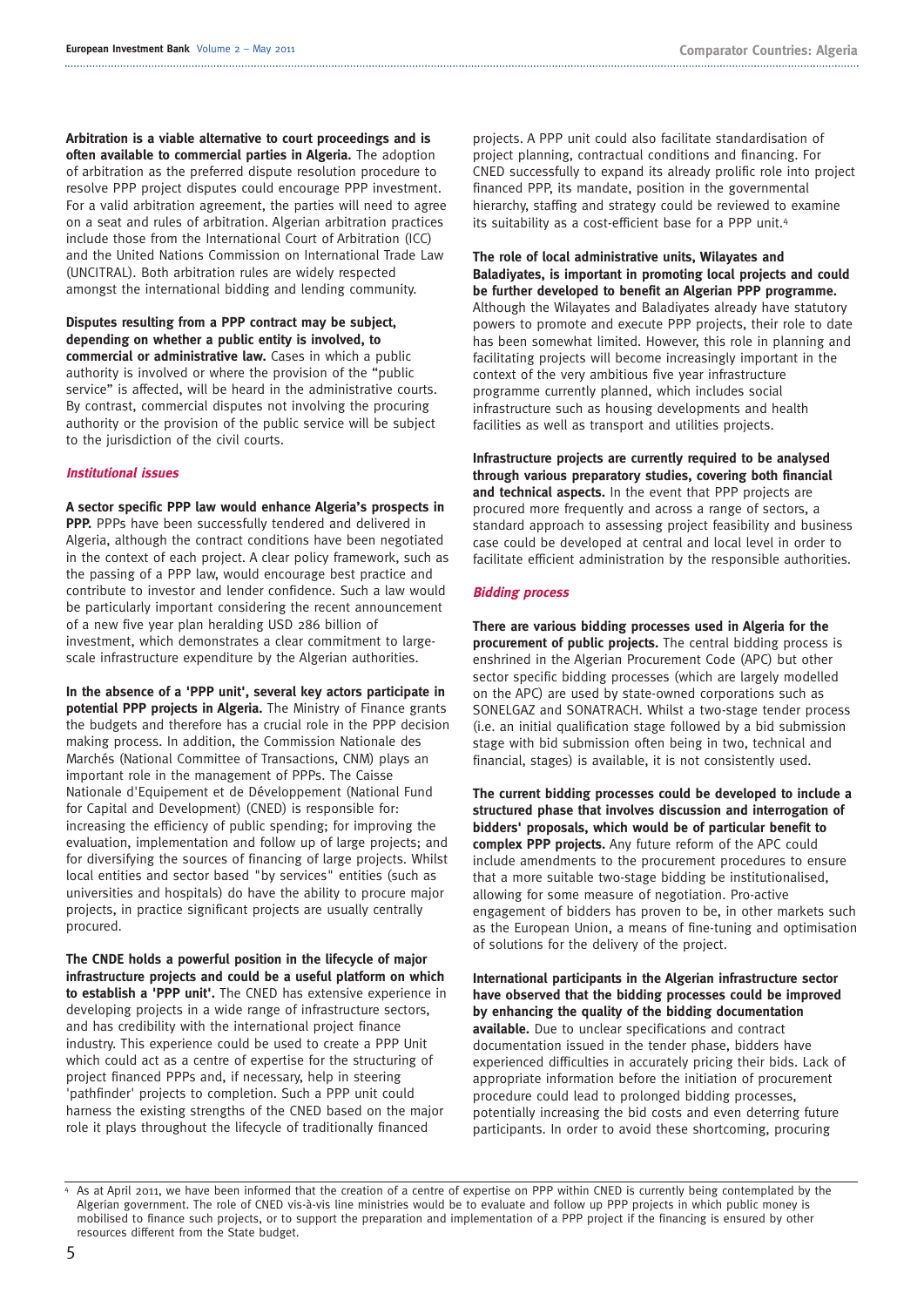authorities should develop tender documentation early in the procurement lifecycle and work with experienced, technical, financial and legal advisers to ensure that the tender documentation is clear and detailed.

**The sometimes excessive emphasis on lowest price criteria to the detriment of technical quality and the legal regulations generally favouring local participants (in the event that the bids' quality is comparable) can be factors which challenge foreign investment in Algeria.** A more balanced approach addressing technical experience and expertise could be instrumental in attracting foreign contractors to Algerian tenders and ensuring full competition, which will be beneficial for the country. One way of softening domestic preference criteria would be to allow foreign investors to incorporate a domestic entity, so that the margin preference will lose much of its significance. A good example in this direction is Egypt where, although the same margin has existed, its effect can be neutralised by incorporating a local entity.

#### **Contract design, risk allocation and financial terms**

**In Algeria, the approach to risk allocation has not yet been codified in a standard PPP contract.** However, some contracts are influenced by standard forms such as the International Federation of Consulting Engineers Contract (FIDIC) or the Cahier des Clauses Administratives Générales (General Conditions of Contracts) ('CCAG'), which is often part of the tender documents sent to bidders. The CCAG was introduced in 1964 and has been specifically applicable to contracts entered into by the Ministry of Works. In particular, the CCAG is not recommendable for PPP as it does not take account of PPP specific issues and risk allocation and partnership concepts inherent in PPP models.

**PPP contract terms could be standardised on a sector by sector basis.** An element of standardisation, at least for projects in the same sector, would serve to increase confidence amongst bidders and to incentivise investors to take a long term view of their investment in Algeria.

**Risk allocation in the Algerian PPP market follows international practices.** Design, construction, planning and delays in project delivery risks are normally absorbed by the private sector partner. Under Algerian law, the private sector is also responsible for changes in the contract that derive from a change in law and financing costs. Unforeseeable events and financial risks, such as inflation and exchange risks, are normally under the responsibility of the public sector partner.

#### **Some specific areas of risk allocation require further**

**development.** In particular, the authority's position on the level of compensation paid out on early termination of contracts could be standardised and reviewed as currently most contracts do not tend to offer adequate protection of the investment made by lenders and sponsors in a termination scenario.

**In Algeria, macroeconomic risks have been reasonably well addressed, although improvements would be beneficial in order to increase the projects' value for money.** For instance, the cost of inflation could be better adjusted through regular benchmarking or market testing than a general price inflation adjustment. Two main factors explain the convenience of benchmarking. Firstly, statistical indices available in Algeria are

not sufficiently comprehensive of economy-wide measures of inflation. Secondly, price inflation is relatively volatile year-onyear in Algeria, partly due to regulation and price controls.

**By striking the right risk balance in the PPP contract, coupled with a competitive bidding procedure, the public sector will ensure that the private sector offers the best price thereby maximising its value for money.** Best value for money represents a balance of costs, benefits and risks which is most favourable to the public sector. It creates stable project cash flows that attract long-term lenders and investors to invest in Algerian PPPs. In effect, such investors would take a combination of project risk (supported by sub-contractor or sponsor guarantees as normal in project finance) and Algerian sovereign risk – a combination which has been successfully banked in Algerian desalination projects.

#### **PPP / project finance investment readiness for lenders and investors**

**Long term PPP initiatives would benefit from a more investorfriendly legislation.** Foreign investment regulation in Algeria, particularly as enacted in the Complementary Finance Law for 2009, has institutionalised the resident national shareholding requirement, minimum levels of participation by Algerian residents and, more importantly, the requirement that debt must be sought from local banks. In order to ameliorate some of these measures, Algerian authorities could consider publishing some guidance on the circumstances in which foreign potential investors may benefit from exemptions, if any, from the effects of this legislation. If no adjustment and/or interpretation of investment rules are made by Algerian authorities, potential foreign investors will be faced with the prospect of entering into long-term partnering contracts without adequate guarantees over key decisions affecting their investments.

**The extension of state guarantees to PPP projects could attract long term investment.** Under current Algerian legislation, the state is permitted to guarantee loans taken by strategic public companies from banks and financial institutions. If the government wishes to pursue PPP initiatives, especially those of a long term nature, it should consider extending the same authorisation to private sector investors. Long-term PPP initiatives financed by private investors necessarily require significant financing from international banks, in which case state guarantees could play an important supportive role to access banking resources.

**It would also be convenient for Algerian authorities to pay careful attention to the need of a right balance between tax and accounting regulation, in order to obtain the most favourable conditions for the private sector.** Specifically, tax rules should be expressly considered when evaluating PPP tenders in order to compare bidders on the basis of their after-tax offer as well as their pre-tax offer. Similarly, the adoption of "finance debtor" accounting could help eliminate the negative impact of some tax rules and make project more affordable. Finance debtor accounting enables accounting profit to match project cash flows after debt service much more closely, avoiding many of the inefficiencies caused by fixed asset accounting in PPP projects. Finance debtor accounting is not yet allowed under Algerian accounting standards, requiring a change in tax law to be used for tax purposes.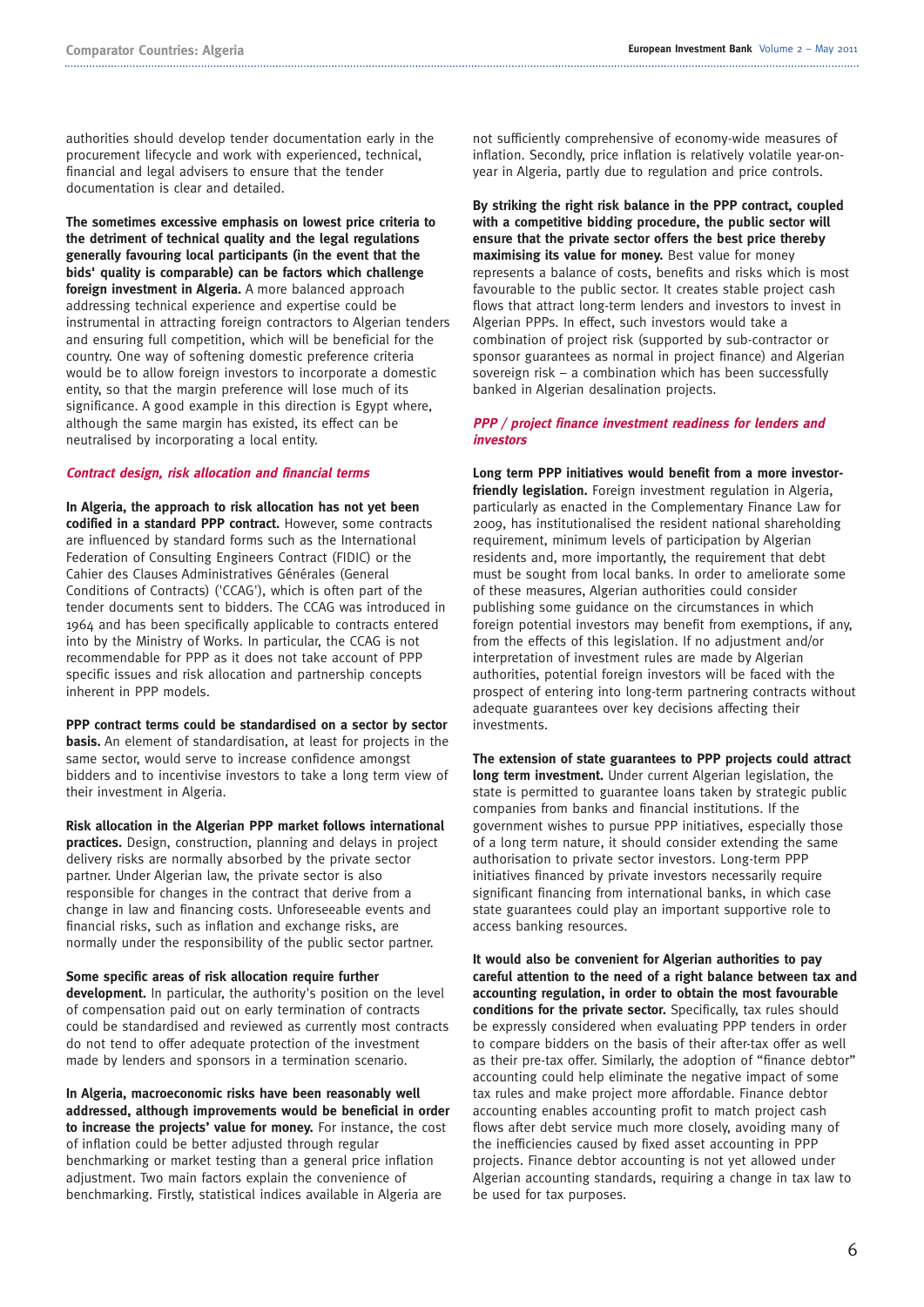#### Conclusion – key recommendations

- Increased clarity of the legal framework applicable to PPP procurement could be achieved through the enactment of PPP specific legislation, which would cover such matters as the authority to award projects, bidding processes and required contractual provisions.
- A clearer and explicit policy framework for PPPs would facilitate financing the ambitious infrastructure development plan for 2010-2014.
- Affordability exercises and selection criteria should be improved and international best practice should be adopted when developing criteria specific to PPP procurements.
- The role of the CNED could be expanded and developed to establish a centre of expertise for the supervision of project financed PPPs. This knowledge would then be disseminated to ministries and local government.
- The Algerian Procurement Code (APC) could be supplemented to recognise and facilitate the competitive investigation and evaluation of bids for international PPP projects. New procedures should provide for improved transparent evaluation criteria that does not disadvantage foreign bidders. Procuring authorities could be strengthened so as to ensure that the standard of tender documents is improved in terms of clarity and comprehensiveness.
- The approach to risk allocation should be clarified through policy, in guidance commentary and the development of draft contractual provisions.
- Regulations on foreign direct investment could be reformed to facilitate the in-flow of foreign funds. In particular, greater clarity could be provided (for example through the issuance of official guidance) on the circumstances in which the exemptions to the Investment Legislation will apply.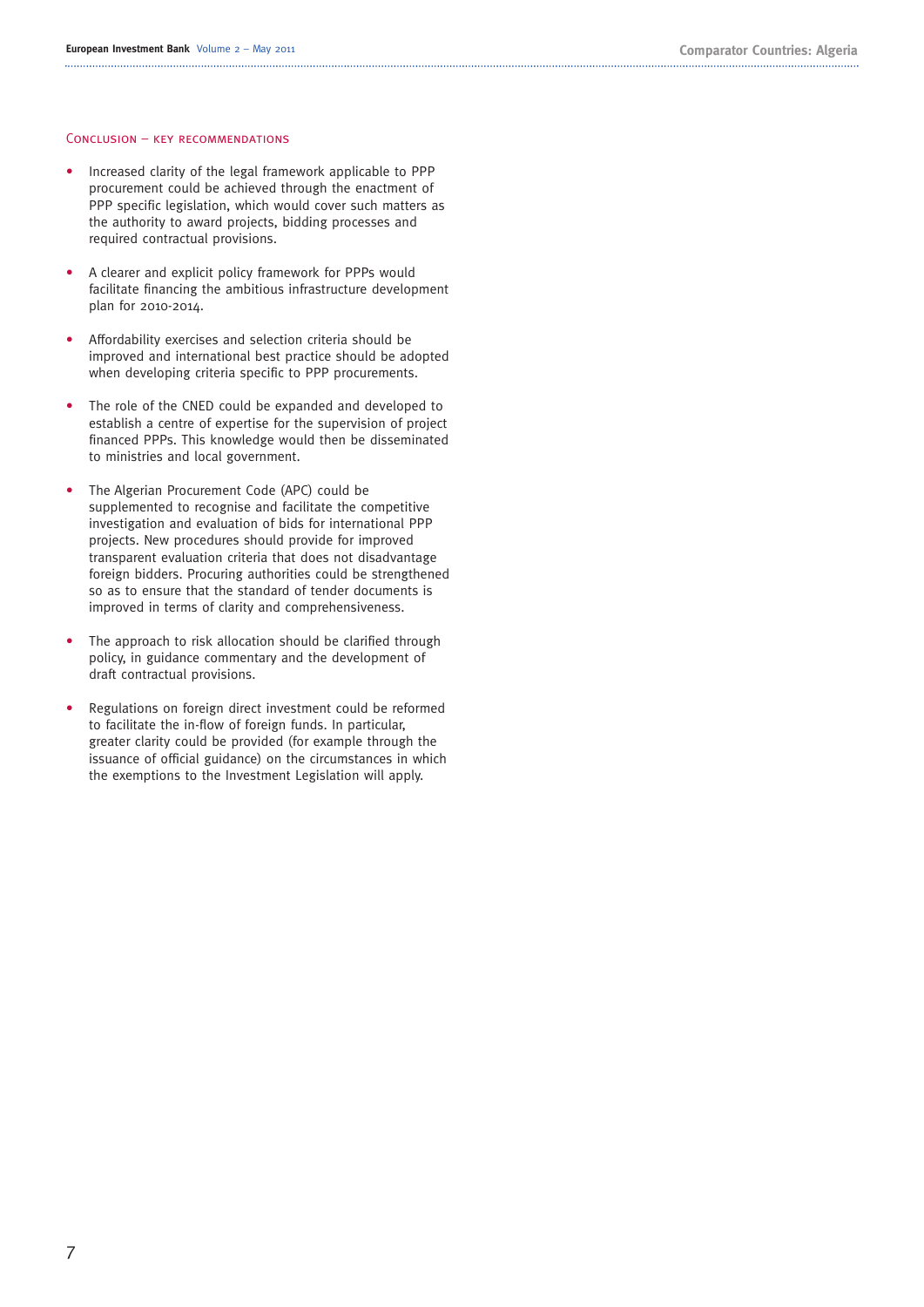# 2. EGYPT<sup>5</sup>

#### **Overview**

**Despite recent political turmoil in Egypt, relatively solid macroeconomic conditions place the country in a favourable position to continue developing its PPP (Public Private Partnership) programme.** Sustained economic growth, a controlled fiscal position and low aggregate and foreign debt outstanding (relative to Gross Domestic Product (GDP)) will give sponsors and investors confidence in the capacity of the Egyptian government to commit to PPP concession payments for projects with a good business case. The political developments of early 2011 are likely to cause investors to be cautious due to increased uncertainty. This can be overcome by a strong commitment to developing PPPs (for those projects where it is appropriate to do so) by the new government.

**Successful experiences with PPP projects can be replicated by developing a sustainable pipeline of well-designed projects focusing on particular sectors.** Whilst government has not implemented an official policy on project prioritisation, the successful financial close of the New Cairo Wastewater (NCWW) Project demonstrates the feasibility of wastewater projects, which are expected to continue to see procurement activity. In addition, a small number of hospital and highway projects are currently in the pipeline for procurement as PPPs, as well as both conventional and renewable power projects. Building a credible pipeline of projects in particular sectors will serve to attract both local and international investors and lenders to the Egypt PPP market.

**Building on the successful implementation of the NCWW project, authorities should focus in the first instance on medium size projects or those of lesser complexity.** Particularly, wastewater projects, potable water facilities or standard power and transport projects, seem to be ideal projects to crystallize and test the capacity acquired through the implementation of successful pilot projects.

**Difficulties in developing large-scale PPP projects should be overcome by strengthening institutional capacity.** For example, particularly complex projects in the education sector, involving the procurement of 345 school buildings in various locations of the country, have been postponed or delayed. This has been partly due to the limited resources and means of the PPP Central Unit (PPPCU) to manage mega-projects, as well as lack of market appetite for projects of this sort. However, it is worth noting that the schools project has not been cancelled and that the government is likely to re-tender the project on the basis of fewer schools spread over 18 governorates. Through the effective use of advisers to successfully deliver 'pathfinder' projects, Egypt can improve the prospects of developing a good market reputation for their successful delivery. Such a reputation is important for long term investor participation in Egyptian PPPs.

#### **Funding capacity and availability**

**Limited financial capacity of the domestic banking sector to fund small to medium sized PPP projects can be surmounted by foreign credit.** The Government's policy intention is to fund investment spending in Egyptian Pounds (EGP) where possible, to avoid exchange rate risk on foreign currency borrowing. However, if the PPP programme grows rapidly, or if large projects are undertaken, projects may have to be funded in foreign currency, with the Government underwriting the exchange rate risk in the payment mechanism. This requires the fragmented domestic banking sector to pool with International Financial Institutions (IFIs) alongside Egyptian banks (including subsidiaries of foreign banks), to boost available debt funding for Egyptian PPPs.

**Upgrading resources within the domestic banking sector could be achieved by enhancing the skills and insight of specialist PPP lending teams.** This could be brought about for instance through a series of targeted seminars and briefings on the opportunities in the PPP market. Such seminars could be sponsored by the PPPCU or advisers recommended by it.

**Restricted availability of long term fixed-rate bank funding in EGP can be mitigated through contractual provisions enhancing the financial sustainability of PPP projects.** Particularly, payment mechanisms need to be adapted in the absence of financial instruments able to hedge certain macroeconomic risks such as inflation and exchange rate risks (as long term currency or inflation swaps are not available in EGP). Since these risks are macroeconomic in nature and cannot be mitigated by bidders, the procuring authority is likely to achieve the best cost effectiveness if it bears these risks in the payment mechanism.

**Relative short loan maturities available to Egyptian projects may be overcome by accessing long term commercial-bank and IFIs lending.** Short loan maturities affect project affordability because annual debt service is higher with shorter repayment periods and so project payments have to be correspondingly higher. The potential availability to PPPs of IFIs lending jointly with commercial banks for longer maturities, could encourage competition amongst commercial banks to increase the repayment periods which they offer. To date, loan repayment periods for Egyptian projects (PPP and non-PPP) have been around 15 years, compared to 25-30 year repayment periods for equivalent projects in more established PPP markets of the European Union (EU).

**Although domestic sources of infrastructure equity have been limited, international investors have substantially contributed project equity to Egyptian PPPs.** Equity for PPP projects has and will have to come from trade sponsors (i.e. the PPP subcontractors bidding for the project) and international investors such as sovereign wealth funds with appetite and knowledge of investing in Egypt. A number of sovereign wealth funds have previously invested in Egyptian projects and infrastructure.

This section on Egypt is accurate as at 1 October 2010 and does not cover recent events in the country. The general recommendations of the report remain valid. Following recent events in early 2011, the four current PPPs in the pipeline (Rod el-Farag and 6th of October roads, the Abu Rawash wastewater scheme and the Alexandria hospital) will likely be postponed but not cancelled. In March 2011, the executive regulations governing the public-private partnership (PPP) tendering have been published in English on the PPP Central Unit's website (www.pppcentralunit.mof.gov.eg).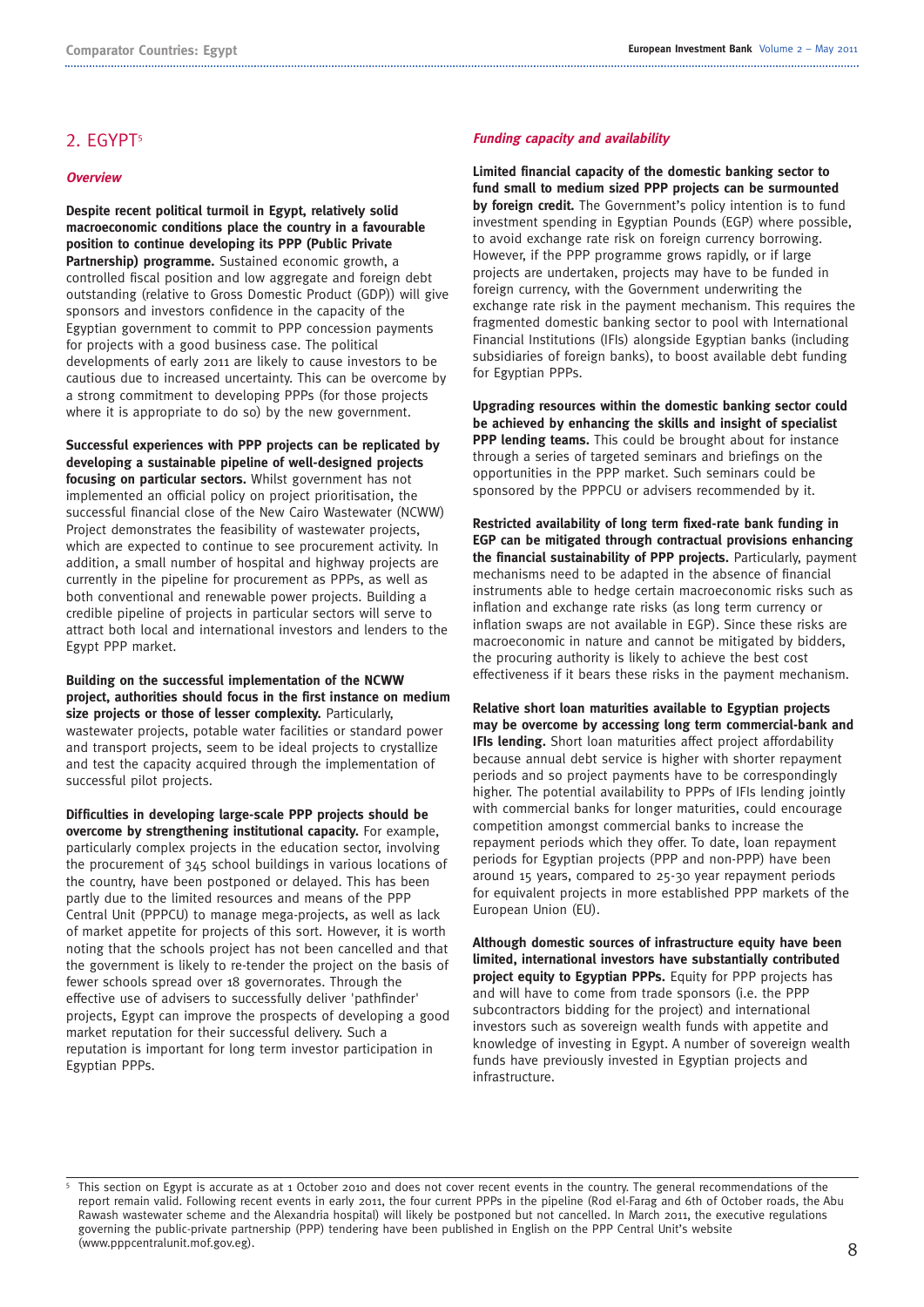#### **Legal and regulatory framework**

**Egypt's legal system is one of the most highly developed in the Mediterranean partner region.** The legal system has foundations in the civil law tradition and distinguishes primarily between civil disputes (between exclusively commercial parties) and administrative disputes where for example, one party is a commercial party and another is an emanation or institution of the state.

**Egypt has enacted a fairly advanced PPP law, however its general legal framework for procuring infrastructure is fragmented and needs to be simplified to attract investments.** Potentially, PPP projects can be procured through the system of public economic entities, public utilities legislation and any number of sector specific or project specific laws currently in existence. The new PPP Law provides an additional channel for procurement, which was expected to replace the others. This has not happened and it seems unlikely that the government will impose the PPP law as the single framework for PPP procurement. This may have the undesired effect of hindering ministry and sector-wide support for the PPP Central Unit (PPPCU) and the New PPP Model. With the possible exception of the Ministry of Electricity and Energy which has successfully procured projects through sector specific legislation, ministries should be encouraged to procure projects under the regulations of the new PPP Law. In this regard, the PPPCU has a key role to play in raising its profile and encouraging support for and uptake of the New PPP Model. Should the government consider amending the PPP Law so that it becomes the exclusive regime for procuring PPPs, this would enhance the process of procuring projects as PPPs.

**Although Egypt boasts a modern judicial system, its complexity regarding dispute resolution may deter investors considering international arbitration a more comfortable option.** In particular, the possibility of similar disputes being heard in either the Administrative Courts (disputes between the contracting authority and the project company) or the Economic Courts (disputes between the project company and its supply chain) means that there may be a disparity in court judgments. This is not ideal where the project is inherently dependent on a number of key project parties. It is important to note, however, that the successful development of PPPs is not dependent on an extensive change to the Egyptian judicial system, as commonly PPPs do not avail themselves of the court process as they incorporate PPP specific dispute resolution mechanisms.

**The use of national arbitration by the Egyptian legal system has been positively received by local investors, although foreign investors will consider international arbitration a more viable option.** Egypt is already a signatory of the New York Convention (and therefore willing to recognise and enforce foreign arbitral awards) and, recognising that there are domestic arbitral institutions in Egypt, there remain concerns that the government's willingness to arbitrate only on the basis of local arbitral rules institutions may add to 'country risk' concerns for some potential investors. Contracting authorities should consider agreeing to international arbitration procedures, such as those under the International Chamber of Commerce (ICC) or London Court of International Arbitration (LCIA) rules, which will provide comfort to international lenders, in particular, as they are commonly adopted for PPPs in markets globally. This would also help reduce the risk margin applied by investors in their required remuneration and should

lead to lower payments by the public sector.

#### **Institutional issues**

**The national PPP unit (PPPCU) has demonstrated leadership in the development of PPP programmes and projects.** Investor confidence in Egyptian public sector projects has been boosted by the creation of the PPPCU as the centre of expertise, and by giving the High Committee for Partnership Affairs (HCPA) steering and supervisory powers.

**The PPPCU should be further strengthened in order to allow it fully to capitalise on its gained experience.** The unit's reputation as the "power-engine of PPPs" in Egypt has been cemented by its institutionalisation in the PPP Law which will increase its powerful position, lend it further prestige and attract the best professionals. The PPPCU has shown its capability in its successful involvement in the NCWW project. If it follows this example and builds successfully on its existing track-record, it will contribute greatly to long term investor confidence and the success of PPPs in Egypt. Currently, the PPPCU faces a number of challenges in its development, especially if a more ambitious PPP programme were to be adopted. In particular, it is essential that funding of the PPPCU is secured for future years, for instance through a combination of donor funding and the levy of a fee on successful bidders (as provided for in the PPP Law), in order to enable the PPPCU to survive and develop its capability to select, negotiate and monitor projects.

**While keeping the PPPCU's central role, strengthening PPP expertise in line ministries will enhance project selection and preparation.** The PPPCU is integrated in the Ministry of Finance and as such is of critical importance in order to assure investors and lenders of a viable long term programme of PPP projects in Egypt. Potential PPP projects are identified by the line ministries and submitted to the PPPCU for approval. However, the lack of PPP units in individual ministries means that some projects have not been satisfactorily scoped prior to launching of procurement and as a result have been withdrawn or delayed.

**Increasing the involvement of local administrative bodies (governorates) in the procurement of local projects will contribute to public support for the projects.** Currently such bodies are involved at best in identifying infrastructure needs and lobbying central authorities for particular infrastructure requirements. By raising the profile of governorates within the matrix and thereby increasing local involvement in the PPP process, the government will not only be ensuring that projects are better suited to local requirements and therefore also be viable commercial concerns, they will also be ensuring the long term buy-in of the local end-users into the concept of PPP as a delivery model for local services.

**Expertise should be shared across the institutions involved in PPP development to enhance their synergies and accelerate PPP program implementation.** Government could foster capacity building and knowledge transfer between government bodies to ensure efficient interactions between major public-sector actors involved in the development and supervision of PPPs. The establishment of satellite PPP units may be an option to ensure line ministries develop technical expertise to procure sector specific projects successfully, when the PPP market will reach sufficient maturity.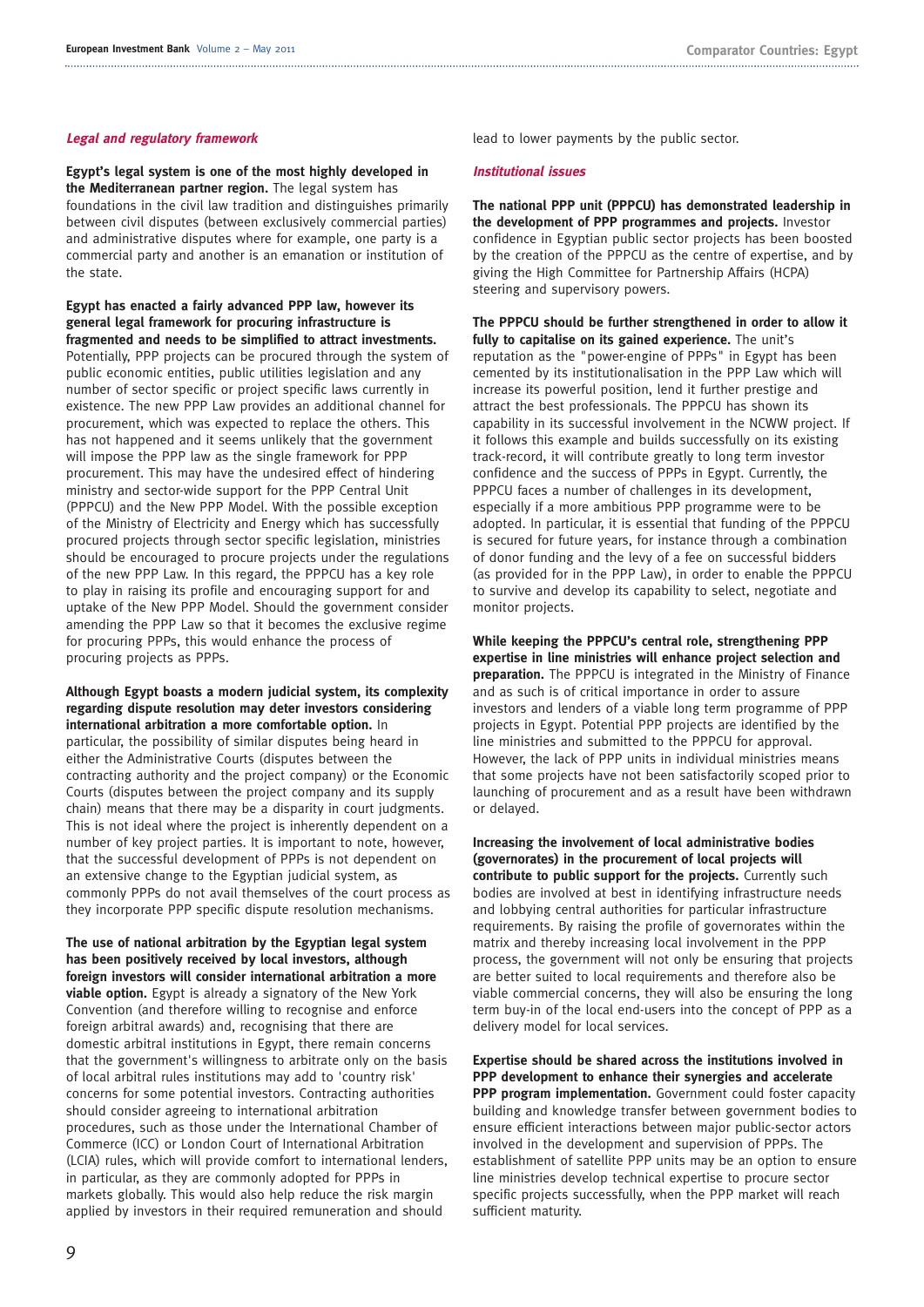**Processes for development of PPPs and feasibility studies should be standardised in specific guidelines to enhance expertise and consistency of procedures across sectors.** The methodology currently in use for assessing feasibility studies is not documented or crystallised in precise regulation. Government, in coordination with the PPPCU, could better define project feasibility guidelines and make them universally applicable. These guidelines would be based on international best practices and incorporate standard templates and financial model guidelines for bidding.

**The establishment of an infrastructure facility dedicated exclusively to PPPs would also bring further resources and expertise, aiding and complementing the PPPCU.** To overcome problems in project identification and scoping, the government could create an infrastructure facility, such as the Infrastructure Project Preparation Facility (IPPF) recommended by IFC. Several international financial institutions (IFIs) have fostered infrastructure facilities aiming to strengthen and shorten the project preparation stage and to facilitate appraisal and execution. The role of the facility would be to assist Egyptian public authorities in the identification, development and preparation of sustainable and bankable PPP projects. The facility, funded through donor contributions, could also cover part of the costs for necessary international advisers to be provided to the PPPCU and other government bodies.

**The success of a PPP program can be further enhanced by the implementation of an efficient gateway process.** The key role of the PPPCU both in the definition and approval of feasibility, as influential constituent member of the HCPA (which has the ultimate role under the PPP Law of approving PPP projects) could lead to assessments on individual projects lacking the level of objectivity that could be achieved where these roles were split between institutions. The effectiveness of PPPCU's analysis could be enhanced by an independent review, or gateway process, carried out by experts not involved in the preparation of the feasibility studies.

**In the interim, the existing limited resources available for PPP planning and procurement should be focused on smaller, welldefined social projects and basic infrastructure.** Care should be taken to avoid embarking on excessively large or hugely complex projects, and focus should be on medium sized projects in relatively straightforward sectors such as waste water treatment plants, conventional power plants or road projects Once strategic PPP programmes have been successfully developed for each sector and a positive market reputation established a more ambitious deal-flow can be assured. This approach would consolidate the progress made to date in PPP.

#### **Bidding process**

**The existence of multiple ways of procuring PPP projects leads to the undesired effect that other procurement procedures are often used rather than the PPP Law.** As mentioned above, the PPP Law is not the only channel for procurement, as the tender procedures under the PPP Law will co-exist with those under the Tender Law. Authorities' chosen method of procuring PPP projects will determine which bidding procedure will apply. Where the choice is to use the old framework (e.g. Public Economic Entities, Public Utilities Legislation, sector or project specific laws), the bidding procedures of the Tender Law will apply. These procedures, which have been the most commonly utilised process of tendering for infrastructure projects to date,

are "tried and tested" with a successful track record. The Tender Law, although relatively simple to apply, is not specifically tailored to major infrastructure projects. The Tender Law allows a number of tendering routes including the 'public tender' (a tender that is open to all participants) and the 'limited tender' (which is used where the nature of the work being procured requires restricting participation to certain contractors). However, these are not designed specifically to meet the requirements of tendering major infrastructure projects, as much of its provisions relate to the procurement of goods and services. Furthermore, the general nature of the provisions leaves significant scope for interpretation by those operating the tender processes, thereby reducing clarity and transparency in their application.

**A key draw-back of the Tender Law procedure from the perspective of PPPs is the absence of a structured dialogue with bidders during tendering.** Most PPPs are complex and require a 'solution-focus' that can be reached through a process of negotiations or dialogue between bidders and the procuring authority, in addition to standard question and answer sessions. The ability of the private sector to contribute its expertise to develop, jointly with the procuring authority, a viable solution in order to technically, legally and financially define a complex project, is rather restricted under the Tender Law.

**The PPP Law allows negotiation with the private sector during bidding and introduces the possibility of using competitive dialogue.** If it is to be used, the procedure for using simultaneous dialogue with competing bidders is expected to be fleshed out in executive regulations (secondary legislation) of the PPP Law. If the procedure is implemented as anticipated, it is important that it leaves little scope for subjective interpretation by those managing the bidding process and ensures transparency and fairness in the selection of the best offer. The manner of implementing this competitive dialogue can vary immensely such that it can provide real benefits, for example allowing a procuring authority to fully explore solutions being offered prior to a bidder being selected, leading potentially to a more competitive bidding resulting in better value to the authority. However it can add unreasonably to costs and also requires a high level of management input and planning in order for the process to achieve its full potential. The regulations should be introduced with the assistance of the PPPCU, who could be involved in disseminating appropriate training and guidance to procuring authorities in managing such a procedure as efficiently and fairly as possible.

#### **Contract design, risk allocation and financial terms**

**The general principles of risk allocation are set out in the new PPP Law and further defined by the PPPCU, although the use of standard contracts would enhance the PPP process.** The approach to risk allocation in the new PPP Law is based on the well known principle that risks should be borne by the party best able to manage them, in accordance with international best practice. The PPPCU has identified a broad allocation of risks to be applied to all projects known as the "New PPP Model", which is based on standard PPP practice in other countries, notably the United Kingdom. However, there is no standard contract (or standard contracts by sector) for Egyptian PPP projects. Introducing these contracts and making them readily available to potential investors, for example through internet, would add considerably to transparency and can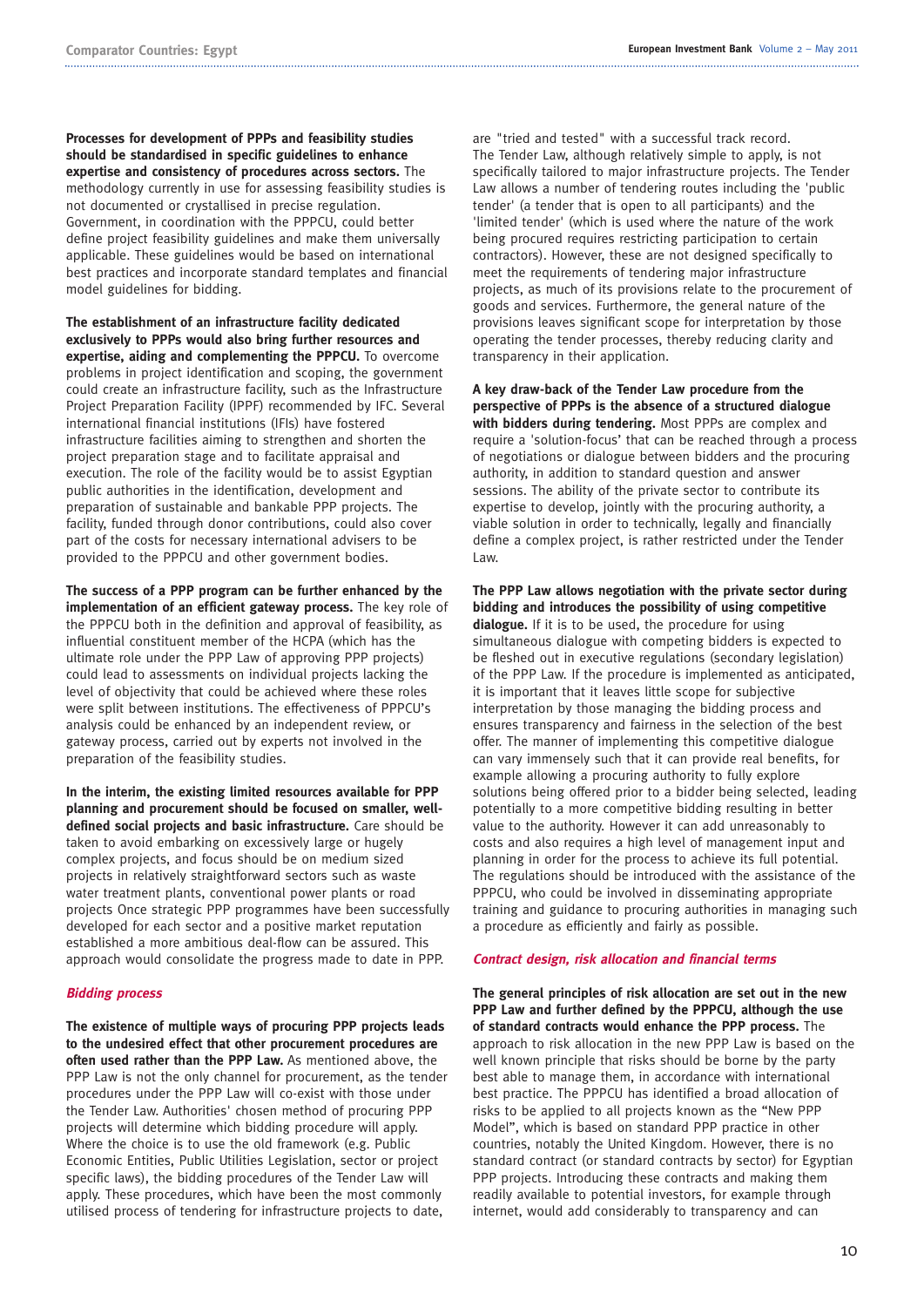contribute to quicker and more efficient selection procedures. The contracts would serve as a basis on which to start negotiations for a specific project.

**To date, in common with many other countries, PPP projects in Egypt have relied upon availability payments.** In this structure, the public sector pays for the use of the facility as long as it is available and operated in accordance with agreed performance or quality standards. The public sector partner has the right to withhold elements of the payment if the performance is substandard and not remediated in time. Following standard practice, the terms and conditions of payment and the risk distribution between public and private sectors, are included in a long term agreement between these two parties (the PPP Contract, "off-take" or "take or pay" agreement), which is the key contract in a PPP. Due to budget constraints, however, the government, in common with other countries, may eventually need to consider more innovative PPP payment mechanisms in addition to availability payments, such as introducing toll charges in road transport projects or other user fees where practicable.

**The contractual approach of the New PPP Model generally follows international practice, although certain specific financial issues would benefit from a different treatment.** Generally the risk distribution can be considered adequate. However, key issues such as certain financial and economic risks (see below) need to be addressed. Until they are adequately covered, Special Purpose Vehicles (SPVs) – created to carry the project forward- will be required to bear risks that they cannot adequately manage, and thus participants will either not tender for projects or will require a higher price, adversely affecting project affordability.

**When issuing invitations to tender, the authority should clarify its position on allocation of financial and economic risks (inflation, interest rate, and exchange rate movements).** In the absence of a hedging market and where exchange rates are partially or totally centrally managed, the public sector is best placed to compensate the private sector for the exchange rate risk in the foreign cost components. High and volatile price inflation leads to planning, pricing, and costing problems for potential sponsors and investors. This can be solved through adequate payment indexation in the long term off-take agreement. Further, specific cost inflation may need to be addressed through payment adjustments which more closely match the Project SPV's cost base (as assessed by regular benchmarking or market testing) rather than a general price inflation adjustment. Finally, the public sector could assume interest rate risk when the only option for the bidder is local currency funding, as this is imposed by the public sector, and when the hedging market is not sufficiently well developed.

**Another issue that authorities should pay careful attention to is the need to strike the right balance in tax and accounting regulation, to obtain the most favourable conditions from the private sector.** When evaluating bids, in addition to the gross project payments proposed by the bidder, the procuring authority should also consider the tax forecast to be paid (including withholding taxes) by the Project SPV over the project life. Similarly, the adoption of "finance debtor" accounting will make projects more affordable, by enabling accounting profit to match project cashflows after debt service much more closely. Finance debtor accounting is permissible under Egyptian accounting standards, but may require a change in tax law to be

used for tax purposes. Use of finance debtor accounting is typical in more established PPP markets and is recommended by international accounting standards as it avoids many of the inefficiencies caused by fixed asset accounting in PPP projects. Without it, bidders are forced to delay dividends and pay higher taxes, which would encourage them to fund projects with more equity and less debt, making their bids more expensive.

**By striking the right risk balance in the PPP Contract, coupled with a competitive bidding procedure, the public sector will ensure that the private sector offers the best price thereby maximizing its cost effectiveness or value for money.** The right structure will enable a stable equity cashflow that may help to attract IFIs, sovereign wealth funds, and international infrastructure funds to invest in Egyptian project equity. In effect, investors would take a combination of project risk (supported by subcontractor or sponsor guarantees as normal in project finance) and Egyptian sovereign risk – a combination which has been successfully banked in previous Egyptian PPPs.

#### **PPP/project finance investment readiness for lenders and investors**

**There is potentially a very comprehensive security package available to investors. This is one of the key comforts to investors in PPP projects in the Egyptian PPP market.** The availability of a security package is a key attraction for foreign investors considering Egypt as an investment prospect. The range of securities includes the typical pledges over shares, mortgages and the assignment of insurance proceeds. In addition, the government has a policy of co-signing direct agreements where appropriate with project companies and lenders whereby the Ministry of Finance will undertake to pay the Project SPV directly if the relevant contracting authority fails to do so.

**The PPP Law maintains certain restrictions that are not optimal, but that could be ultimately overcome or accepted.** The PPP Law restricts the Project SPV from assigning its rights and obligations arising from the PPP contract to third parties, except for the purposes of financing the project (and then only after the approval of the contracting authority). This is acceptable, as it does allow lenders to step-in and replace the operator and/or constructor, should there be serious project difficulties. In addition, the restriction on assignments of shares in the Project SPV is, although not ideal from an investor's point of view, a market-accepted norm designed effectively to enable the authority to retain control at all times of the identity of the key shareholders in the Project SPV. This restriction follows the practice existing under the Old Model PPP.

**A key attraction for foreign investment in Egypt is the absence of financial and legal restrictions on foreign direct investment, including on contracts with the public sector.** However, under the Tender Law, one theoretical disadvantage to foreign companies is that the bids of domestic firms will be deemed to be of a lower price even where they in fact exceed the lowest foreign tender by up to 15%. This disadvantage is easily overcome in practice by the incorporation of an Egyptian joint stock company prior to the bidding process. No such restrictions exist under the PPP Law and therefore foreign companies investing in Egypt will be treated on an equal basis as local companies under this law. This is important as giving preference to local companies is in direct conflict with procurement guidelines of most IFIs.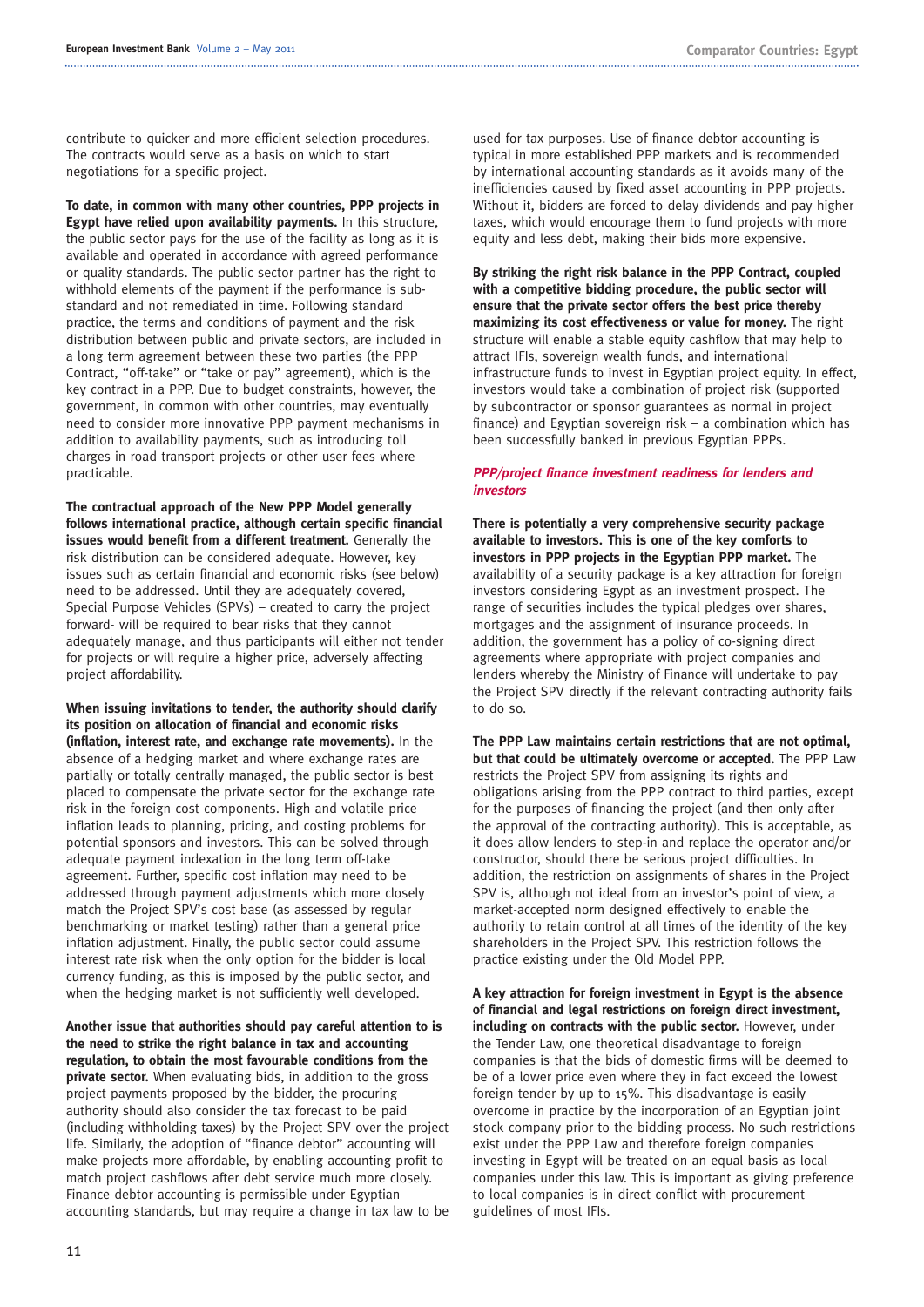#### Conclusion – key recommendations

- Increased resourcing of PPP lending teams in Egyptian Banks should be encouraged.
- Where large projects are undertaken they may have to be funded in foreign currency and in that event the government would receive better cost efficiency by underwriting exchange rate risk, given the absence of a well developed exchange rate risk hedging market.
- The use of international arbitration procedure would provide comfort to lenders, in particular, as they are commonly adopted for PPPs in markets globally.
- The PPP Law could become the exclusive regime for procuring PPPs, thereby reducing uncertainty in procuring PPPs. All ministries (with the possible exception of the Ministry of Electricity and Energy which has a proven track record) should be encouraged to procure projects in all sectors under the regulations of the PPP Law.
- The PPPCU has a key role to play in raising its profile and encouraging support for and uptake of the New PPP Model.
- The government could adopt an IFC recommendation to establish an IPPF with donor support to provide for project planning, including advisers costs.
- There is a requirement for increased training and knowledge transfer between government bodies so that the supervision of PPPs is split among the major actors. The establishment of satellite PPP units is necessary to ensure line ministries develop the technical expertise to procure their projects successfully.
- Another key area for future reform would be to better define and make universally applicable a standardised project feasibility and development process that is rigorous and, for example, uses internationally recognised procedures and modelling.
- By raising the profile of governorates within the matrix and thereby increasing local involvement in the PPP process, the government will not only be ensuring that projects are better suited to local requirements and therefore also viable commercial concerns, they will also be ensuring the long term buy-in of the local end-using public into the concept of PPP as a delivery model for local services.
- Existing limited resources available for PPP planning and procurement should be focused on smaller, well-defined social projects (such as hospital projects or more waste water treatment projects) until strategic PPP programmes have been developed for each sector and a more ambitious deal-flow can be assured.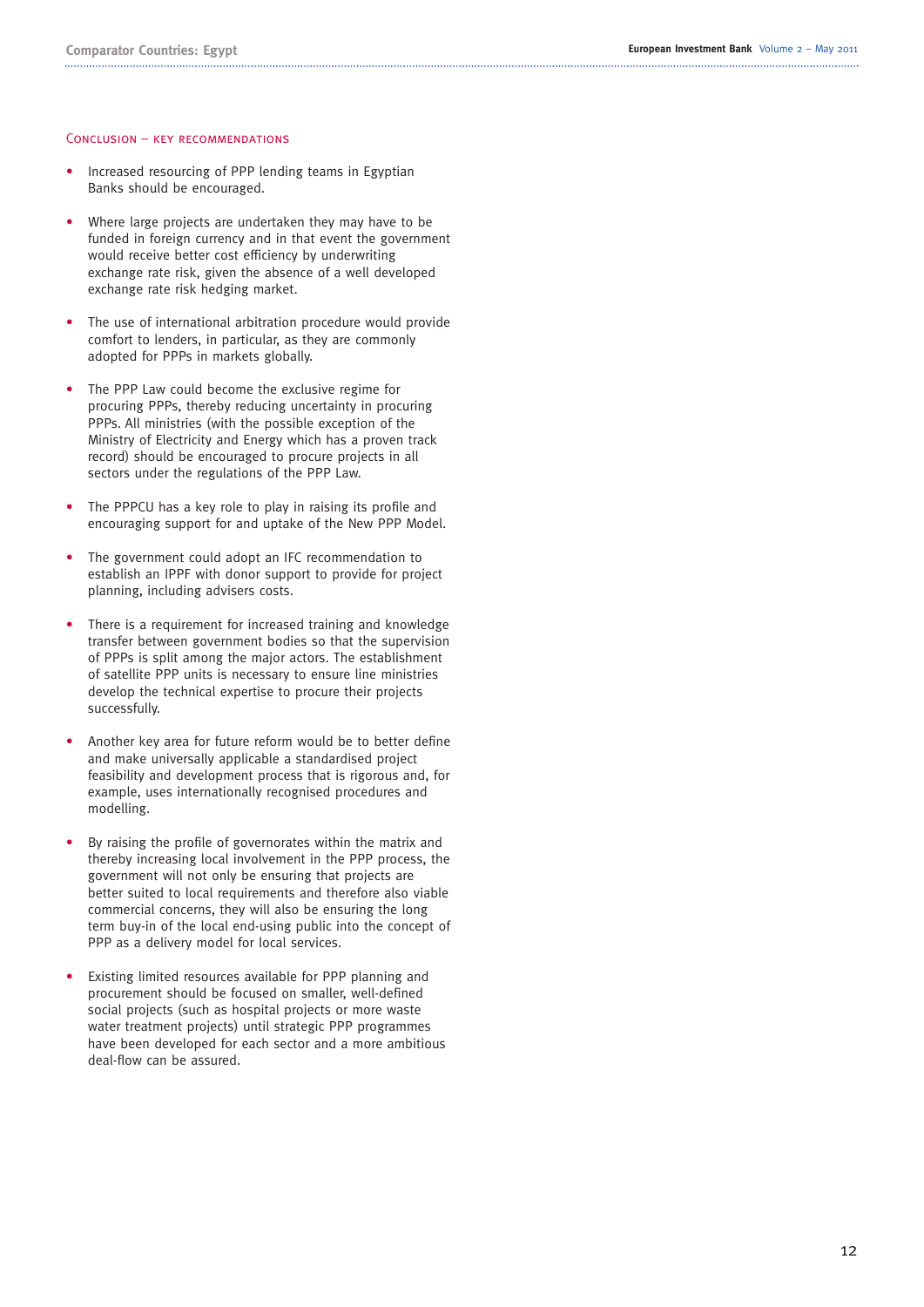# 3. ISRAEL

#### **Overview**

**Stable macro-economic conditions place Israel in a favourable position to continue expanding its use of Public Private** Partnership (PPP) as a procurement tool. Israel's fiscal and debt position, sovereign credit rating<sup>6</sup> and balance of payments position give it ample capacity to maintain investment in infrastructure, whether through PPP or other means. The banking sector is healthy and sophisticated and avoided much of the solvency and liquidity pressures that occurred elsewhere during the international financial crisis. Investors have confidence in the capacity of the Israeli government to commit to PPP concession payments, or to set viable toll fee levels and in developing PPP projects with a good business case.

**A successful track-record of PPP projects is being developed across a number of sectors by various procuring authorities.** There are now signed projects in the roads, light rail and desalination sectors. As well as more transport and water projects, there are conventional and renewable power projects currently in procurement. The independent power project (IPP) procurement model offers considerable scope for application in Israel.

**Difficulties have arisen in projects where preferred bidders have been selected and contracts awarded prior to key issues being resolved.** Failed procurements such as the Tel Aviv Light Rail Project would have benefited from having more contract terms and authorisations agreed or confirmed in advance of contract award. Premature contract award typically results in bank funding support being highly conditional. It is better practice to confirm as much of the project detail as possible prior to contract award. This allows the procuring authority to require that funders provide indicative terms at final bid stage that are subject only to confirmatory due diligence, financial market conditions and credit or investment committee approval.

### **Funding capacity and availability**

**The leading Israeli banks have shown their capability in PPP by underwriting large New Israeli Shekel (NIS)-denominated loans in individual transactions on keen terms.** Credit margins achieved on Israeli PPPs such as Hadera desalination plant (see Box 1) have been similar to those achieved in equivalent European PPP markets at similar times, reflecting the banks' liquidity and Israel's sovereign credit rating.

**Nevertheless, for large PPP schemes (and any substantial aggregate PPP investment programme) foreign currency funding by international banks will still be required.** Larger projects are likely to attract international bank lenders, especially where international contractors are project sponsors. However, international commercial bank appetite for Israeli PPPs has not been significantly tested since the international financial crisis. Current tenders for projects in new sectors such as Independent Power Projects (IPPs, including renewable power projects) may indicate the extent of potential international commercial bank appetite for Israeli PPPs.

**Bank capacity for Israeli PPP loans may become constrained by their maximum group credit exposure limits to key sponsors and contractors active in Israeli PPPs.** If a Project SPV is a subsidiary of a sponsor company, the project debt counts towards the bank's total group exposure to that sponsor group. If the bank has an extensive lending relationship with other parts of that sponsor group (e.g. through real estate or corporate loans), its ability to lend to that sponsor's Project Special Purpose Vehicles (Project SPVs, the project companies) will be constrained. To overcome this, Israeli corporate PPP sponsors will need to progressively form strategic alliances with financial investors, to form investment joint ventures such that project debt is not counted as group debt, and to provide a way of recycling equity capital through project equity disposals.

**Bank capacity for NIS-denominated PPP loans may also become constrained if more projects are structured without a significant proportion of government capital grants.** Some of the PPPs to date have benefited from government capital grants paid in during or at the end of construction. If fewer projects receive capital grants such that the entire project cost is to be recovered from the project operating period, the debt requirement for each project will increase. Therefore, the public sector may consider increasing the availability of capital grants.

**The domestic bond markets are sufficiently developed potentially to allow bond issuance by Project SPVs at a lower cost of funds than on bank debt.** However, careful preparation is needed if the bond finance route is to be actively considered for PPP funding.

**Expansion of PPP expertise amongst Israeli banks remains necessary, especially to ensure that banks carry out sufficient commercial due diligence when supporting bids.** This could help avoid repeat situations where projects reach preferred bidder or contract award stage and do not subsequently satisfy prior lending conditions specified by the banks. Whilst this is primarily an issue for procurers to resolve, best practice in PPP tendering requires bid-supporting banks to participate actively in the bid process. The benefit of early bank involvement is to allow them to understand and to contribute to the project negotiations. This allows banks to issue indicative lending terms and a support letter for the bid, which, although not binding, indicates that there is no undisclosed matter that would prevent them lending on the terms indicated, if subsequent due diligence was confirmatory.

**Overall, debt funding of the Israeli PPP programme is likely to continue to be provided by domestic banks, supplemented in larger projects by international financial institutions (IFIs) and foreign commercial banks.** However, availability of foreign commercial bank funding is uncertain, despite Israel's investment grade credit rating. Therefore, continuing to develop domestic bank expertise (and, in time, institutional debt capacity) in PPP is essential. A successful, well designed and managed PPPs programme offering a regular flow of projects will itself develop domestic capability, as well as attract foreign sponsors and banks to invest larger volumes in Israeli projects and assist in meeting Israel's infrastructure investment needs.

<sup>6</sup> Israel's sovereign long term credit ratings as of 1 October 2010 were (S&P) AA-/Stable (local currency) and A/Stable (foreign currency), and (Moody's) A1/stable.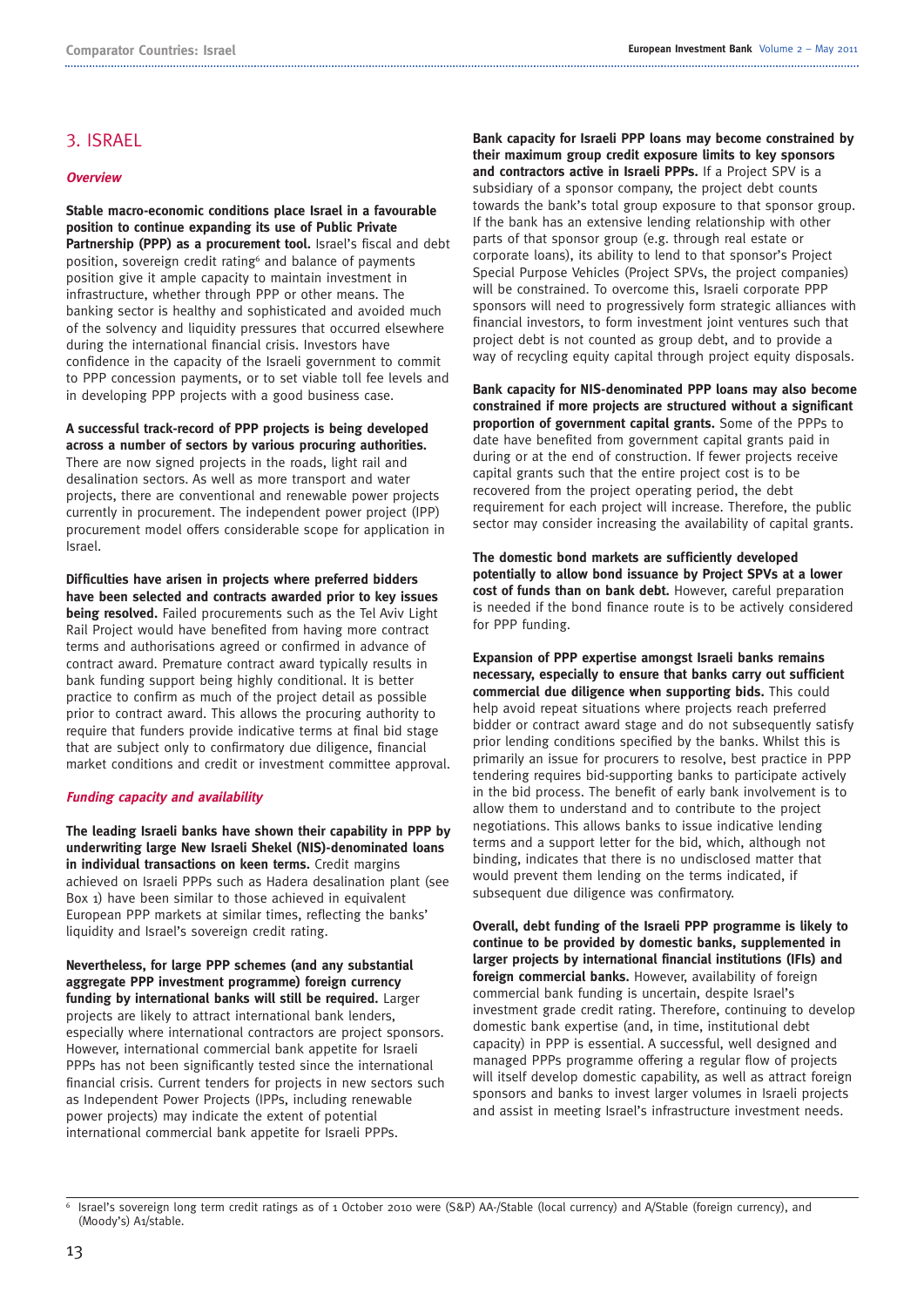#### **Legal and regulatory framework**

**Israel's legal system is one of the most highly developed in the Mediterranean partner region and is capable of meeting the needs of complex PPP transactions.** The legal system has foundations in the common law but with some civil law influences. The law comprises written legislative text and caselaw. Decisions of the higher courts are binding on lower courts. The court system is divided into three general law courts (consisting of the Supreme Court, district courts and magistrates' courts) and quasi-judicial tribunals. PPP contract disputes will generally be heard in the district courts. Disputes affecting the project company or its supply chain can be heard in the same court, which will contribute to consistency and efficiency in time and cost.

**Despite the absence of a legal framework specific to PPPs in Israel, the general legal framework accommodates PPP procurements through a number of channels.** Public authorities enter into PPP contracts on the basis of Israeli administrative law, project-specific legislation, resolutions of the procuring authority and the legal framework impacting on specific issues. Since the modes of procurement accommodate the needs of PPPs, the lack of a general PPP-specific framework has not disadvantaged the procurement of PPPs in Israel.

**Project-specific laws are enacted where required to provide the legal powers for entering into contracts between the public authority and the private sector partner for the procurement of projects in a particular sector.** The general law, project specific laws and the contractual agreements will govern the relationships between the project parties.

**The enactment of a PPP-specific law, whilst not essential, could enhance PPP procurement and the government may wish to consider its benefits.** These would include, amongst other things, giving specific authority to public bodies to enter into PPP arrangements, regulating tender processes specifically for PPP and setting out key principles for the allocation of certain PPP contractual risks.

**Although Israel boasts a modern court system, as with any national court process generally, its complexity may deter investors who may see arbitration (because of its relative confidentiality and its specialist responsiveness to commercial disputes) as a more comfortable option**. PPP contracts therefore generally avoid the court system by including provisions for arbitration. Arbitrations tend to be governed by Israeli substantive and procedural law. International arbitrations are permitted and international investors who will more readily submit to international arbitration may seek assurances that the applicable law and rules are consistent with international arbitration procedures with which they are more familiar. Certainly in terms of substantive law, particularly where the lending institution is non-Israeli, there will be a preference for the substantive law governing the financing documents to be that of a country familiar to lenders (for example English law).

#### **Institutional issues**

**Israel has a sophisticated approach to planning and procuring PPP projects and has developed a significant PPP programme in a variety of sectors.** There are clear and well-defined procedures for project identification and execution. These procedures (which include developing a project's business case and examining whether PPP is in fact the most suitable mode of procurement) are based on international best-practice and include a public-sector comparator as the basis for judging the merits of projects and deciding whether they should proceed as PPPs.

**Making institutional roles and responsibilities clearer by defining the roles of particular institutions better will prevent duplication of effort and improve pre-procurement preparation.** The Ministry of Finance has the overall responsibility for PPP project identification and approval through the Infrastructure and Projects Division of the Office of the Accountant General. Part of the work of project execution is devolved to a government-owned company – Inbal, which co-ordinates the work of the relevant government office that is immediately responsible for the project. In the past, the roles of these institutions have overlapped. In complex PPP procurements such as those involving both line ministries and municipalities, clear demarcation of roles can bring efficiencies in procurement which can enhance investor confidence.

#### **Bidding process**

**A general set of legal provisions is applicable to public procurement in general and these can be (and in the past have been) suitably adopted for PPP procurement.** PPPs are procured under the Mandatory Tenders Law 5752-1992 (the "Tenders Law"), using the procedures specified in the Mandatory Tenders Regulations 5753-1993 ("Tenders Regulations").

**The current procurement legislation allows procuring authorities to negotiate elements of the PPP contract with the bidders.** This is an appropriate framework for projects which are technically complex and which involve complex technical and legal risk allocation. The tender procedure allows for discussions to clarify elements of the procuring authority's tender requirements and to negotiate technical and legal aspects. The provision for negotiations between the procuring authority and one or more bidders, which is regularly exercised in Israeli PPPs, fosters discussion and cooperation, encouraging a solution for implementation of the project which meets the procuring authority's needs. The procurement procedure allows for competitive and transparent bidding processes with an appropriate level of objectivity when assessing bids.

**The limited number of Israeli banks active in PPP makes it impractical for bidders to seek exclusive bank support at bid stage.** In such circumstances, such bidders should seek from banks: (i) confirmation that they (the bidder) are acceptable as credit counterparties in their capacity as sponsors or contractors to the Project SPV; (ii) acceptance of key draft concession terms and risk matrix; and (iii) stipulation of core requirements, for example minimum cover ratios, maximum loan periods, or security and bonding requirements or retention of certain risks by the authority. In any event, such support letters will not be binding, since banks will not have completed due diligence on multiple bidders' proposals and will reserve the right to collaborate with various bidders, so they have greater chances of eventually financing the successful bidder. Likewise, bidders will be reluctant to divulge commercially sensitive bid details with non-exclusive banks.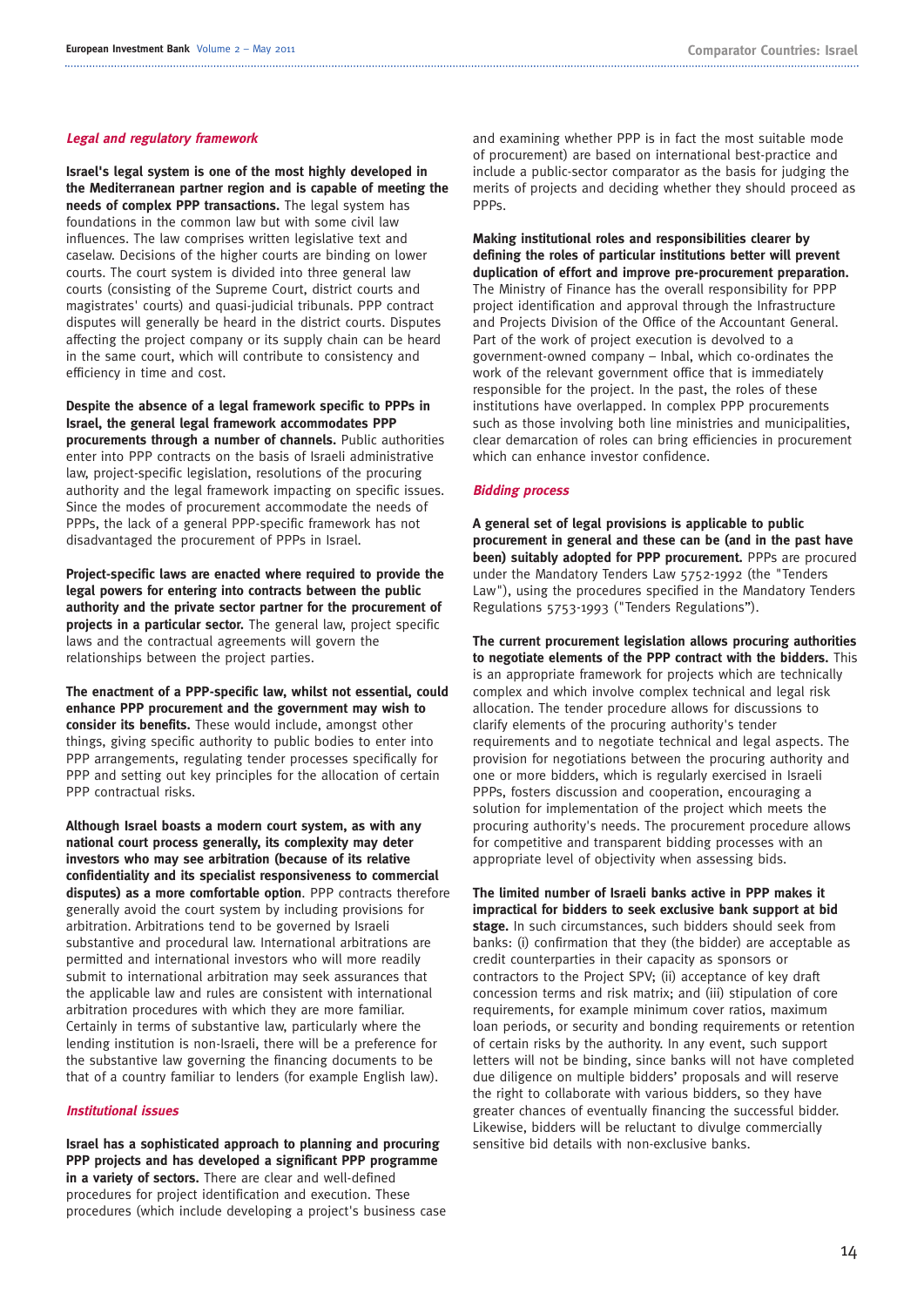#### **Contract design, risk allocation and financial terms**

**Risk allocation between the public and private sector tends to follow international practice.** The PPP programme has developed sufficiently to incorporate standardised allocations of risks and market-based contractual clauses. Both the government entities and their private sector partners have become increasingly adept at managing the risks and the process of PPP procurement, meaning that standard documentation has emerged, along with market-driven contractual drafting.

**Contractual terms in Israeli PPPs have begun to standardise as procuring authorities and the market have become more adept at managing the risks common to PPP projects.** Project specific risks are subject to the negotiations permitted under the procurement legislation. In practice, risks are allocated to the parties best placed to manage them, consistent with international best practice. International contractors and their lenders will be reassured by this approach, which includes the allocation of risks such as termination being addressed appropriately (with the agreed compensation regimes) in the contract documents.

**This matching or hedging of the financial risks in the payment mechanism appears to offer the best value for money to the Israeli government.** It creates predictable cashflows, allowing banks to offer relatively low annual debt service cover ratios. It creates a stable equity cashflow that helps to attract sponsors and investors to invest in Israeli project equity. In effect, investors take a combination of project risk (supported by subcontractor or sponsor guarantees as normal in project finance) and Israeli sovereign risk. Not to offer such mechanisms would be likely to result either in funding not being available, or if available at all, the required debt service cover ratios and equity investment returns being so high as to make the project unaffordable.

**Israeli PPP payment mechanisms tend to follow best international practice.** This is beneficial as familiarity in risk allocation is likely to make it easier to foster international participation where investors are able to participate on the basis of familiar international practice. They have been flexible in relation to the indexation mechanisms applicable to offset the Project SPV's cost inflation. In general the public sector has retained such risks by including comprehensive indexation mechanisms in the payment mechanism. Interest rate risk has generally been transferred to the Project SPVs, since they can manage this risk by interest rate hedging. To the extent that projects have been funded in foreign currency, the authority has absorbed this risk through providing currency adjustments in the payment mechanism.

**By striking the right risk balance in the PPP Contract, coupled with a competitive bidding procedure, the public sector will ensure that the private sector offers the best price thereby maximizing its value for money.** Best value for money represents a balance of costs, benefits and risks which is most favourable to the public sector. It creates stable project cashflows that attract long term domestic and foreign lenders and investors to invest in Israeli PPPs. In effect, such investors would take a combination of project risk (supported by subcontractor or sponsor guarantees as normal in project finance) and Israeli sovereign risk – a combination which has been successfully banked in previous Israeli PPPs.

#### **PPP/Project finance investment readiness for lenders and investors**

**Israel's tax and accounting regulations enable Project SPVs to have effective capital structures, so that project payments can be made as efficient as possible.** Nevertheless, when evaluating bids, the procuring authority evaluates not only the gross project payments proposed by the bidder, but also net out tax forecasts to be paid by the Project SPV over the life of a project. This particularly applies to the evaluation of withholding tax levied on dividends and interest.

**Project finance practices in Israel recognise the full range of securities familiar in the financing sector internationally.** For example lender securities include direct agreements with procuring authorities providing for step in rights for the authority in the underlying contract. In addition there are extensive rights to project company assets. However, in order to improve the overall security package on offer the public sector could consider the provision of state guarantees on a project-specific basis where this can be shown to improve value for money.

**A key attraction for foreign investment in Israel is the absence of financial and legal restrictions on foreign direct investment, including on contracts with the public sector.**

#### Conclusion – key recommendations

- Expansion of PPP expertise amongst Israeli banks remains necessary, both within existing PPP lenders and across more banks, to enable banks to carry out sufficient commercial due diligence when supporting bids. This could help avoid repeat situations where projects reach preferred bidder or contract award stage and do not subsequently satisfy prior lending conditions specified by the banks.
- A series of targeted seminars and briefings on the opportunities of the PPP market, sponsored by the Ministry of Finance or advisers recommended by it, would serve to increase bank appetite for PPP lending. It could also be targeted at non-bank financial institutions to examine the potential for the domestic bond market to fund PPPs.
- Whilst the current legal framework is supportive of PPPs, Israel may wish to consider whether the enactment of a specific law regulating PPPs would be beneficial. For example, a PPP-specific legal enactment could simplify the legal authority for granting PPPs, clearly setting out those sectors in which private investment is permissible and those in which it is not. This will increase investor confidence as to the legal basis for PPPs and avoid costly legal challenges as to the legitimacy of private sector participation in certain sectors.
- A clearer division of labour between those key sections of the Ministry of Finance and other government bodies involved in the procurement of PPPs is desirable. Better defined roles would improve efficiency by reducing the duplication of effort caused by overlap in roles and would also be of assistance to investors.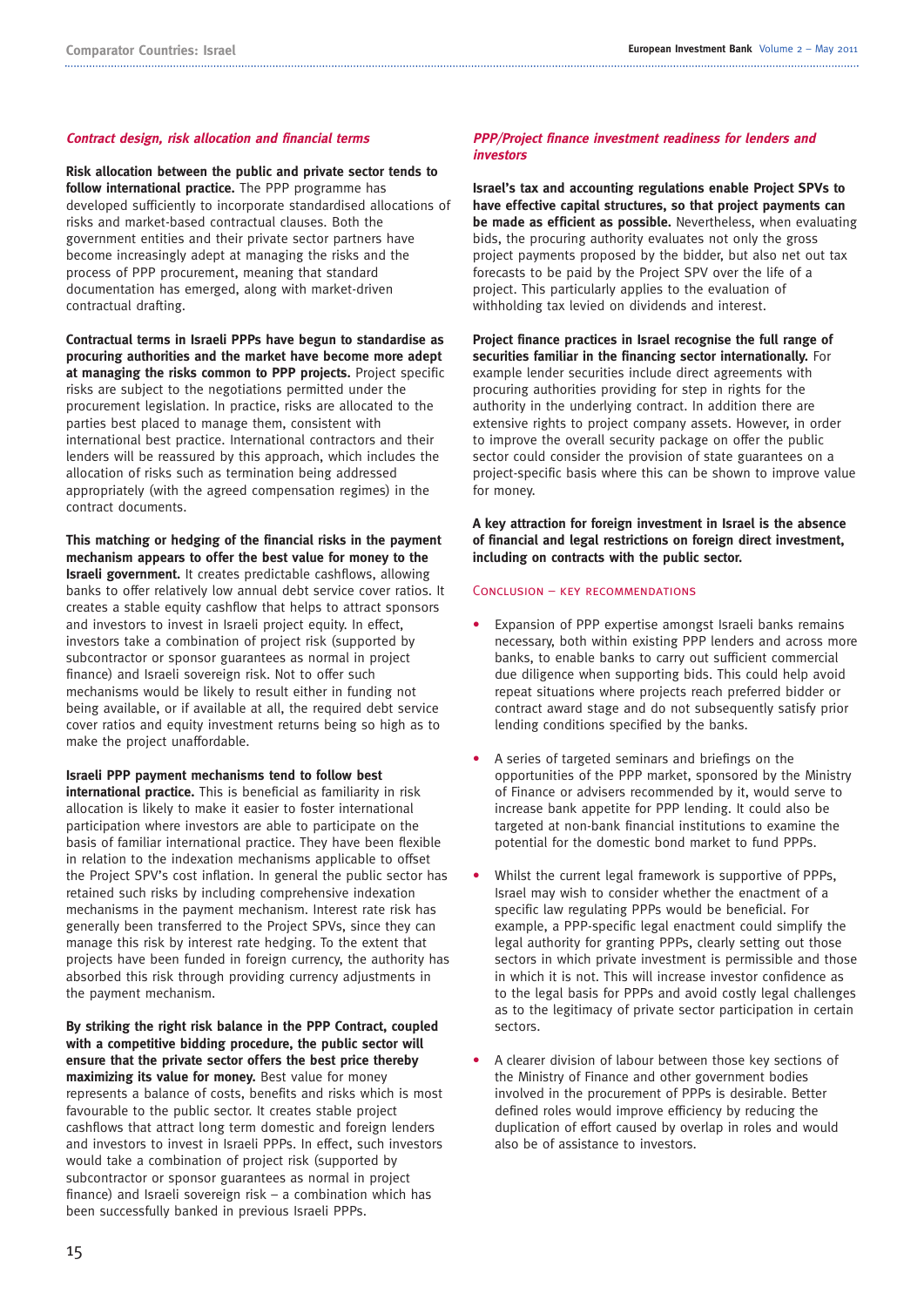- A clearer and more comprehensive approach from the government though for example a comprehensive PPP strategy which demonstrates the future strategic direction of PPPs, the priority sectors and the level of financial support that sectors will attract would help to define the PPP opportunities for the market.
- Whilst procurement under the Mandatory Tenders Law (5752-1992) provides a procedure conducive to the procurement of PPPs, the enactment of a specific PPP law could also provide an opportunity to fashion a tender process specifically designed for procuring complex long term infrastructure projects.
- By reviewing the current policy of not providing state guarantees, Israel could identify circumstances in which the provision of state guarantees may have a positive effect on public sector value for money.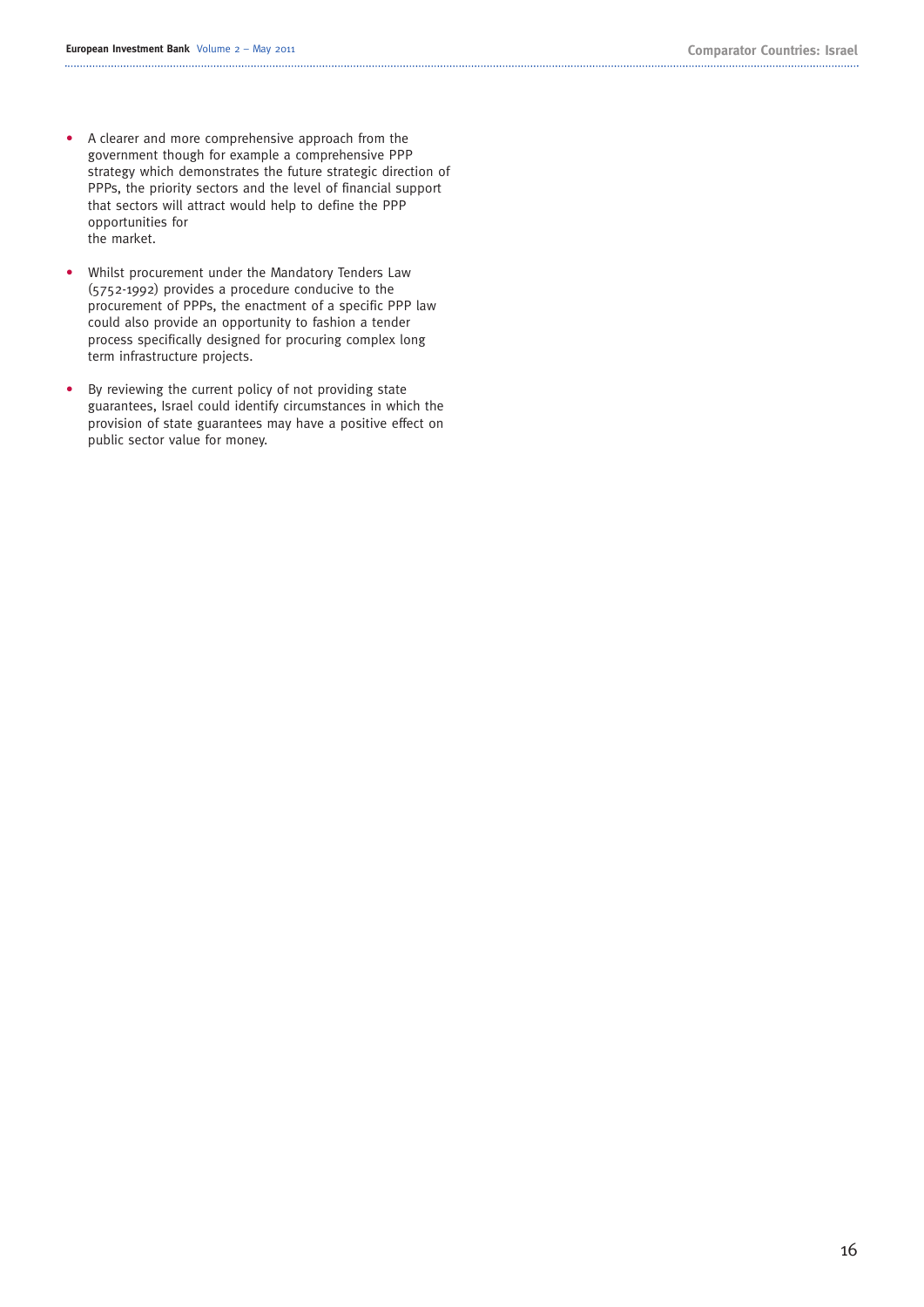# 4. JORDAN

#### **Overview**

**The World Bank classifies Jordan as a lower middle income country** with an estimated GDP of €20.6 billion (€3,448 per capita in 2009). Exports only account for 39% of foreign currency earnings. Jordan is heavily reliant on foreign transfers, specifically from Jordanians working abroad (19%), tourism & transit fees for Iraq bound goods (23%) and government grants (6%). Natural resources include potash, phosphate and relatively unexploited oil shale deposits. The population is 78% urbanised (2008), and has been increasing rapidly (6.5 million in 2010 compared to 3.2 million in 1990).

**A number of large PPPs were successfully signed over the past five years.** Examples include the AES Amman Jordan IPP (signed in March 2007), the Al Qatrana IPP (signed in October 2009), the new terminal for Amman Airport (November 2007) and the Disi Water PPP (June 2009). Total project funding for these four projects amounted to \$2.4 billion, with 30% made available by sponsors in the form of project equity plus significant support from Islamic Development Bank, KEXIM, KfW, OPIC, JBIC, and EIB in the case of Disi Water.

**Jordan has attempted a number of PPPs which were later withdrawn mainly due to limited project preparation.** For instance, the Amman-Zarqa Light Railway System project, a transport demand-based BOT, was tendered three times without success. This project was first approved in 2004 but the preferred bidder failed to raise finance and procurement was suspended in March 2009. In September 2009 IFC was appointed as consultant to this project with the purpose to review, assess and update the economic, technical, legal and environmental studies that were conducted previously for the project. Following IFC's conclusion of this preparation stage, the project has been recently put on hold for financing-specific reasons. The Aqaba New Port Development, a \$540 million project, was terminated in November 2009 and procured conventionally after the consortium selected failed to agree terms with its public sector counterpart, reflecting limited project preparation. New projects are now subject to greater pre-procurement due diligence.

**There is scope in Jordan for authorities and ministries to propose PPP projects that are smaller in scale, and simpler to implement, than its current large projects.** A suitable PPP programme with certainty of deal flow will also serve to boost foreign interest in the Jordanian PPP market. This approach would have a greater likelihood of demonstrating successful PPP procurement earlier than otherwise, as well as stimulate domestic funding markets with projects of a scale that can be absorbed by the local bank market without significant dependence on IFI and ECA funding. The experience of the projects withdrawn highlights the need for more complete preprocurement project scoping, and for appropriate project scaling to match investor appetite for projects in an economy the size of Jordan's.

#### **Funding capacity and availability**

**Jordan has found it difficult to attract private sector debt funding without either IFI or export credit guarantees.** A future PPP programme will need to be funded by a combination of IFI or ECA-guaranteed debt as the domestic banking sector is small and very constrained regarding the level of support it can provide. Jordan's government debt is rated BB, and therefore does not have a long-term investment grade rating and Debt/GDP is relatively high.

## **The Jordanian dinar (JOD) is pegged to the US dollar (USD)**

**which has facilitated project funding in USD in PPPs.** The Central Bank of Jordan (CBJ) has maintained the peg since 1995 with the result that PPP projects are being funded in US dollars. Funding capability in local currency is minimal, generally available only on a floating or prime rate basis and all domestic government debt has maturity of less than 5 years. As there is no long-term interest rate swap market in JOD, PPPs generally obtain project payments denominated in foreign currency, or guarantees from the authority of the exchange rate risk in the payment mechanism, following a formal application for this risk to be covered by the Government of Jordan (GOJ).

#### **Legal and regulatory framework**

**Jordan's legal system is based on civil law. Although a legal structure supporting current Privatization has been in existence in Jordan for several years, it is not specifically tailored for PPPs.** The provisions of the Privatization Regulation, implementing parts of the Privatization Law, have provided a legal basis for tendering and concluding PPPs since 2008. However, the current laws have not been designed specifically for PPPs but for a broader programme of private sector participation in public services. The Privatization Regulation defines PPP as "a relatively long-term written agreement between the public and private sectors, which aims to introduce a service of a public nature, execute a project or undertake a specific business. Such project shall be financed and the risk arising from there shall be allocated pursuant to the said agreement." The Privatization Law (Article  $4$ ) empowers government to conclude PPPs by any method as determined by the Council of Ministers. The current legislation does allow for PPPs in principle, but relevant legislation specific to PPPs is missing.

**New legislation is under consideration which will be more specifically directed to providing a stable legal framework.** The new PPP Law when enacted will become the exclusive legal regime for the procurement of PPPs in Jordan. The Draft PPP Law is expected to make the following key provisions: (a) unify the tender procedures applicable to PPPs to ensure a consistent approach is adopted across sectors and ministries; (b) develop an institutional framework through the creation of a PPP Commission to support line ministries during the procurement stage; (c) set out objectives for PPP development – including improvement of public infrastructure; mobilisation of private finance and recognition of risk allocation between state and private sector; and (d) make provision for terms that are required in PPP contracts, including duration of the contract (to not exceed more than 35 years except for specific sectors such as nuclear energy), the extent and conditions for the transfer of employees at contract commencement and finalisation, termination provisions and security arrangements. The PPP Law will thus become the exclusive legal regime for the procurement of PPPs in Jordan. The law will apply to all sectors except national defence, police, award of justice, core areas of health care (medical and diagnostic) and other activities identified by the Partnership Council.7

<sup>7</sup> Comments in the Report in respect of Jordan's draft PPP law relate to the draft current at 30 October 2010. A revised draft was published in February 2011 and is not taken into account in the Report.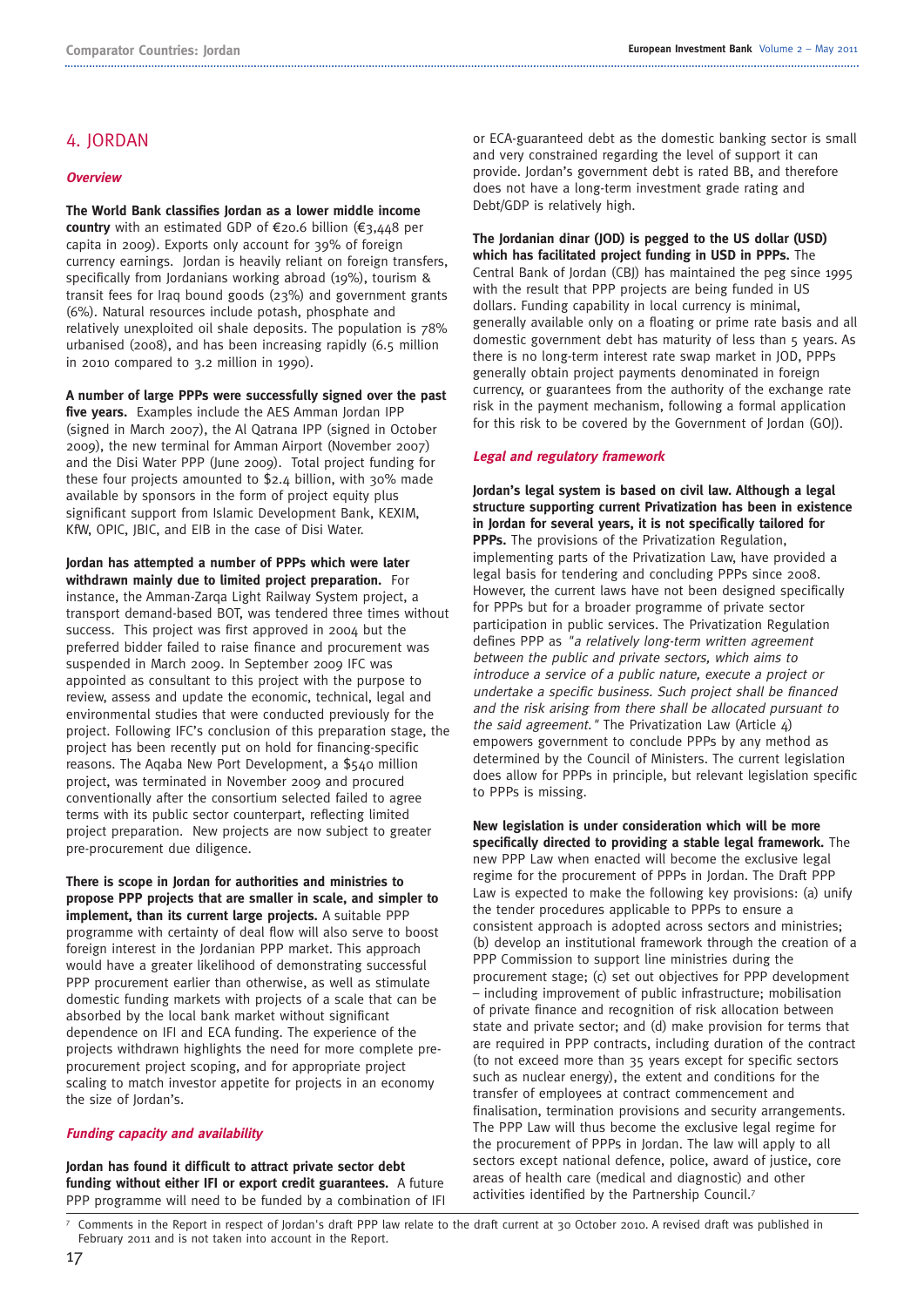**Jordan's court process offers a framework for commercial agreements although specific dispute resolution systems are typically embedded in the PPP contract.** The legal system distinguishes between civil disputes (i.e. between commercial parties or between commercial parties on the one part and the government, when dealing on a non-sovereign basis, on the other part) and administrative disputes brought before the Higher Court of Justice, which relate to challenges of decisions issued by the government or any of its agencies in their sovereign capacity. The court system has not been designed to cater for the particular needs and requirements of PPP contracts. However, the successful development of PPPs is not dependent on an extensive change to the Jordanian judicial system, as typically PPPs by-pass the legal system by the incorporation within contracts of PPP of specific dispute resolution mechanisms.

**International dispute resolution has the support of the Jordanian**

**courts.** Jordan has in the past agreed to arbitration (domestic or international) as the contractual conflict resolution mechanism, including the adoption of recognised international arbitration under rules such as International Court of Arbitration (ICC) or International Centre for Settlement of Investment Disputes (ICSID). PPP contracts in Jordan typically provide for 'informal' methods of dispute resolution. These can take the form of tiered dispute resolution clauses where the emphasis is on resolving disputes at an early stage through director level meetings or similar measures before resorting to formal dispute resolution mechanisms.

**Jordanian law generally applies to all PPP contracts but financing contracts will be governed by English law.** Currently public and private sector organisations are free to choose the law that will govern their contracts, provided the chosen system of law does not violate mandatory rules of Jordanian law. The foreign law as the governing law of the other project documents is a valid choice of law and will be recognised by Jordanian courts. However, the new proposed PPP legislation will require that the governing law of future PPP contracts to be Jordanian law.

#### **Institutional framework**

**A number of specialist bodies exist in Jordan with a strong role in the PPP process.** The Privatization Council is a high level body chaired by the Prime Minister, set up initially as part of the general privatization drive. It has an advisory role and also approves proposals for PPP projects. Its membership comprises the Minister of Finance, the Minister of Planning, the Minister of Justice, the Governor of the Central Bank and the Chairman of the EPC. The PPP Committee was established in September 2008 pursuant to a Council of Ministers decision. Its stated role is to identify projects suitable for PPPs and to supervise feasibility studies. However, in practice it has had limited involvement in PPP projects to date. The Executive Privatisation Commission (EPC) is a public body with financial and administrative independence but reporting directly to the Prime Minister. It does not sit within any particular ministry and has an independent budget approved by the Privatization Council and by the Council of Ministers. The EPC has played a major role in projects that have been procured through PPPs, either led by the EPC or by the relevant ministries. In some cases, the EPC has taken a more minor role, for example on the Queen Alia

International Airport (QAIA) project, where the Ministry of Transport took the lead (with its advisers). There are no criteria which specify how the projects are to be allocated to the EPC or the line ministry. The EPC is a procurement vehicle, while the Projects Administration (formerly, the Mega Projects Administration) was introduced under the organizational structure of the Prime Ministry as a support to the line ministries in terms of coordination, follow-up, provision of technical and financial advice, and the packaging of mega projects. In 2010, a GOJ decision was passed requiring EPC and PA to merge; however, the decision has not yet been implemented.

**The institutional framework for delivering PPP projects in Jordan is in transition.** The Draft PPP Law prepared by EPC creates new organisations: PPP Commission and the PPP Council – to replace those currently responsible for PPP. However, the GOJ has not yet endorsed any particular institutional framework.

**Capacity needs to be enhanced to avoid over-dependence upon external advisers in project preparation and procurement.** The Jordanian PPP programme would benefit from developing a core group of financial, legal and technical experts who could assist line ministries and the EPC/PPP Commission in delivering PPP projects.

#### **Bidding process**

**The bidding process under the Privatization Law and the Privatization Regulation is broadly consistent with practices in many other PPP markets.** The process involves an expression of interest, pre-qualification, bid submission, evaluation and limited negotiation phase. A limited amount of negotiation is currently permitted after the appointment of the preferred bidder, but this is restricted to amendments which do not distort the tender documents made available to all bidders. This approach serves to uphold principles of fairness and transparency.

**The PPP Law will introduce the concept of competitive dialogue, which can provide a robust mechanism for interrogating project scope and probing value for money solutions only in some cases and only if best practice is followed.** The procedure for the operation of such dialogue is expected to be detailed in regulations (secondary legislation) of the PPP Law. Competitive dialogue should be adopted only where it is appropriate (ie. it should not be a option for the relatively simpler projects) and should leave little scope for interpretation. It would be desirable to introduce dialogue regulations with the assistance of advisers, who could be involved in disseminating appropriate training and guidance to procuring authorities in managing such a procedure as efficiently and fairly as possible. This will serve to ensure that best practice is pursued and that the dangers inherent in such a procedure, such as increased costs for all parties, are avoided.

#### **Contract design, risk allocation and financial terms**

**Contractual design broadly follows international PPP practice with some aspects specific to Jordanian PPPs.** Whilst PPP contracts generally incorporate practice familiar in PPPs in other jurisdictions, in allocating risks such as design, standard of work and services and delay events, there are peculiarities in the Jordanian experiences. These may be project-specific such as the imposition of a public sector design and may cause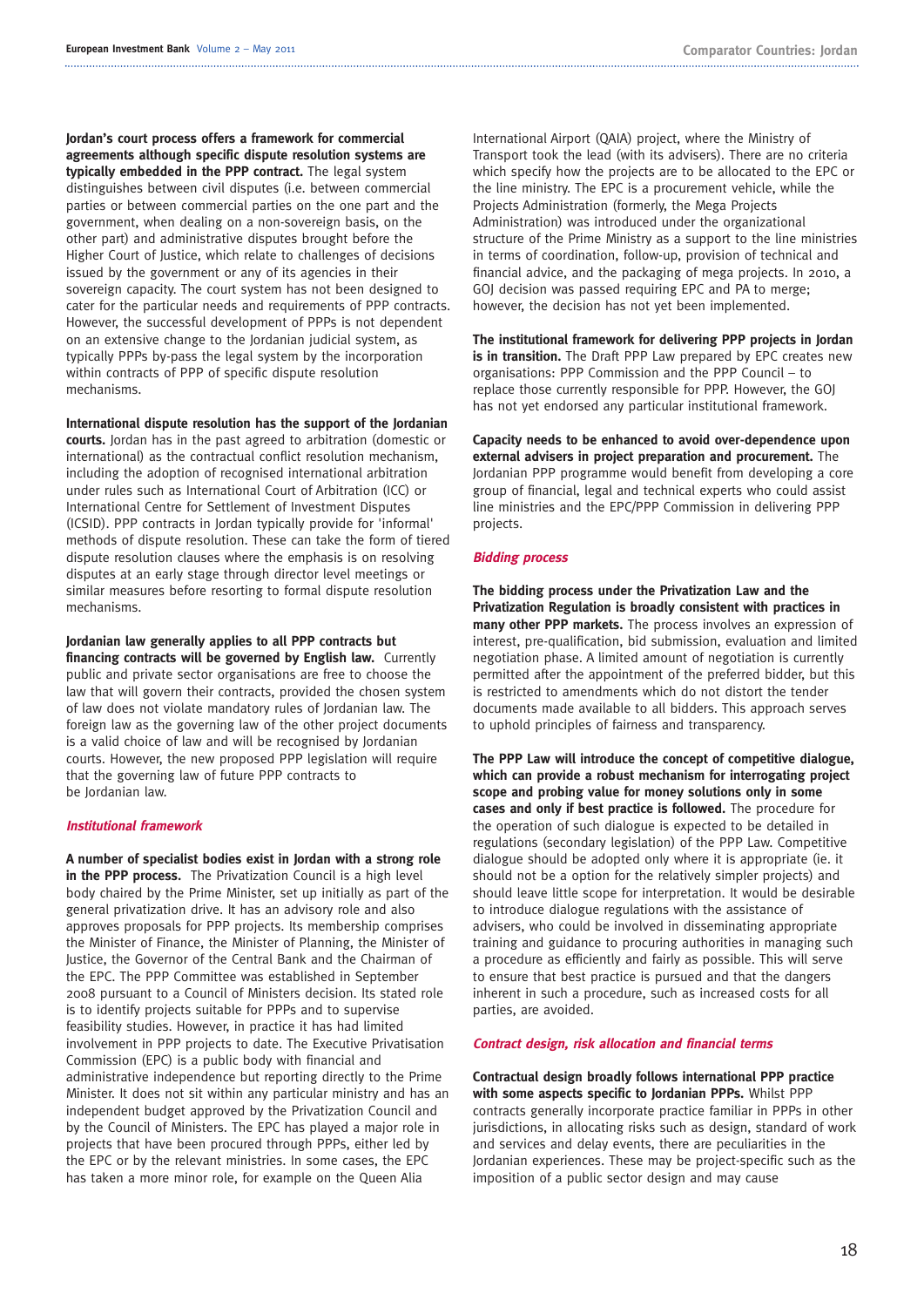difficulties in the acceptability of risk. As far as possible contractual authorities should seek to achieve fair risk allocation which supports a PPP model and assures value for money. There is at present no standard contract, but increased procurement by PPPs in specific sectors will serve to standardise certain elements of the contract design and by-laws to the new PPP law ware expected to address that.

**Payment mechanisms vary depending upon the type of PPP project being undertaken in Jordan, allowing many different types of PPP projects to be procured.** A wide variety of payment terms can be used on a project specific basis, including lumpsum payments by the procuring authority as a contribution to capital development costs, minimum revenue guarantees by the procuring authority (availability payments), regular payments of operating fees made to the government by the private sector partner and profit-sharing arrangements.

**The public sector is best placed to assume macroeconomic risks it controls and for which there are limited hedging**

**possibilities.** When projects are funded in foreign currency, the procuring authority is likely to have to assume the exchange rate risk. This is achieved either by having the project payments denominated in foreign currency, or by having JOD-denominated payments adjustable for any exchange rate movement. Volatile price inflation presents some risks for sponsors and investors in long term PPP projects. Planning, pricing and costing risks also need be addressed in the PPP contract payment mechanisms, for example through regular benchmarking of project costs rather than a general price inflation adjustment.

**In projects with inherent demand risk, the government should be conservative in its demand forecasts.** Transport PPP projects often use toll charges or fares to generate revenue. There is an insufficient track record and lack of comparator projects in Jordan for forecasting such demand, so international funders will be very cautious when assessing such projects for investment. Procuring such projects on an availability (or mixed availability/user fee) basis may have a greater likelihood of success and be more cost-effective.

#### **PPP / project finance investment readiness for lenders and investors**

**Jordan's limited restrictions on foreign investment are a positive factor for foreign investors.** There are no restrictions on foreign companies contracting with government organisations and foreign investors are able to freely repatriate capital, profits and dividends. In addition, foreign investors are protected by law from arbitrary interference when managing and controlling their investments.

**Jordan restricts foreign ownership in key sectors but special exemptions may be given for specific PPPs.** The Council of Ministers can pass a resolution to increase the level of permitted foreign investment, but no blanket exemption will be granted to PPPs. Practice to date suggests that if there are any restrictions on foreign ownership in any sector related to the project, the EPC will liaise with the Council of Ministers at the pre-procurement stage and seek that the restrictions be waived.

**Lenders are able to obtain the necessary level of security over project assets.** Lenders are able to obtain standard lender protection, including direct agreements. However, floating charges are not legally recognised in Jordan which can be an

issue for lenders. Jordan does not automatically provide state guarantees for public sector payments to be made during the operational phase of PPP projects. The Draft PPP Law provides future flexibility but at present this is not automatically the case.

#### Conclusion – key recommendations

- The EPC or relevant procurement agency in Jordan should seek early feedback from bidders as to their funding strategies and sources of finance. If projects require IFI debt or ECA guarantees, then bidders' credentials need to be assessed as to whether they satisfy IFI or ECA criteria and whether they have previous successful experience in arranging funding for similar projects. Bidders' track record should be assessed.
- The new PPP Law should be enacted as soon as possible in order to provide clarity regarding the legal basis for procuring PPP projects.
- The roles and responsibilities of both the new organisations to be introduced by the proposed PPP Law are expected to be clarified shortly and should be clearly defined. Any required transfer of organisational capacity and staff from one organisation to another should be planned well in advance.
- New projects should be carefully scoped by the responsible public bodies and business cases should be developed that clearly set out the justification for each proposed PPP project, including realistic estimates of cost and affordability. The GOJ should prioritize among projects, and probably be guided through a "master plan" or clear sectoral guidelines that would adequately scope and prepare the projects, defining their financial costs and revenues and determining their expected horizon.
- Projects under procurement must be fully supported with information on site availability and conditions, including outline planning permission and detailed output specifications. Interfaces with other utilities and service providers must be clearly identified and defined.
- When the new PPP Law is enacted, it should ensure that the bidding process is suitable for PPP procurement and follows international practice specifically with respect to publication of tenders, tender documents, tender evaluation and contract award.
- The EPC and any successor agency should develop its expertise in running procurements and disseminate appropriate training and guidance to procuring authorities in managing bidding processes.
- Jordan's procuring authorities are likely to obtain best cost efficiency and value for money in the long term if they avoid passing risks to the private sector that the latter cannot adequately control or mitigate.
- Finance debtor accounting should be used by bidders (as permitted by Jordanian accounting standards). Tax rules could be amended to permit the use of finance debtor accounting when calculating PPP asset depreciation for tax purposes.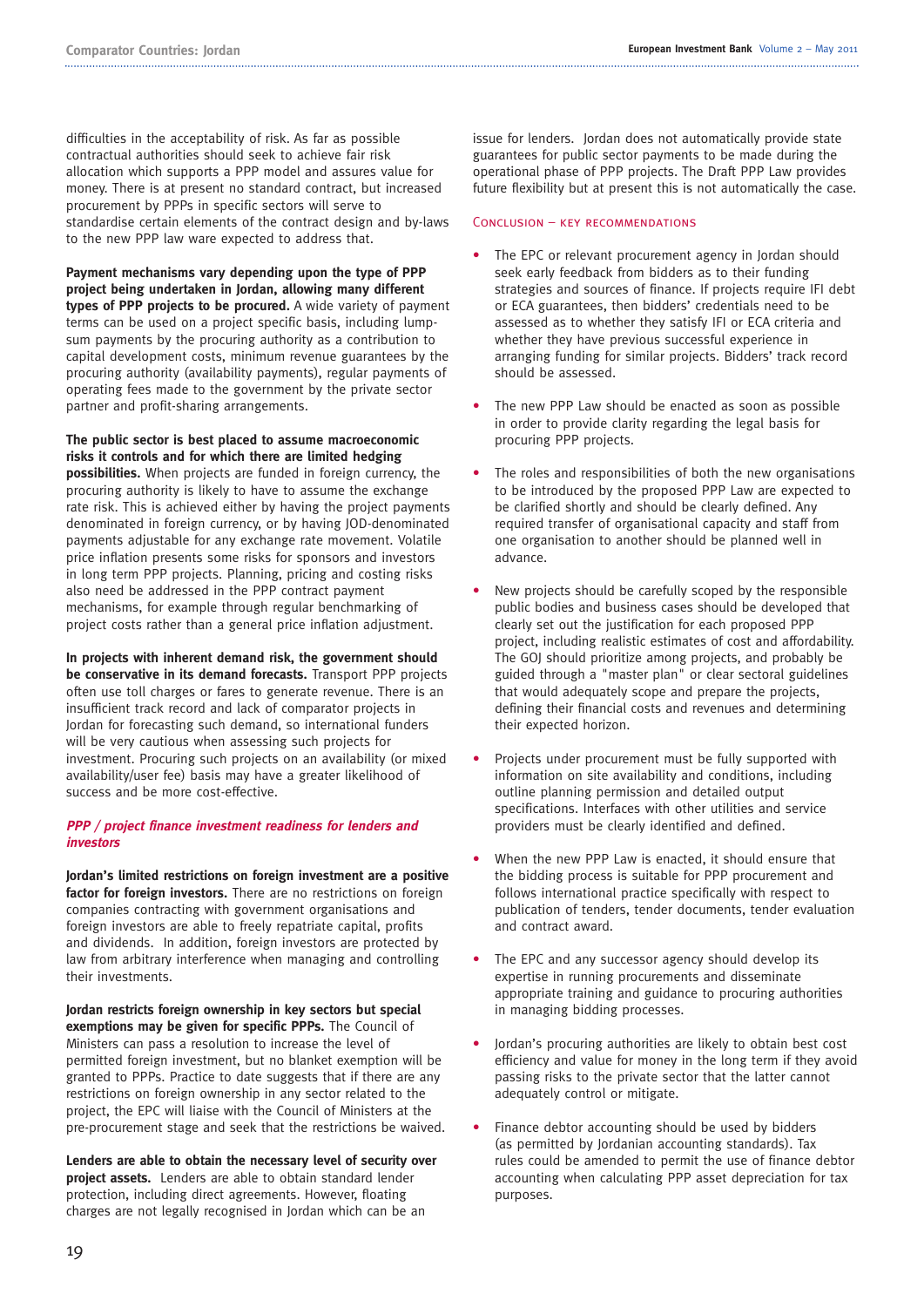- To encourage interest from foreign investors each potential PPP project should be assessed for the applicability of the restrictions on foreign ownership. If necessary, a resolution of the Council of Ministers to increase the level of permitted foreign ownership should be obtained prior to the project being put up for tender.
- State-backed guarantee for payment on individual PPP projects is desirable in certain instances (for example, in the case of a weak offtaker) since it will make projects more financeable and indirectly benefit the public sector by leading to a lower overall price for the service. However, the provision of state guarantees could be determined on a case by case basis and judged against overall level of government indebtedness.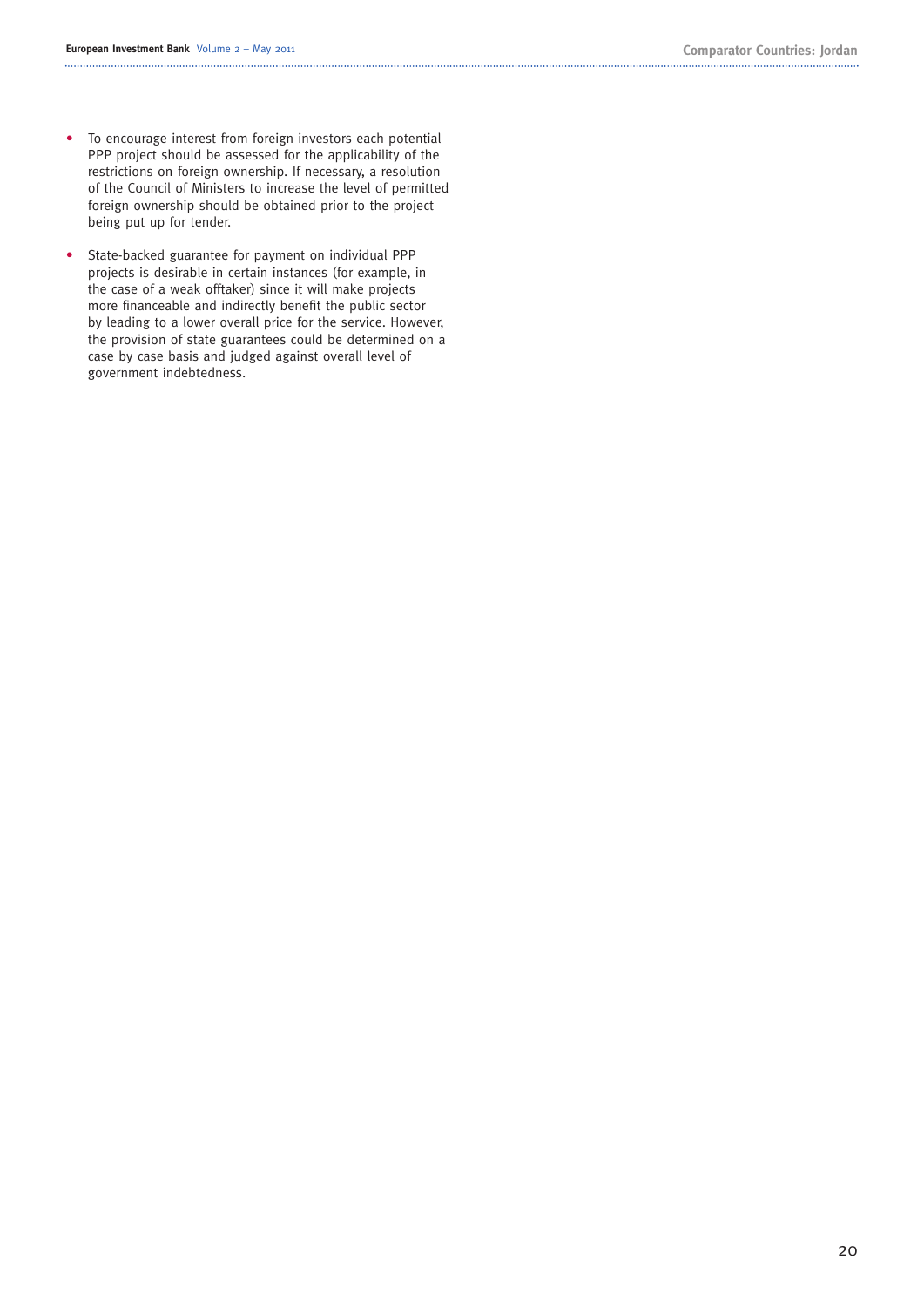# 5. LEBANON

#### **Overview**

**In Lebanon national political stability is an absolute precondition for the development of public-private partnerships (PPPs).** In particular, large and long term PPP projects require political stability to ensure that the rule of law will be upheld and contracts will be enforced.

**A sizeable PPP programme in Lebanon would be affordable for the public sector, provided that strong economic recovery continues and the government maintains its efforts to reduce its net public debt.** Since the war of 2006, the Lebanese economy has recovered strongly, enabling the government to run primary fiscal surpluses. Moreover, a stable monetary policy (driven by a USD fixed exchange rate) has encouraged international investment in the country's banking sector, as well as the financial and real estate markets. Nevertheless, despite significant efforts, Lebanon's public debt remains high in absolute terms. At the end of 2009, gross public debt and interest debt repayments accounted for 148 % and 11.7 % of GDP respectively.

**The government of Lebanon has taken significant steps to raise awareness about the importance of PPP for its infrastructure development, including the drafting of a new PPP law.** Recent initiatives include an awareness program that helps local banks to identify PPP opportunities, as well as a workshop designed to explain private sector engagement in water infrastructure. Complementary institutional reforms include the establishment of the Higher Council of Privatisation (HCP) and the Council for Development and Reconstruction (CDR), both created to promote efficient long-term development of infrastructure in Lebanon. The HCP is responsible for developing the PPP laws sent to the Council of Ministers in November 2010.

**The government has identified PPP as a potential tool for procuring essential infrastructure investment although a pipeline of future PPP projects has not yet been identified.** Further analysis is necessary to determine for which sectors PPP is a viable method for financing at least part of the significant reconstruction of Lebanese infrastructure currently being planned. Public sector capital expenditure is very low by international standards. With the right political and institutional conditions, Lebanon could focus its attention on key selected sectors in which to develop projects of lesser complexity, particularly those that can meet pressing socio-economic demands. Such projects if delivered successfully could play an essential role in cementing Lebanon's reputation as a destination for PPP investment.

#### **Funding capacity and availability**

**Lebanon's economy depends on the continuing capacity of its banks to attract international deposit and investment inflows, with which the banks buy government debt.** The very high level of the debt of the public and private sectors exposes the country to any external shock which curtails deposit or portfolio investment inflows, or to any domestic event (such as a real estate price collapse) or policy which reduces confidence in the Lebanese financial system. However, the banking system appears robust financially in aggregate terms, with high reserve levels and a prudent loan/deposit ratio.

#### **A lighter public debt burden will free up financial liquidity for**

**PPP investments.** If the government continues its efforts to maintain the public debt at sustainable levels, newly unrestricted public funds could be channelled to fund PPP projects. Nevertheless, due to the liability mismatch between long-term loans and shorter-term deposits, Lebanese banks might be hesitant to undertake PPP lending. Participation by International Financial Institutions (IFIs) or Export Credit Agencies (ECAs) could support the efforts of Lebanese banks to stimulate the PPP market and serve as a source of long-term funding and credit guarantees.

**Due to their limited experience with PPPs, the appetite of Lebanese banks for long-term PPP lending is presently untested.** Procuring authorities should request letters of support from funders of successful bidders in order to receive sufficient information on funding strategies and sources of finance. Although it may be impractical to require bidders to obtain exclusive commitment letters from banks prior to preferred bidder stage, a preliminary indicative feedback could assist authorities in identifying the possible funding sources.

**The Lebanese Pound (LBP) is pegged to the United States Dollar (USD). High dollarisation of bank deposits is likely to result, at least initially, in PPPs to be funded in USD.** Dollar funded PPPs will enable Project Special Purpose Vehicles (SPVs) to more easily hedge interest rate risks, allowing banks an interest rate basis for syndicated project loans. Nevertheless, procuring authorities will have to absorb exchange rate risk.

**An annual public budget should be submitted to Parliament in order to ensure the reliability of information on government expenditure.** The annual public budget has not been approved by the Parliament since 2005 due to the unfavourable political context. Private investors and lenders need credible information on government spending to boost their confidence in the ability of the government to meet its financial commitments.

#### **Legal and regulatory framework**

**Although it is a Lebanese Constitutional requirement that concessions be granted by law, few contracts have been signed with such authorisation.** Projects involving a measure of public participation have primarily resulted from private negotiation between the State and the private investor. Other projects have been framed as alternate types of contracts and have not been subject to the stipulations of concessions. For example, the Tripoli Water project was described as a "management contract", rather than a concession. These closed-door proceedings could be challenged before the courts, increasing the amount of risk incurred by private investors.

**A Draft PPP Law, submitted for Parliamentary approval, establishes a clearer legal and institutional framework for PPP, which could be further improved through secondary regulation.** This draft law is an amended version of a previous PPP draft law which was prepared by the HCP and approved by the Council of Ministers in 2007. The Draft PPP Law grants legal powers to the HCP to develop and procure PPPs. The law applies to public authorities at the national, district, county and municipal levels. In accordance with international best practices, it also requires public authorities to treat bidders equally. The Draft PPP Law defines the roles of essential PPP institutions and the intended process for PPP project development. The implementation of detailed requirements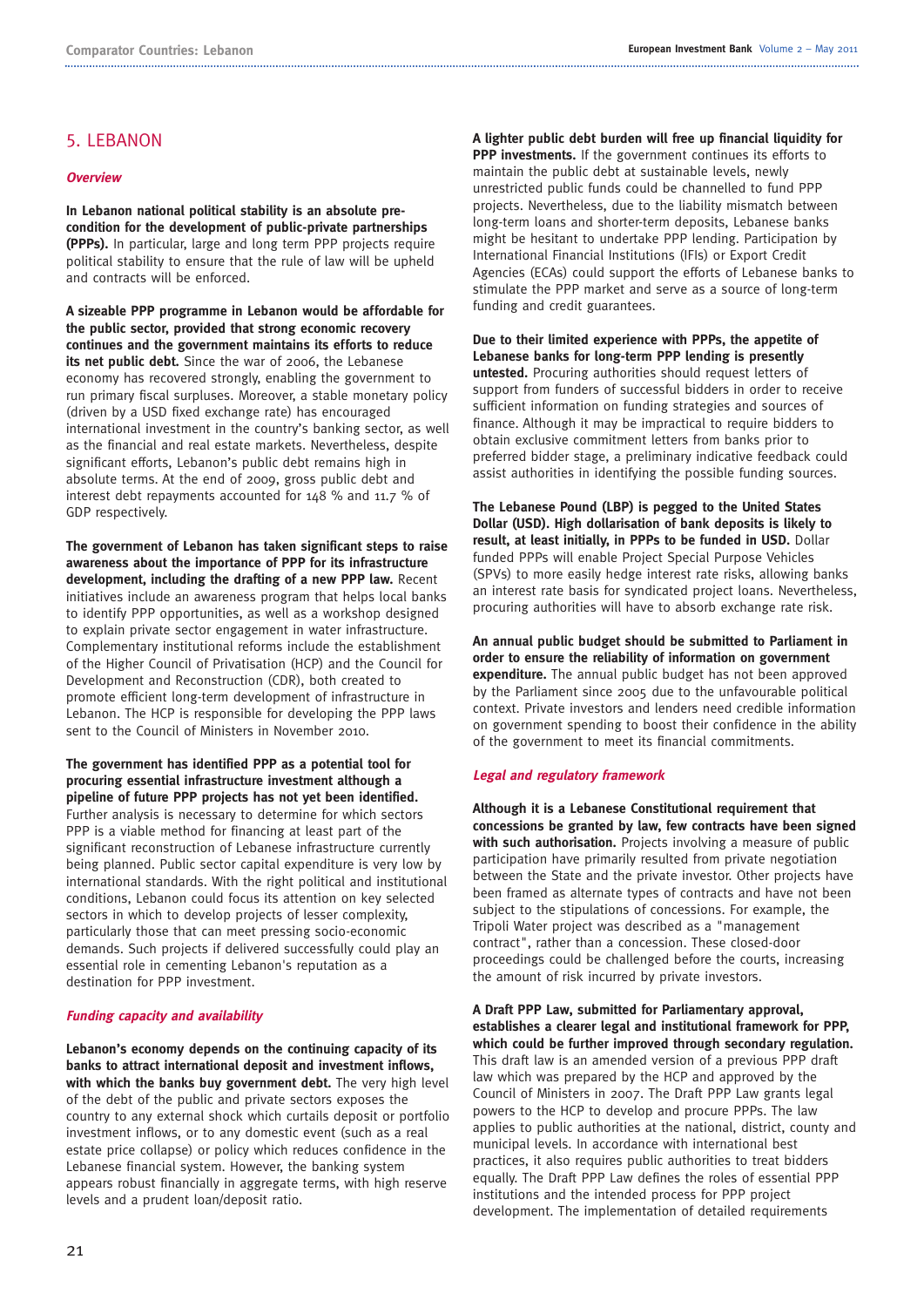through decrees (at the same time or soon after the primary legislation) would create the certainty necessary for a successful PPP programme.

**Possible conflicting decisions of commercial and administrative courts make of arbitration the dispute-resolution method favoured by investors.** Disputes resulting from a PPP contract may be subject, depending on whether a public entity is involved, to commercial or administrative law. Cases in which a public authority is involved or where the provision of the "public service" is affected, will be heard in the administrative courts. By contrast, commercial disputes not involving the procuring authority or the provision of the public service will be subject to the jurisdiction of the civil courts. Considering the implications of multiple legal interpretations, investors to a PPP contract typically favour arbitration as the dispute resolution method, to avoid difficulties in the enforcement of court decisions.

**A clearer policy outlining the authorization criteria for the approval process of arbitration procedures by the Council of Ministers would increase PPP investment attractiveness and is contemplated in the current Draft PPP Law.** Lebanon's Civil Code allows procuring authorities to enter into contractual arbitration, provided that the procedure has been approved by the Council of Ministers on the recommendation of the Minister responsible. Contractual arbitration approvals do not follow particular criteria; rather, approvals are decided at the sole discretion of the Council of Ministers. The inclusion of this method of dispute resolution in the Draft PPP Law introduces the likelihood of greater certainty and, consequently, investors' confidence in Lebanon's institutional framework. International arbitration is a widely embraced alternative method of dispute resolution for international investors.

#### **Institutional issues**

**The institutional framework for infrastructure is geared primarily towards traditional construction procurement supported by multilateral development funding.** This flow of funds has taken a variety of forms including direct grants and low-interest sovereign loans and has enabled a large reconstruction programme to benefit the country's public and commercial infrastructure. The CDR has been responsible for delivering the infrastructure redevelopment programme and has become a powerful institution in Lebanon.

**In Lebanon, decision-making on infrastructure policy rests with the Parliament and line ministers.** At the top of the institutional pyramid is the Parliament, which has the power to enact specific legislation to authorise the provision of public services, either by the public or the private sectors. According to the Lebanese Constitution, the grant of rights to exploit any natural resources or public interest service needs to be provided by law. Formal decisions on the procurement of infrastructure rest within individual line ministries. The CDR (main government body for advice, expertise, and advocacy in the field of infrastructure) and the Minister of Finance have considerable influence over infrastructure procurement decisions.

**The recent openness of Lebanon to private sector participation has put the HCP at the centre of current and future PPP policies.** Established in 2000, the remit of the HCP extends to the privatisation of different sectors. The HCP is responsible for increasing the efficiency and productivity of those entities

previously under state control, as well as encouraging foreign investment in the country. If the PPP law is enacted, the HCP will become a key agency in PPP projects. Donor agencies and IFIs may wish to consider contributing to the technical resource required to upgrade the capacities of the HCP to meet the demands of the new PPP law, increase activity and become a centre for PPP expertise. A concrete application of technical assistance could come in the form of a new framework for building PPP budgets, including the respective roles and responsibilities (as applicable) of the CDR, the HCP and line ministries.

**Under the Draft PPP Law, municipalities can propose PPP projects for the consideration of the HCP.** Municipalities have not been particularly active in the promotion of infrastructure projects. Nevertheless, the Draft PPP Law presents them with significant challenges in terms of local PPP projects. In order to guarantee the technical quality and design of PPP projects, municipalities will have to be provided with capacity building opportunities and training.

In Lebanon, the implementation of the PPP law would be facilitated by the presentation of guiding policies outlining the scope and objectives of government engagement in PPPs. PPP policies could serve different purposes. First, they could help clarify the role of PPPs in comparison with other infrastructure procurement options. Secondly, they could serve to promote awareness about the advantages of PPP schemes. Finally, they could provide general guidance on how PPP projects should be implemented by the national and local governments across sectors.

#### **Bidding process**

**Lebanon's current procurement legislation, the Public Finance Law 14969, does not provide an appropriate framework for PPP contracts.** Procedures under this framework have not been designed to procure complex project-financed partnership contracts. Therefore, its application to PPP projects has been generally avoided. In order to address these shortcomings, the government has enacted project-specific legislation to facilitate tenders. The procurement procedure selected by the government to award the provision of mobile services through concession (BOT) provides a number of lessons learned for future procurements regarding the way in which prequalification, initial offer, "best and final" offer and preferred bidder stages can be used.

**Robust feasibility study and increase transparency in the bidding process could enhance PPP investment attractiveness and competition.** Lack of sufficient competition is partly due to the limited preparation of projects. In addition, lack of transparency may also reduce competition, as in the case of two historic tourism projects based on private investor participation, where contracts were negotiated directly with Lebanese companies that did not previously enter into a formal competition. It will be beneficial for the future success of PPP projects in Lebanon to ensure that procurement procedures develop fair and transparent processes.

**Although the Draft PPP Law attempts to fill procurement gaps in Lebanon, its provisions could be completed, ultimately through secondary regulation.** Potential investors in PPP projects would be more certain about their investment prospects in Lebanon if the law could define in more detail the procurement process and procedure. In order to fill this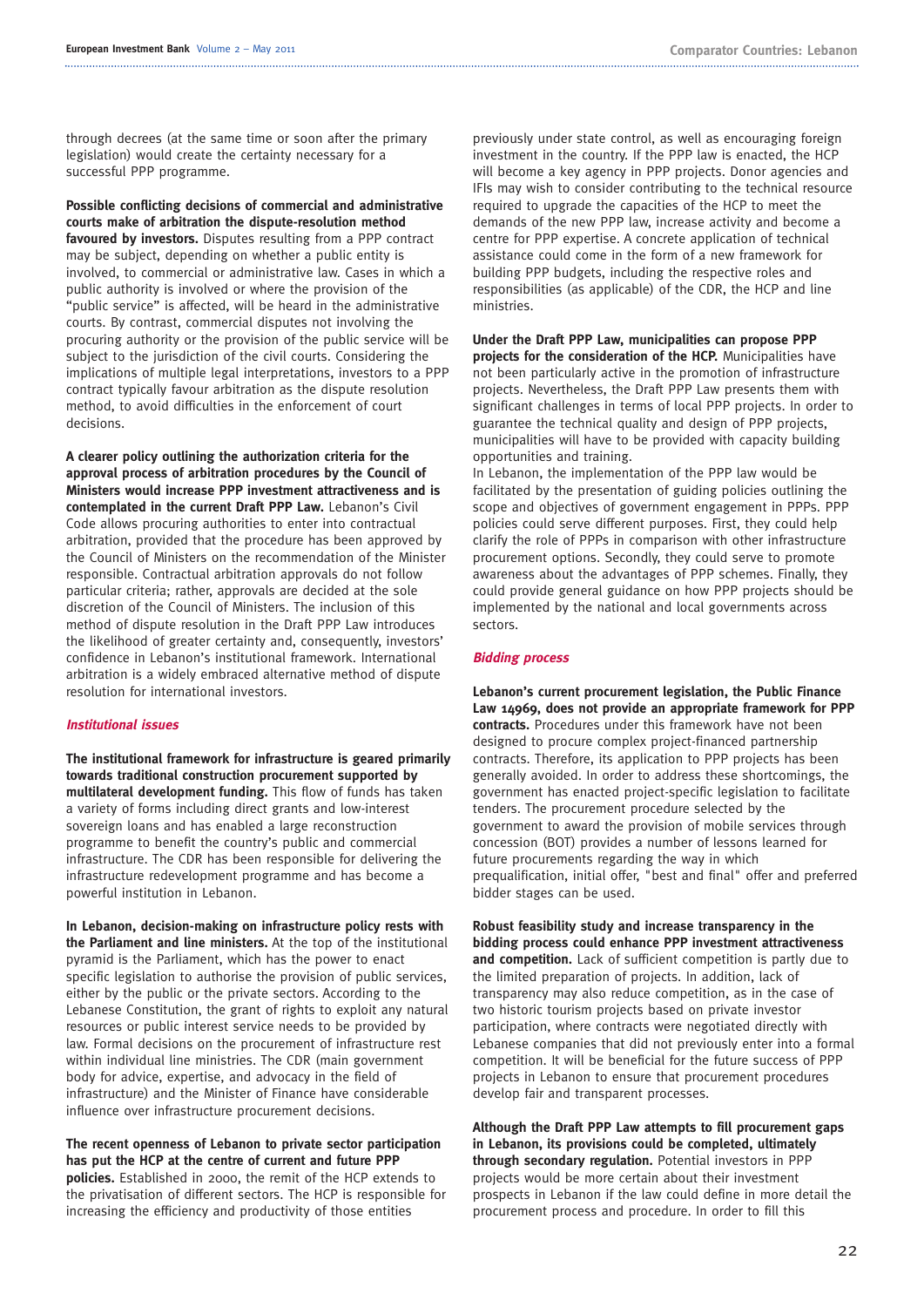vacuum, Lebanese authorities could issue secondary legislation (including decrees) describing the stages of the procurement process, legal recourse and guarantees.

#### **Contract design, risk allocation and financial terms**

**The introduction of private sector participation in public service delivery has provided valuable expertise regarding risk management in PPP contracts.** Until recently, the discussion on

risk allocation in Lebanon was mainly based on trends and practices from government funded procurements. In the last few years, international practices are the main criteria to determine and assess risks in infrastructure contracts.

The limited enforceability of land rights in Lebanon should be factored into any consideration of land permitting risk. Ownership uncertainty regarding land rights and constructors effective access to the land upon expropriation (enforcement of expropriation) may affect investment projections in PPP contracts. In order to avoid potential conflicts, government authorities could develop land management strategies (i.e. engaging communities in the provision of land permits and securing access to land).

**In order to maximize project cost efficiency, invitations to tender should clarify early in the process the allocation of risks (exchange rate and inflation).** The optimal risk allocation generates the best cost effectiveness for the authority in a PPP. Project affordability and value for money for the authority are adversely affected if the Project SPV has to bear macroeconomic which it cannot control or mitigate. In a context of macroeconomic uncertainty, a Project SPV is naturally forced to include in its pricing of the project a buffer against such risks. Moreover, if such risks are misallocated, either the necessary funding will not be available or the required debt service cover ratios and equity investment returns will be significantly high. In this scenario, the project would become unaffordable.

**The optimal allocation of exchange rate risk will depend on whether the Project SPV has obtained local or foreign currency funding, the availability of foreign currency hedging and the country's exchange rate policy.** In Lebanon, as in most Mediterranean partner countries, the ability to hedge against local currency exchange rate movements is limited by the relatively fragmented financial sector. Contractually, exchange rate risk when borne by the public sector is covered through the payment mechanism of the long term PPP contract, either by indexing local currency payments to exchange rate variations or by directly paying the foreign portion of the costs directly in foreign currency.

**Regular benchmarking, or market testing, is more suitable to address inflation costs in Lebanon than a general price inflation adjustment mechanism.** Two main factors explain this preference: (i) real wages in specific sectors can rise rapidly, usually at a higher rate than general inflation, and (ii) price inflation is volatile year-on-year.

#### **PPP / project finance investment readiness for lenders and investors**

**Lebanon has a 'light-touch' regime for foreign investment and exchange controls.** There are no legal restrictions stipulating minimum use of local labour or on currency conversions and transfers. The country has also signed over 40 bilateral investment treaties with countries of the European Union and

Middle East. In addition, the government has established special bodies, such as the Investment Development Authority of Lebanon (IDAL), to promote foreign direct investment (for example, income tax exceptions, fee reductions for work permits, etc).

**The selection of the most convenient bid should consider both gross project payments and tax obligations attached to the project.** Depending on the capital structure of the bidder, different tax treatments will apply. In this context, it is possible that the bid with the lowest proposed project payments is not necessarily the bid with the lowest cost after tax payments are taken into account. This recommendation is especially relevant for the evaluation of the withholding tax position of bidders with foreign shareholders or lenders.

**The adoption of "finance debtor" accounting and tax treatment for PPP projects could help eliminate the negative impact of some tax rules and make projects more affordable.** Finance debtor accounting enables accounting profit to match project cash flows after debt service much more closely, avoiding many of the inefficiencies caused by fixed asset accounting in PPP projects. The use of finance debtor accounting by subsidiaries (such as Project SPVs) is allowed under Lebanese accounting standards, although it would require a change in tax law to be used for tax purposes. The use of finance debtor accounting is typical of more established PPP markets and is recommended by international accounting standards.

**Lender friendly securities such as step-in rights and rights over assets are yet to achieve an optimal level of familiarity in the Lebanese market.** Due to the lack of historic PPP exposure, security arrangements available to parties to infrastructure contracts are largely those found on traditional procurement projects. Their absence is of crucial importance in any PPP procurement and particular emphasis should be placed on developing such securities to an international standard in some of the early PPP projects. This should ensure that appropriate precedence is given to project participants, so they have the comfort of knowing that investments can be secured and where necessary can be enforced.

#### Conclusion – key recommendations

- Continued national political stability and institutional development are essential pre-requisites to attracting international participation in Lebanese PPP projects.
- The successful delivery of a series of simple projects with the assistance of experienced international advisers, such as IFIs, could help establish a positive market reputation for Lebanon.
- Enacting a PPP law and the supporting regulations promptly should ensure continued momentum in interest from potential participants and investors. Constitutional requirements relating to the procurement of concessions should be observed so projects cannot be legally challenged.
- A move away from informal project awards to a regularised tender procedure based on regulations issued under an enacted PPP law will instil confidence in potential international investors. It will also assist Lebanon in obtaining the best solutions to its infrastructure needs.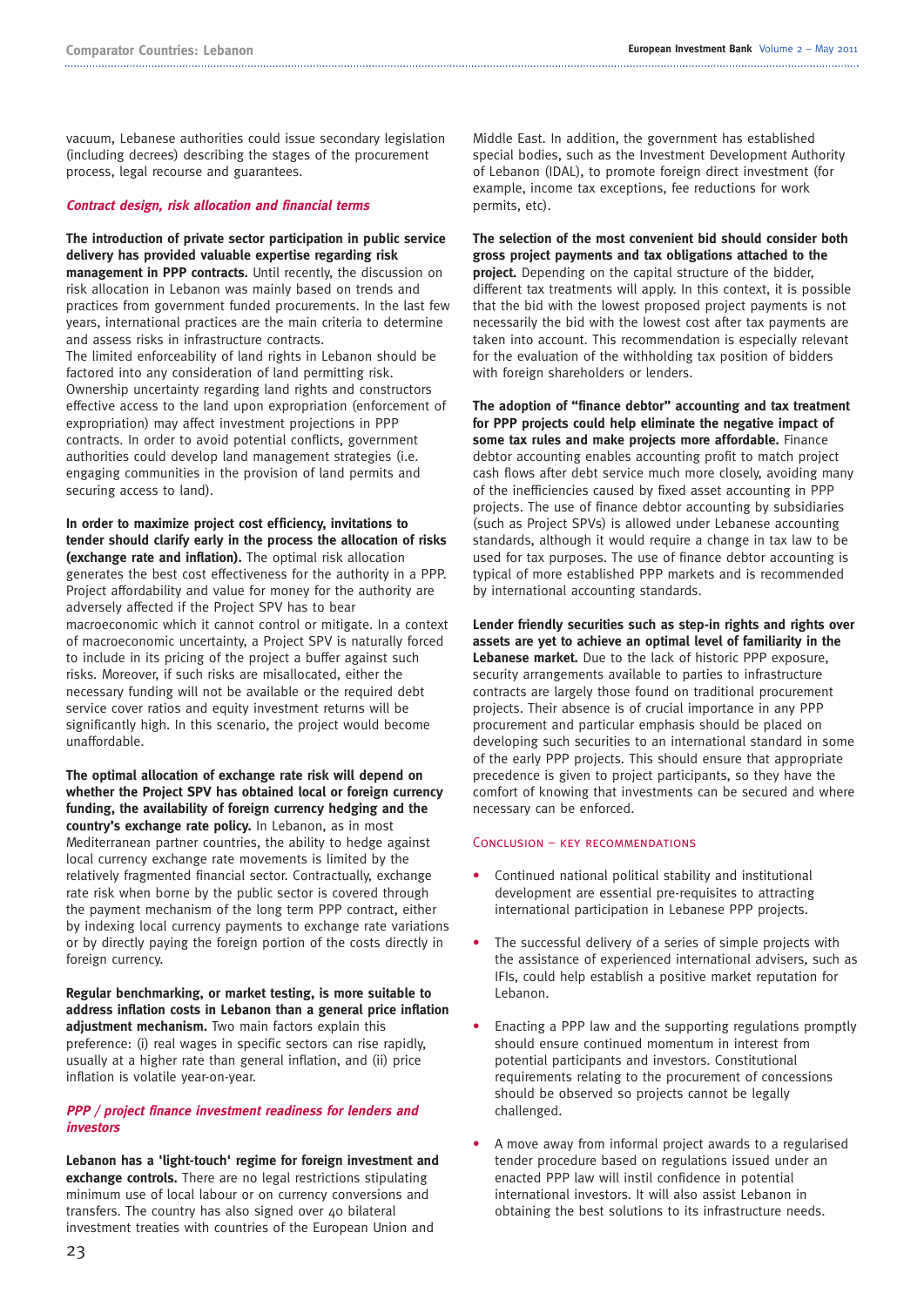- The respective roles of the different public entities involved should be defined more clearly than in the past to ensure that their roles do not overlap in the PPP procurement process.
- A significant amount of technical resource will be required to upgrade the capacities of the HCP to meet the demands of a new PPP law and increase PPP activity generally. Where possible, maximum political consensus should be achieved so that there is a high level of 'buy-in' from across the Lebanese political spectrum for institutional reforms. The HCP should be encouraged to develop a set of procedures and model documentation for efficient PPP procurements.
- Donor agencies and IFIs may wish to consider supporting the HCP to develop its role as a centre of PPP expertise.
- Budgetary procedures for PPP projects need to be clarified.
- The lack of established precedent in project securities is an essential area for further development and is crucial to investor and lender participation. Early projects can be used to set the appropriate precedent by allowing security for lenders over project assets and step-in rights and ensuring such rights are enforceable.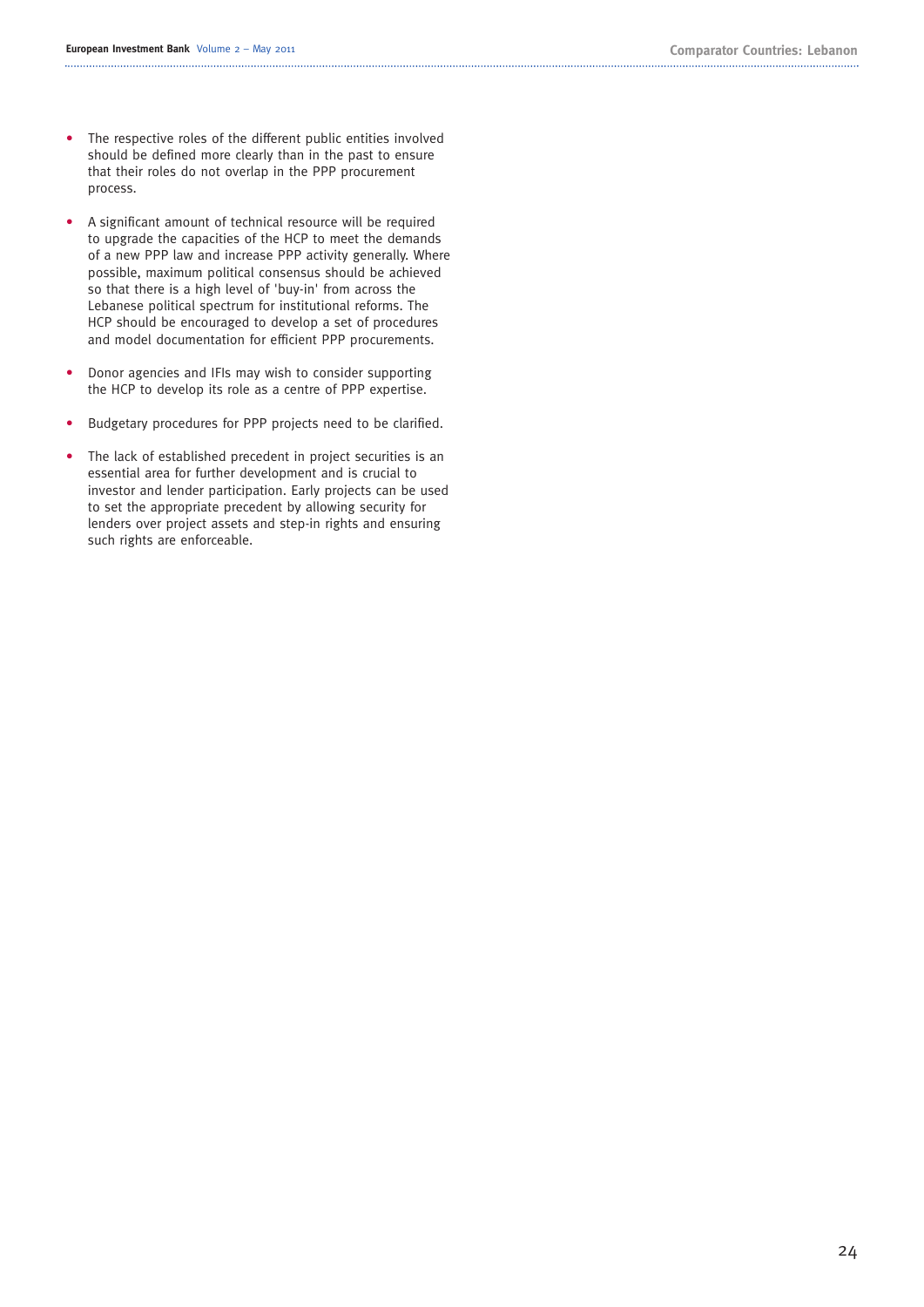# 6. MOROCCO

#### **Overview**

**Morocco's sustained economic growth and progressive structural reforms have created favourable macroeconomic conditions for PPP investment.** Morocco's fiscal deficit (4.4% of GDP) and foreign debt levels (24.5% of GDP) are moderate and sustainable despite a deterioration following the slowdown in the Euro area, which is Morocco's primary export market and main source of foreign direct investment. Nevertheless, the government has the capacity to maintain current spending levels and has a diversified range of funding sources offering long-term maturities. Morocco's investment-grade rating also implies reliable access to international capital markets at favourable rates.

**There is a growing recognition in Morocco that PPPs provide an optimal procurement method for meeting infrastructure needs in a number of sectors.** The National Development Plan has stated that the government can significantly benefit from a welldesigned PPP initiative to help close Morocco's substantial infrastructure gap. Primary sectors include water, wastewater, irrigation, energy and transport. The government is pursuing policies that prioritise alternative sources of energy (e.g. wind and waste to energy) and PPP structures could be appropriate methods for realising these initiatives. Other sectors could also benefit from further PPP investment including non-commercial sectors, such as health, education and justice.

**Although a legal framework exists to support concessions, broader PPP procurement in Morocco, such as projects where payments are directly related to performance, requires the implementation of comprehensive legal and regulatory reforms coupled with institutional capacity building.** PPPs to date have been ad hoc in nature due to the absence of a single policy or procurement channel. Public bodies such as the National Office of Electricity and some state-owned entities have been active in entering into partnership contracts with the private sector in a number of sectors, including energy, water supply, and ports. These projects demonstrate that Morocco can attract high quality domestic and international bidders.

#### **Funding capacity and availability**

**The government of Morocco has several potential sources of domestic financing for its PPP programmes, including national infrastructure funds, local banks and international investors.** A number of infrastructure funds have been established in Morroco with the specific objective of investing equity in Moroccan infrastructure projects. These funds make Moroccan PPP more attractive for bidding sponsors since co-investment by such funds enables sponsors to reduce their own equity commitments and to have potential buyers for their shareholdings at a later date. As the PPP pipeline grows, foreign banks may be attracted to lend in larger volumes to Moroccan projects, especially if international financial market conditions continue to improve.

**The domestic banking sector has capacity to fund relatively large, individual PPP projects, but could benefit from increased PPP experience.** The financial sector is solvent and liquid. Some local banks have participated in a number of PPPs/concessions signed to date in Morocco as co-financiers. Nevertheless, the

banking sector as a whole would benefit from increased specialised PPP lending expertise and resourcing, thereby enabling local banks to handle larger deal flows. Developing domestic bank expertise in PPP financing will also enable smaller PPP projects (such as social infrastructure projects in the health and education sector) to be denominated and funded in local currency thereby reducing foreign exchange risk.

**A floating rate inter-bank loan market in Moroccan dirhams enables commercial bank interest rate setting for PPP loans denominated in the local currency. However, the long-term interest rate swap market in dirhams is not fully developed.** As a result, Project Special Purpose Vehicles have difficulties at hedging local interest rate risk in the market and to the extent projects are funded by dirham-denominated debt, project payments will be required to be adjustable for interest rate movements. Although a long-term (25 years) fixed rate bond market exists in Morocco, its total size, limited issuance in longer maturities, and the small size of banks, prevents the establishment of a long-term interest rate swap market in dirhams.

#### **Large PPP schemes (and any substantial aggregate PPP investment programme) will likely require foreign sources of**

**financing.** Procurers should seek early feedback from bidders as to their funding strategies and the sources of finance, to identify if there is potentially a funding gap. Larger projects are likely to attract international bank lenders, especially where international contractors are project sponsors. As a result, debt funding of the country's PPP programme will come from a combination of domestic and international bank debt, including International Financial Institution (IFI) and Export Credit Agency (ECA) funding.

### **Legal and regulatory framework**

**Legislation regarding the procurement of concessions is relatively well developed but further clarity on the legal framework applicable to PPPs would be beneficial.** While a legal framework exists to support concessions, there is no comprehensive legal and institutional framework applicable specifically to PPPs. The existing legal framework is relatively developed in relation to concessions procured by the municipalities or public bodies; it is governed, on the one hand, by Law 54-05 (the 'Concessions Law') for general matters of principle and, on the other hand, by sector-specific laws to regulate each sector (for example, specific laws relating to ports, water and electricity). However, specific regulations to Law 54-05 in relation to key areas such as the bidding process have not yet been implemented. Other aspects of PPP procurement and implementation are less developed. Notably, PPP procurement by central government departments is not addressed in the legal framework and the regulation of procurement of projects other than concessions does not have a clear legal basis. Furthermore, there is no clear legal basis for the procurement of broader categories of PPPs, such as direct availability based payment flows from the contracting authority to the project company (as opposed to user fees). Whilst developing these categories of PPPs using existing legislation might still be feasible, by enacting a PPP-specific law, the government could more clearly expand the type of PPP models it implements, group all PPPs under one unique "umbrella" framework and strengthen the legal basis for procurement (whether at a local, regional or national level). This would also reassure investors of the legal basis for their projects.<sup>8</sup>

 $\overline{8}$  It is to be noted that the International Finance Corporation (IFC) and Infrastructure UK (IUK) are currently analysing Morocco's legal framework in relation to PPPs.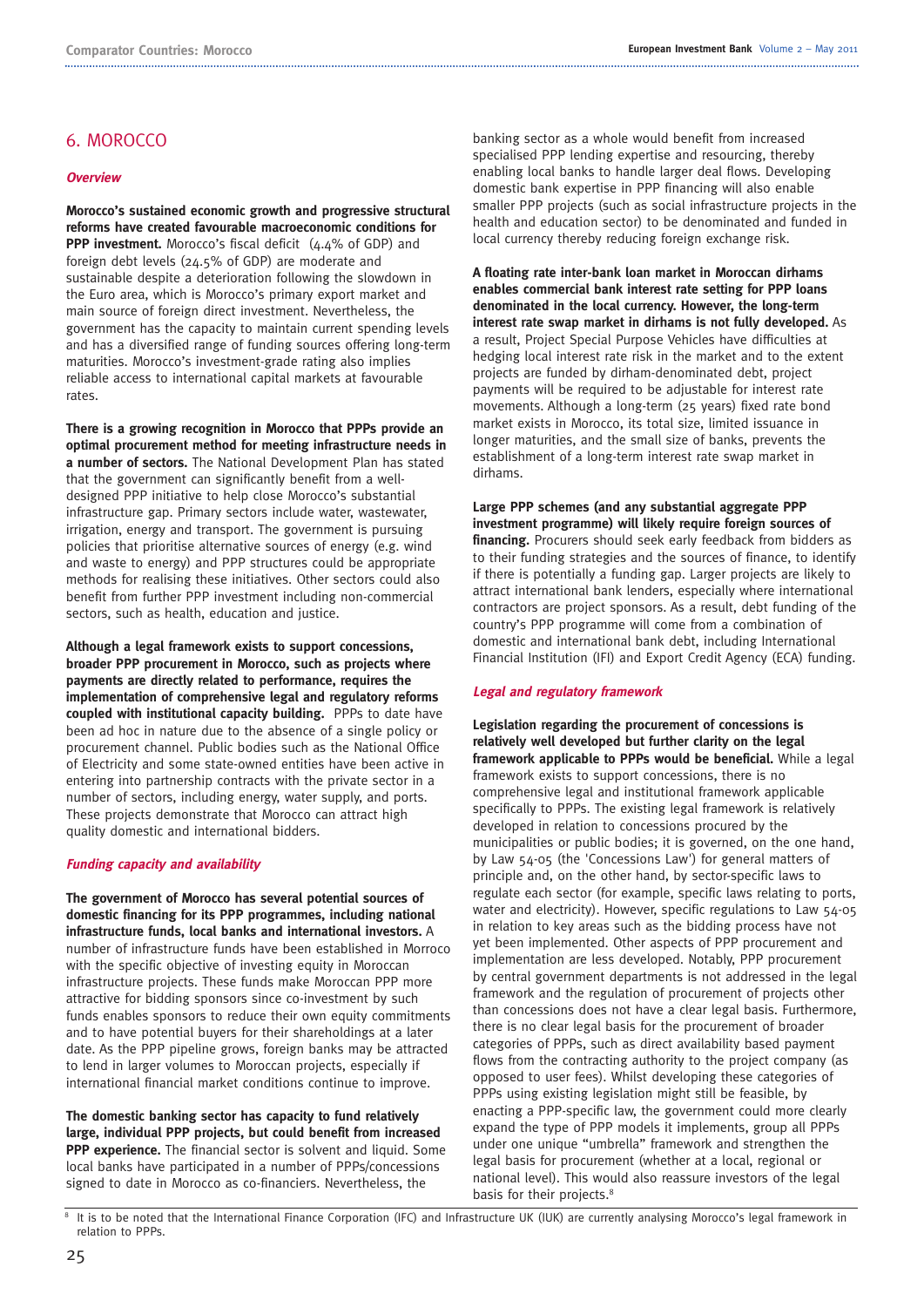**Morocco's civil law tradition distinguishes between public and private (commercial) matters, which could result in disputes of one PPP project being heard in different courts.** Public

contracts, including PPP contracts concluded between a public authority and a private sector company, are subject to the jurisdiction of the Administrative Courts. Disputes within the project company's/concessionaire's supply chain will be heard in the Commercial Courts but can be joined to proceedings in the Administrative Courts if they are related to a dispute at the public authority – project company level and this should be encouraged where possible. The possibility however of disputes at different levels within a PPP structure being heard in different courts still exists (this is the same as the French system). Where this happens, the effects could be inconsistent findings of facts by different courts on the same dispute and a duplication of efforts. The resulting disparities between outcomes can prolong and complicate disputes and increase the risk perceived in investing in PPPs in Morocco.

**PPP contract disputes in Morocco will be subject to the jurisdiction of the Moroccan courts unless a valid arbitration agreement has been reached between the parties.** The court system is adapting to deal specifically with PPP-related disputes, but costly court procedures means that commercial parties are more likely to prefer arbitration as a means of resolving differences. The use of arbitration as a means of dispute resolution in PPP projects is specifically mentioned in Law 54-05 and should be encouraged. Where disputes between parties to PPP contracts occur at different levels of the PPP supply chain, the courts could facilitate their efficient and speedy resolution by permitting, where possible, the joining of such disputes into one set of proceedings in order to foster efficiency and consistency of outcome. International arbitration (such as pursuant to the International Chamber of Commerce (ICC) or International Centre for Settlement of Investment Disputes (ICSID)) is available to international commercial parties and is foreseen in Law 54-05 for foreign direct investments.

#### **Institutional issues**

**In Morocco, the decision-making process for major infrastructure projects involves many parts of central government and can also be initiated at the municipal level.** Projects are likely to involve a wide range of stakeholders, including decision-making committees across ministries for centrally procured projects. Although there is desire and an impetus at the local level to develop PPP projects, there are some concerns as to whether municipalities have sufficient legal powers to award contracts. Legal reforms to remove ambiguities in the powers of municipalities to procure projects will enhance investor confidence and the scope of local authorities to develop projects in line with local needs.

**Capacity building and policy coordination within the Moroccan government needs to be further prioritized.** In order to address capacity constraints and ensure coherence across the government, the Ministry of Economy and Finance is creating a new PPP unit with the assistance of the International Finance Corporation (IFC) and Infrastructure UK (IUK). The role of this

unit will be to develop policy, to support the identification, structuring and implementation of projects (particularly in key service sectors such as health or education) as well as to provide guidance, oversee procurement processes, and monitor projects in the implementation and operational phases, contribute to knowledge sharing, draw up operational manuals, etc.. This new unit will need to build on the experience of the DEPP ("Direction des Etablissements et Enterprises Publiques et de la Privatisation") and the DRSC ("Direction des Regies et des Services Concedes") to ensure that existing PPP knowledge is mobilised and enhanced. At the same time, the new PPP unit will contribute to enhancing the capacity of both the DEPP and the DRSC in PPPs. Close partnership between the DEPP and the European Union-sponsored capacity building programme has provided a platform for the creation of a central PPP unit. Morocco's challenge will be to develop sufficient number and quality of PPP projects and to provide the PPP unit with sufficient expertise and financial means to be able to carry out its functions.

#### **Bidding process**

**A clearer legal framework, grouping procurement of all PPPs under a single, specific PPP law, would bring benefits in the overall framework for PPP procurement.** The Concessions Law is intended to regulate the choice of the most appropriate procedure but, to date, the relevant implementing regulations have not been enacted for centrally procured PPP projects.<sup>9</sup> The government should consider their early implementation since, in the absence of specific legal regulation, bidding procedures are designed on a project by project basis and are set out in the tender document. This provides bidders with information as to how the procurement will be run but does not provide certainty that similar procedures will apply to all major project procurements. PPPs that require availability payments from the public sector and that do not fall under the ambit of the Concessions Law will, it is expected, be procured under the Procurement Decree (2-06-388). However, this governs general public procurement and not PPPs specifically. The tender processes outlined in the Procurement Decree are not appropriate for complex procurements of long term PPP contracts.

**Regulations which are introduced to govern bidding procedures would benefit from drawing on practices in PPP markets internationally.** The key to efficient procurement is to achieve competition, fairness and transparency. Provision should be made for specified stages of procurement, negotiation and (where the complexity of the project warrants it) dialogue. There should in addition be provision for evaluation criteria and the separation of technical and financial evaluation. By following recognised international practices, investors will be comforted that procuring authorities intend to run fair and transparent processes.

**The inclusion of a dialogue provides a suitable method of PPP procurement in some particularly complex projects.** Typically, a process of dialogue can be undertaken prior to the selection of a preferred bidder when the procuring authority enters into indepth discussion simultaneously with each bidder until it has

<sup>9</sup> Concerning local authorities, for the application of Law 54-05, the Government published Decree 2-06-362 on the 9th of August 2006 relating to articles 5 and 12 of the Law.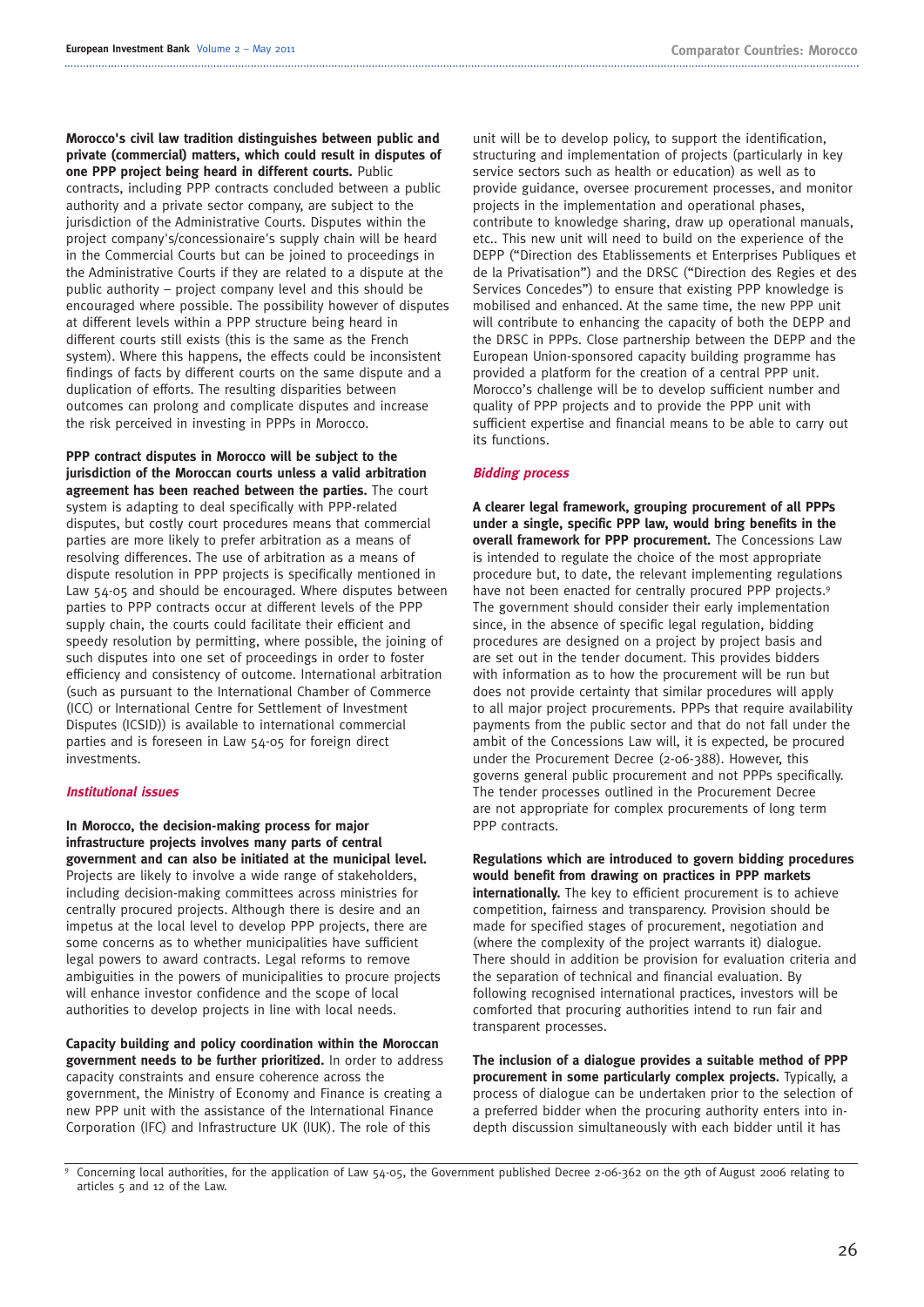'settled' on a solution. The benefit of this method to the procuring authority would be the ability to probe value for money solutions and the use of such a method would give comfort to investors that tender processes are solution orientated and are therefore designed to identify and develop long term and viable solutions. In considering the appropriateness of such a process, however, the public authority should consider whether it has the management in place to conduct such exercises robustly but efficiently and fairly. In Morocco, public/private consultations have taken place and are more frequent following the entry into force of Law 54- 05, which does not foresee any exclusion to dialogue. Whether to use this procedure of simultaneous consultations is decided on a case-by-case basis and is common for international competitive bidding procedures.

#### **Morocco is adopting a gradual approach to changes in its legal and institutional changes, trying to draw lessons from experience.** Morocco's legal and financial framework allows

carrying out PPPs but would benefit from a number of improvements. Particularly, creating a central PPP unit as soon as possible and developing a number of pilot PPP projects would contribute to increased PPP expertise. Morocco could also draw from experiences of PPPs in other countries and swiftly introduce certain key reforms mentioned above.

#### **Contract design, risk allocation and financial terms**

**Risk allocation between the public and private sector in PPP projects is negotiated contractually and is not currently standardised.** Generally the allocation of risk follows recognised international practice whereby the outcome of commercial negotiations results in risks being allocated to the party best able to manage them. Under the Moroccan concession model, demand risk is usually allocated to the private sector. If the government expands the use of PPP and structures projects with alternative payment models, such as an availability-based model, certain aspects of risk allocation will need to be revisited, including payment guarantees, performance standards and relief events, to ensure that the projects remain attractive to project investors and operators.

**As international lending to Moroccan projects increases, international lenders will play an increasing role in shaping risk distribution and will seek to ensure that their interest in the projects is secure.** Key provisions such as protection against unforeseeable events, dispute resolution procedures, change in law and compensation on termination will undergo close scrutiny. Lenders will negotiate provisions to ensure that the Project Special Purpose Vehicle's (SPV's) exposure is kept to a minimum, by insuring against or sub-contracting obligations and risks, so as to ensure that debt service is secured.

**When issuing invitations to tender, the authority should clarify early in the process its position on allocation of financial and economic risks.** For instance, the procuring authority is likely to achieve the cost effectiveness in the payment mechanism if it bears macroeconomic risks under its control, such as inflation and exchange rate risks. This applies particularly to availability based payment mechanisms or a combination of availability/user fee payment structures. Investors would then take a combination of project risk (supported by subcontractor or sponsor guarantees) and Moroccan sovereign risk. The

optimal allocation of interest rate risk will depend on whether the Project SPV has obtained dirham or foreign currency funding. To the extent that the project is funded with dirham, the authority is likely to have to include interest rate adjustments in the payment mechanism in order to match movements in the Project SPV's cost of senior debt. This is due to the absence of a significant long-term interest rate swap market in dirham to allow Project SVP to fix its interest rate exposure. In the case of Project SVP funded in a foreign currency and when hedging is possible, the authority does not need to bear the interest rate risk.

#### **PPP / project finance investment readiness for lenders and investors**

**The lack of specific restrictions on foreign direct investment is a significant attraction to foreign investors.** Light touch regulation for foreign investment and foreign exchange control has been implemented over the past two decades. The Investment Charter enacted by Law 18-95 (1995) provides a series of tax incentives to qualifying foreign investors. The approval of the Foreign Exchange Office (FEO) (the main regulator of foreign exchange transactions) is now only required in limited circumstances. Investments can be repatriated without major bureaucratic obstacles. The current framework in this context is encouraging however further structural reforms will be needed to enhance the ability to implement PPPs successfully in Morocco.

**Lenders can receive a full range of securities in line with those which are commonly seen on the international market.** The exception is that assets in the public domain that are owned by the public authority cannot be pledged as collateral. Article 8 of the Concessions Law allows pledges in relation to assets held by public enterprises. In order to enhance the ability of public authorities to pledge project assets without the use of public enterprises, the government could consider permitting by legislation the pledge of assets in the public domain as security. Project SPVs and other incorporations can generally operate without any special restrictions on ownership although generally when contracting with the government, an entity should be incorporated in Morocco.

**Tax and accounting may require different treatment in Moroccan PPP contracting and tender evaluation.** Some Moroccan accounting and tax rules encourage inefficient capital structures in long-term PPP projects. The treatment of tax will need to be considered in bids to ensure that the full impact on project costs is evaluated. In addition, permitting "finance debtor" accounting and tax treatment for PPP projects will help eliminate these inefficiencies. These technical changes are consistent with international project finance practice and produce a better match of project returns against tax liabilities.

#### Conclusion – key recommendations

For projects in procurement (and especially larger projects), the procuring authorities should seek early feedback from bidders as to their funding strategies and the sources of finance, evidenced for example by letters of support from funders. This can assist in identifying if there is a funding gap and in confirming that the project scope and risk allocation is acceptable to the market.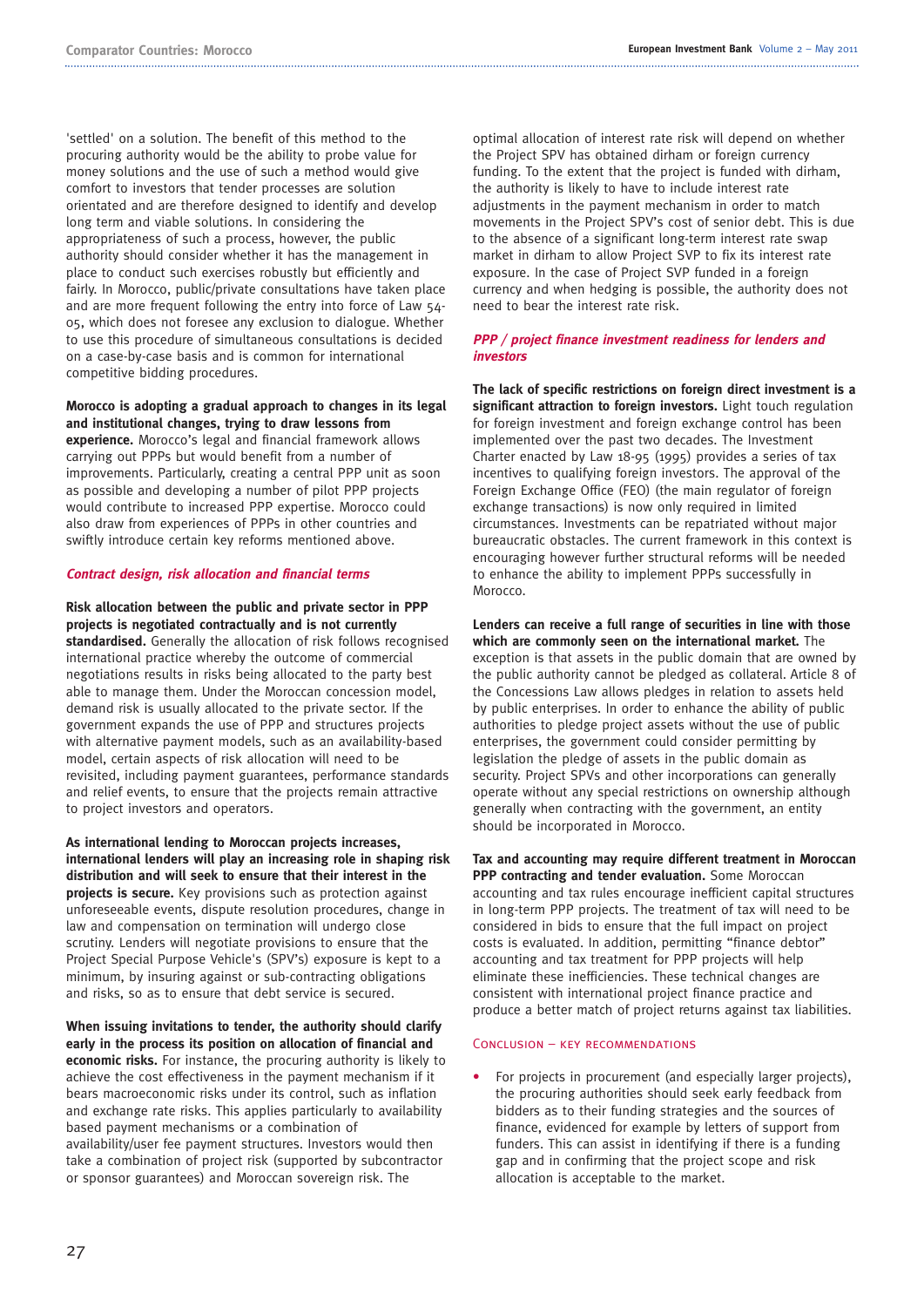- The legal framework for PPPs that are not concessions should be clarified. A specific PPP law could be introduced to govern broader types of PPP. Such a law could grant authority to all types of public bodies who will be involved in PPP procurement and could give legal power to structure PPPs with different payment models, depending on the most economically feasible approach.
- The use of arbitration as a means of dispute resolution in PPP projects should be further supported.
- The new PPP unit should harness and strengthen the existing expertise of the DEPP and the DRSC and its remit should specifically include co-ordination of the PPP project pipeline, provision of advice to municipalities, development of standard contracts, guidance and standard criteria for evaluating PPP project bids.
- Municipalities would benefit from the removal of ambiguities and legal difficulties in their powers to approve the award of PPP contracts.
- In the absence of a comprehensive specific PPP law, bidding processes should continue to be under the Concessions Law and other PPP procurement routes could be strengthened by continued development so that they continue to benefit from best international practice in terms of advertisement, tender documents, evaluation and contract award.
- The current practice of structuring risks so that each party is assuming risks which it is best placed to manage should continue.
- Moroccan law does not allow lenders to secure against publicly owned property (that is owned directly by the public authority). The government should consider ways in which the pledge over public assets could be extended. This has happened with the creation of two exceptions to this rule (i) applicable to certain public bodies and (ii) under Law 15-02 to harbour projects. Further exceptions to the general rule could be considered.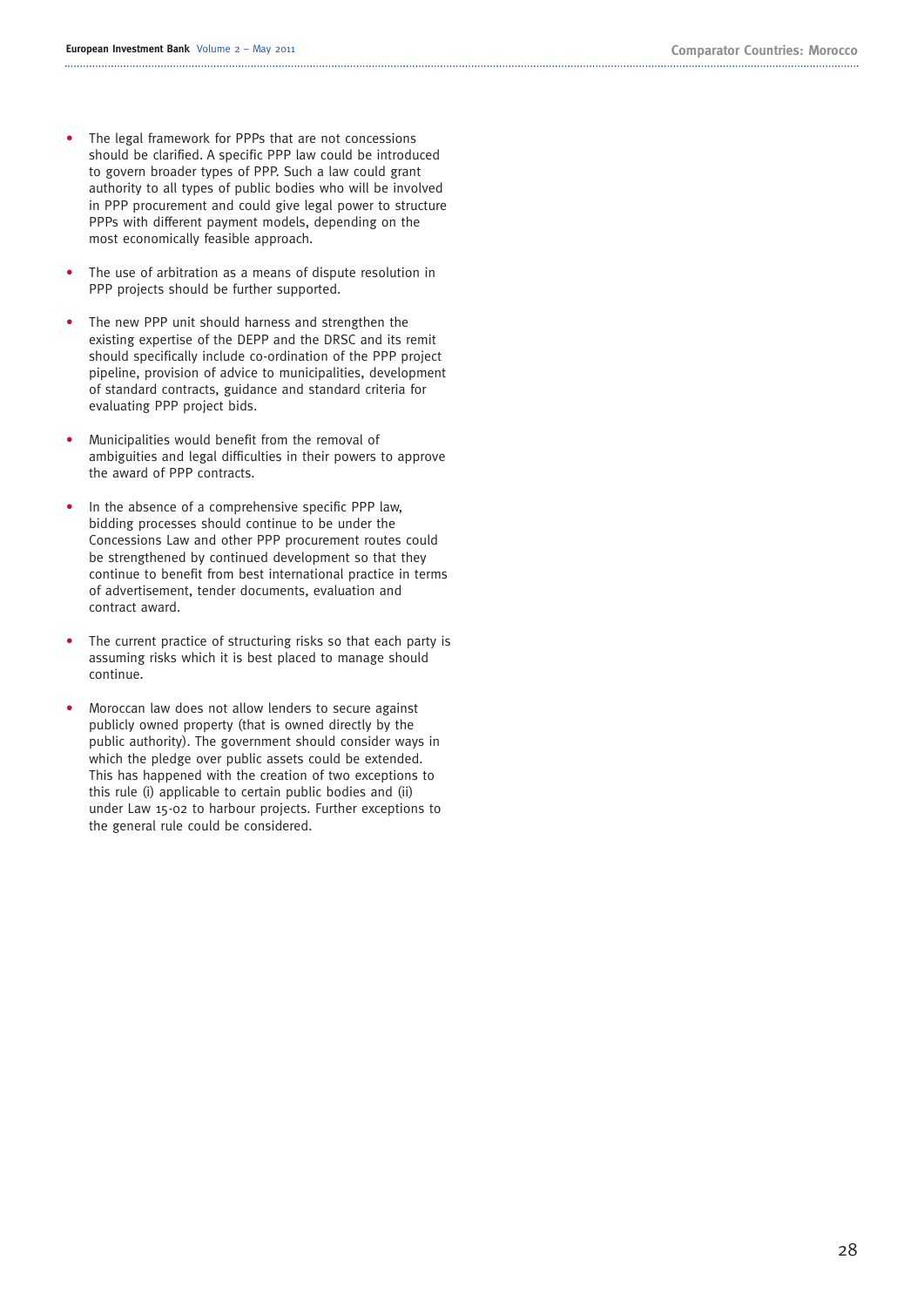# 7. SYRIA

The Report is accurate as at 1 October 2010 and does not take into account the recent political events taking place in the country since March 2011. These events are likely to cause investors to be cautious regarding PPP opportunities in the country, pending clarification of their outcome. These political aspects and their consequences are outside the scope of the Report.

#### **Overview**

**Syria's economy is gradually improving as a result of some structural reforms; public finances remain under control.** During the last five years, Syria has undertaken a transition from a centrally planned economy to a relatively open social market economy. Structural reforms that are being introduced include replacing inefficient and costly price subsidies with targeted cash transfers, notably on energy, oil products and agricultural input subsidies, unifying the exchange rate and easing access to convertibility and transferability of domestic currencies in order to promote foreign investments. The reforms have helped to increase Syria's non-oil economy activity and to offset the effects of a decline in domestic oil reserves. The country's real GDP per capita has grown consistently in recent years (4.7% p.a. average over the last five years) and its fiscal position is under control despite high fiscal deficits (7.7% in 2008 and 5.5% in 2009). The Syrian government follows a policy of limiting public debt to a maximum of 30% of GDP. In 2009, total Debt/GDP was 21% (including Foreign Debt which represented 10% of GDP).

**Consistent economic growth and progressive market reforms have created a reasonably favourable platform for PPP investments in Syria, although a lot still needs to be done.** Continued reforms will enable the country to attract high quality investments and to upgrade its public infrastructure. A PPP law is currently being drafted and is under review by key stakeholders in the government and the public administration. In addition, a Central PPP Unit (CPPPU) was established in 2009 in the Office of the Deputy Prime Minister for Economic Affairs as a first step to promote and develop a pipeline of viable PPP projects.

**Syria has limited track record to date with "project financed" PPPs but is moving up the learning curve quickly by appointing transaction advisors and learning from other countries' experiences.** Two foreign currency earning privately operated port developments (Latakia and Tartous), although not strictly PPPs (as defined in the Report), possess some features of a PPP, such as a revenue-sharing payment mechanism.<sup>10</sup> The true first PPP project in Syria (as defined in the Report) is currently being tendered by the Ministry of Electricity (MoE) with International Finance Corporation (IFC) as transaction advisor. The project, an Independent Power Producer ("IPP"), consists of the design, financing, construction, operation and maintenance of a 250MW thermal power plant at Al Nasserieh.

**The experience of the projects mentioned above demonstrates the importance of comprehensive pre-procurement preparation.** For instance, the prequalification for the Al Nasserieh IPP was

launched twice with only two companies pre-qualified in the first round, compared to 16 strong and reputable consortia and companies pre-qualified in the second round, after the project had undergone thorough preparation by the MoE with the assistance of IFC. Full professional and project management advice to guide the procuring authorities has proved to be highly beneficial and this should be encouraged, especially for the initial PPP projects.

**Capacity building within institutions and personnel across government will make future delivery of PPPs more effective and efficient.** Key decision-making and executive bodies need to develop a set of skills that understand PPP requirements as distinct from those of traditional public procurement. In this sense, it will be beneficial if the knowledge of PPPs that exists in the apex institutions such as the Prime Ministry will continue to filter through to line ministries and public entitites, as is currently occurring at the Ministry of Electricity. First steps in this direction have already being taken, as shown for instance by United Nations Development Programme (UNDP) sponsored training programs that are currently underway. In addition, the University of Damascus, in coordination with the Prime Ministry, companies from the private sector, as well as the UNDP, is establishing a Training Centre within the University specifically to tackle this issue.

**Project selection and preparation should reflect the early stages of PPP development in Syria.** Projects identified as potential PPPs include an airport, a metro, highways, power, and waste water treatment projects. Some of the projects being prioritised are ambitious in size, complexity and risks, and will take many years to fully implement. In a first stage, the CPPPU may wish to encourage line ministries to prioritise the smaller and relatively simple "candidate" PPP projects. Such projects would build up expertise required for the procurement of larger and more complex projects. A viable PPP programme with certainty of deal flow will attract investor interest in the Syrian PPP market.

#### **Funding capacity and availability**

**Until further banking sector reforms are implemented, it is unlikely that there will be a significant market in Syrian Pound (SYP) denominated lending to PPPs.** The financial sector remains highly state-controlled and regulated relative to most other countries in the Facility for Euro-Mediterranean Investment and Partnership (FEMIP) region. There has been only limited and recent public debt issuance and state-owned banks control approximately 76% of the market share. The majority of the private commercial banks are subsidiaries or affiliates of Middle Eastern banks. The Government could direct state-owned banks to lend to PPPs, but at the expense of credit availability for other sectors. The private commercial banking sector is characterised by strong balance sheets and highly liquid,<sup>11</sup> and could therefore become active in lending to PPP projects. However, privately owned banks struggle to compete with state-owned banks in long-term lending in SYP as, with no public debt markets, interest rates in SYP remain regulated rather than market determined.

<sup>10</sup> Due to the absence of a PPP law as of yet, the two ports were structured within the current legal framework of Syria, but aspects of a PPP transaction are present: public and private sector sharing in the revenue as well as the risks of the project, with the port authority as a partner in the terminal operations.

<sup>11</sup> Bank loans outstanding totalled approximately 62% of GDP as of December 2009, and the aggregate loan/deposit ratio was 68%, relatively low ratios compared to typical European commercial banking sector ratios. (Data Source: Central Bank of Syria website: Monetary Statistics 2010, Tables  $1$  and  $7$ )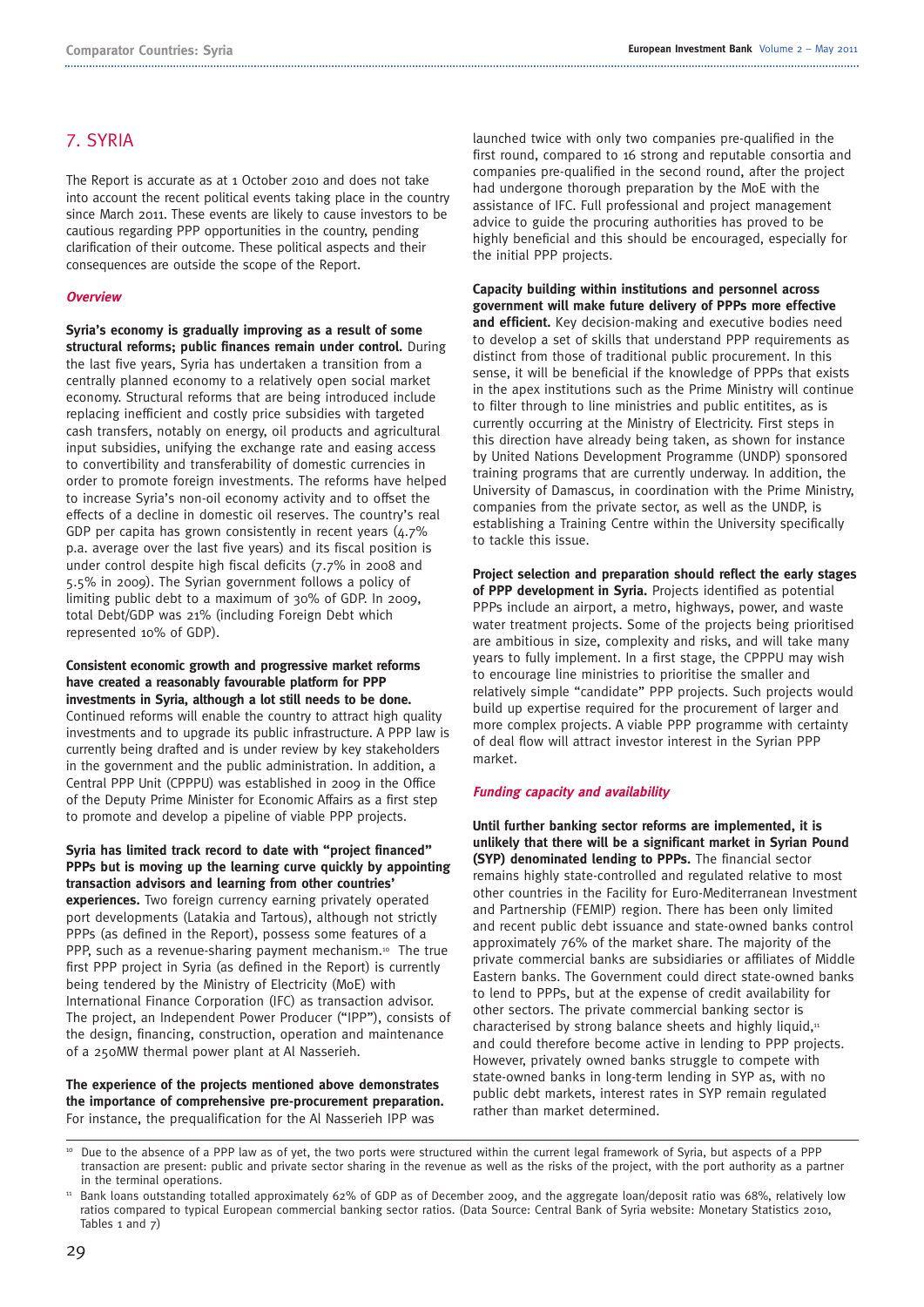**Consequently, in the initial stages, private sector commercial bank lending to Syrian PPP projects is likely to remain relatively small and denominated in foreign currency.** Private commercial banks located in Syria have access to foreign currency deposits, directly or via their foreign parent company. Individually they are relatively small banks, so that their ability to provide significant amounts of long-term lending for a large PPP programme is likely to be severely constrained. In addition, international private commercial bank appetite for lending to Syrian PPP projects will be reduced in the short term as a result of Syria's limited track record in international bank or bond debt markets and the absence of a widely recognised international credit rating for Syria. Possible exceptions to this position may arise in foreign currency earning projects, or where a strong international sponsor is able to attract relationship banks. The Syrian government has recently launched two rounds of bond issuances and both have been met with significant interest from both public and private banking institutions, marking the potential appetite for such instruments in the country. In this respect, further developing domestic banks' lending capacity as well as expertise in PPP is a pre-condition for a successful long term PPP programme involving the local banking sector.

**The initial phase of Syria's PPP programme is likely to be debt-funded in foreign currency, primarily by a combination of International Financial Institutions (IFIs) and Export Credit Agencies (ECA)-guaranteed lending.** IFI and ECA activity in Syria is currently relatively low though increasing. The European Investment Bank (EIB) is the largest IFI lender to Syria. In addition to lending and capacity building by the European Union Delegation to Syria, other institutions include the French AFD (Agence Française de Développement) and the German KfW (Kreditanstalt für Wiederaufbau) – KfW mostly in the water and microfinance sectors.

**Continued banking sector reforms by the Central Bank of Syria would contribute to increased funding capacity for the PPP programme.** In the past few years, the Central Bank of Syria started to reduce restrictions on foreign-currency transactions in order to facilitate foreign direct investment. In July 2008, the Central Bank issued Treasury bills on a trial basis in an attempt to gradually open the financial market. The Ministry of Finance has begun issuing Treasury bills to help to establish a local bond market, which would increase lending capacity. These measures should also help to develop and modernise the banking sector.

**Syrian Holding Companies can equally be expected to play an active role in the development of PPP in Syria.** The five existing Holding Companies<sup>12</sup> all plan to be active in bidding and developing infrastructure projects, and are likely to be major providers of project equity for Syrian PPP projects. As a result, in some procurements, the key selection of contractors and operators will be made by Holding Companies when they select partners, rather than by the procuring authority at the preferred bidder selection stage. In this way, the Holding Companies may have a quasi- authority role and the government may wish to test this approach prior to procuring some PPPs. Also, in cases where a Holding Company has already signed an early stage Memorandum of Understanding (MoU) in respect of a project or

sector, de facto control of procurement is transferred to the Holding Company. Care should be taken to ensure that the role of the Holding Company does not deter other participants and that procurements are run on a level playing field.

#### **Legal and regulatory framework**

**Whilst relatively developed, certain aspects of the Syrian legal system would benefit from targeted reforms in order to increase clarity and time efficiency in legal processes.** Syria has foundations in a civil law tradition. Whilst written legislative text is available, the law is relatively untested, court processes tend to be lengthy and judges do not have specific expertise in PPP or complex procurement issues. Regarding dispute resolution procedures, as is common in most PPPs, arbitration is likely to be a more viable method of resolving PPP disputes. In Syria, parties are free to refer a matter to international arbitration under their own contractual arrangements and this is likely to be the case at least in the medium term.

#### **Developing the legal framework to cater more specifically for**

PPPs will enhance chances of success. The current legislative framework is not well suited to PPP procurement. Whilst partnerships between the public and the private sectors have been achieved within the existing legal environment, notably in the ports sector, they have required a number of exceptions and specific ratification processes that cannot form the base for a wide and prolonged programme of infrastructure investments. Therefore, considerable development is needed (and is underway) to provide adequate comfort to private developers and lenders that their projects are supported by a sound legal framework.

**The enactment of a new PPP law, currently in draft form, is expected to considerably strengthen the PPP legal framework in Syria.** This new PPP law will address key issues, such as tendering procedures, institutional framework, dispute resolution mechanisms (including allowing international arbitration) and availability of state support. However, the right balance should be struck in the final version of the law in order to provide a degree of flexibility while at the same time spelling out key aspects of the law so as to ensure clarity and enforceability on the part of the judiciary. The new PPP law will have greater chances of success if it allows sufficient flexibility to resolve concrete issues depending upon the project and the sector, while setting a clear framework regarding general legal, procurement, contractual and institutional issues.

#### **Institutional issues**

**The Draft PPP Law sets out comprehensive institutional arrangements for project identification, approval, procurement and monitoring.** A PPP Council would be established within the Prime Ministry, with representation from other ministries. Specifically, the Economic Committee comprised of the Deputy Prime Minister and several other key Ministers, will carry out the role of the PPP Council in Syria. The draft law envisages the creation of a PPP Bureau to provide technical support to the PPP Council and to the line ministries. This PPP Bureau would replace the Central PPP Unit (CPPPU) already in existence. Nodal PPP Units would also be established in the line ministries. This could be an effective approach to creating the

<sup>12</sup> The Syrian Holding Companies are: Syrian Qatari Holding (SQH); Cham Holding (currently sponsoring the training centre in coordination with the University of Damascus); Construction Products Holding Co; Kuwait Syria Holding Company; and Souria Holding.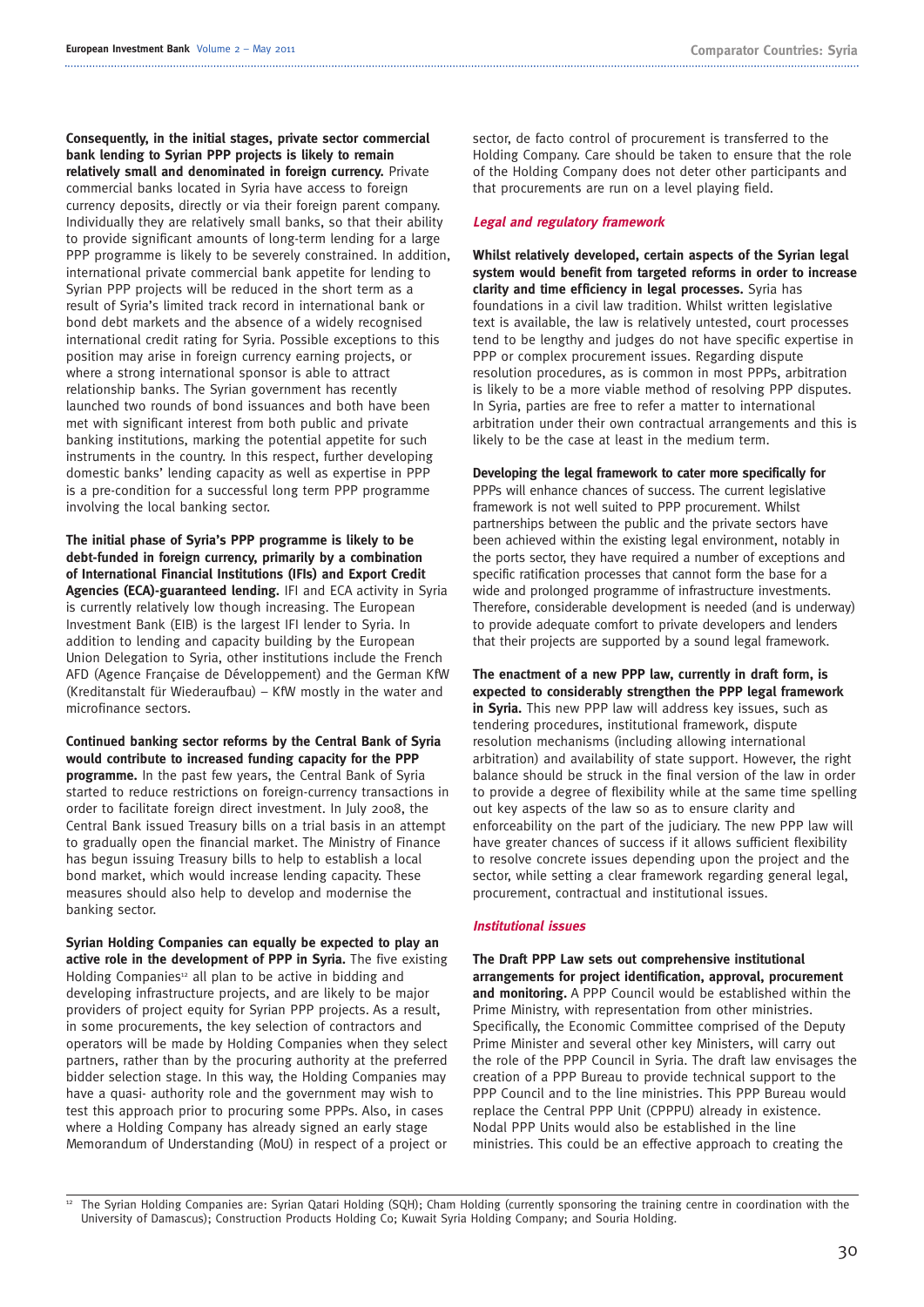necessary institutional infrastructure but care should be taken to avoid overlapping of responsibilities among key institutions involved in PPPs.

**A key institutional challenge for Syria will be to make this wellstructured organisational system work in practice, as it is yet untested.** It is particularly important that funding should be secured to enable the technical support system to be recruited and developed to increase capacity and know-how within the key institutions. In particular, know-how must be developed across those institutions interested in pursuing PPP.

**Experience in other countries suggests that careful attention will need to be given to project selection and design.** Before going to market, projects must be supported by strong business cases and detailed documentation. Comprehensive project scoping and design will make the procurement process smoother and provide greater clarity to bidders. Transaction advisers and technical consultants appointed by the procuring authority have an important role to play and authorities should work with their advisers from an early stage in the project lifecycle. Current limited availability of funding, of both equity and debt, has to be carefully considered in the planning exercise as the size of each project and the cumulated volumes can significantly increase the risk of not reaching financial close. Furthermore, as sovereign credit support to procuring public entities is likely to be required, co-ordination at central level, with direct involvement of the Ministry of Finance, is to be encouraged.

#### **Bidding process**

**The new PPP Law is expected to introduce bidding procedures specific to PPPs, overriding existing procurement legislation that is not well suited.** The various procedures under the Public Procurement Code were initially designed for the procurement of goods and are therefore not appropriate for the procurement of complex works and services contracts. The current draft PPP Law on the contrary, refers to restricted, negotiated and competitive dialogue procedures, which are commonly used in countries with developed PPP practices. The detail of these procedures will be set out in separate executive orders which will need to be carefully considered in order to ensure the core principles of competition, fairness and transparency. By issuing the executive orders at the same time or within quick succession of the new PPP Law, Syrian authorities will ensure that projects can be rapidly procured in the spirit of the new Law.

#### **Contract design, risk allocation and financial terms**

**Syria has a limited track record in PPPs to date and is hiring international consultants to carry pilot project forward as well as learning from other countries' experiences.** Procuring authorities should continue to work closely with the newly established PPP units and internationally experienced advisers to formulate a basis of risk allocation. Authorities would normally aim to ensure the output or service is delivered according to specifications and the PPP contract should therefore create sufficient incentives for the private sector to deliver in a cost efficient manner. An internationally proven contractual structure that has already delivered positive results to contracting authorities in the region will encourage top private sector companies to participate in the project tendering. By striking the right risk balance in the PPP contract, coupled with a competitive bidding procedure, the public sector will ensure that the private sector offers the best price thereby maximizing cost efficiency and value for money.

**When issuing invitations to tender, the authority and Government should clarify early in the process its position towards allocation macroeconomic risks such as foreign exchange rate and inflation.** The optimal risk allocation generates the best value for money for the authority in a PPP. Project affordability and cost efficiency for the authority are adversely affected if the Project Special Purpose Vehicle (SPV) has to bear macroeconomic or policy risks which it cannot appropriately control or mitigate. The private sector will not be able to cover risks of adverse movements in financial variables which it cannot hedge or pass through to contractors and will therefore include a premium against such risks in its pricing. Moreover, if such risks are misallocated, either funding will not be available, or the required debt service cover ratios and equity investment returns will be so high as to make the project unaffordable.

**The optimal allocation of the exchange rate risk depends largely on availability of foreign currency hedging and the country's exchange rate policy.** In Syria, as in most FEMIP countries, the ability to hedge against exchange rate movements is limited by the relatively small and fragmented financial sector. Furthermore, as the public sector controls the exchange rate movements to some extent, with the Syrian pound managed by the Central Bank and loosely pegged to the IMF's special drawing rights since October 2007, then from an optimal risk allocation perspective, it will be necessary and more cost efficient for the public sector to assume this risk. Contractually, exchange rate risk can be covered by the public sector in the payment mechanism (by indexing local currency payments to exchange rate variations or by directly paying the foreign portion of the costs directly in foreign currency).

I**nflation is a macroeconomic risk that is generally best covered by the public sector in the PPP contract's payment mechanism.** Consumer price inflation tends to be volatile in Syria. As it is a macroeconomic risk influenced by economic policy, inflation is more easily controlled by the public sector than private companies. Among the different strategies to address this risk, there is regular benchmarking of project costs (particularly useful when inflation is volatile) as well as general price inflation adjustments.

**In projects with demand risk authorities should be realistic in their forecasts and consider complementing user revenues with availability payments.** Transport PPP projects often use toll charges or fares to generate revenue. There is insufficient track record or comparator projects in Syria for forecasting such demand, so international funders will be very cautious when assessing such projects for investment. As it is likely that investors will not be willing in the medium term to assume traffic risks, procuring such projects on an availability basis may have a greater likelihood of success and be more cost-efficient.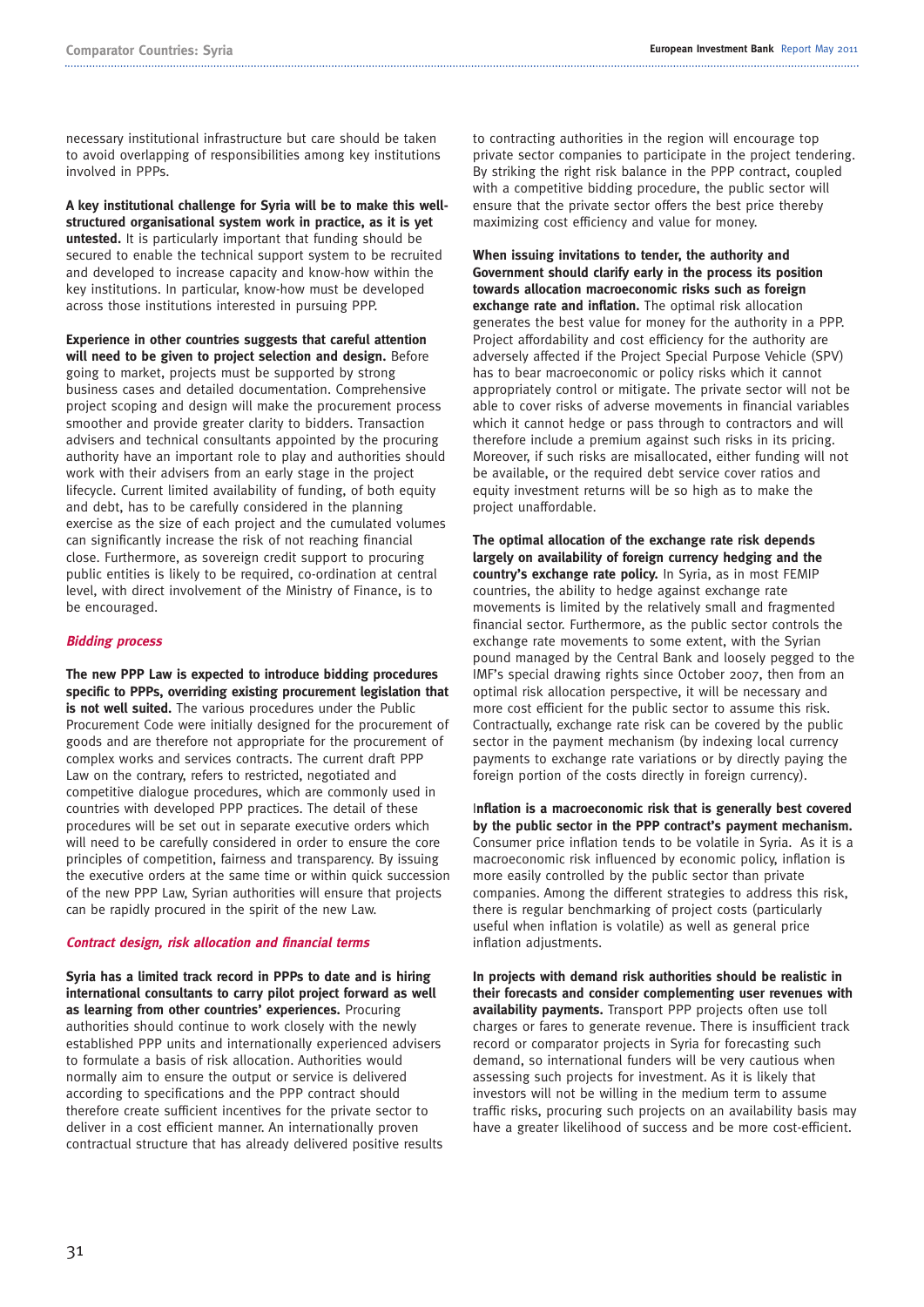When demand risk is assumed by the public sector through availability payments, it is likely that the payment obligations of the procuring authority will need to be backed by a sovereign guarantee. A government guarantee will be needed as there is no track record of independent borrowing by public sector bodies in Syria other than the state. The guarantee is necessary not only as a promise of ultimate payment, but also of timely payment: project SPVs, which have no autonomous resources other than the project assets, require timely payment to provide the services and to ensure a regular cash flow to meet their debt service obligation and to satisfy expectations of equity return.

#### **PPP / project finance investment readiness for lenders and investors**

**The regulation of foreign investment in Syria has moved in recent years towards a more liberalised regime, although further reforms in key areas are still needed.** Even though regulation of foreign investments is now less stringent than in the past, current regulations do continue to pose some difficulties. Syria maintains a form of currency control system, which could affect the ability of Project SPVs to repatriate project revenues outside of Syria; money can be transferred abroad only if it was originally transferred from outside Syria to a Syrian bank account and kept in that bank in foreign currency. This may cause an issue in respect of honouring debt service obligations (interest and principal) and the return on equity, both dividends and capital. In addition, the current restrictions relating to repatriation of capital, interest and profits only at annual intervals are likely to deter foreign investment from contractors or lenders, which will be needed to support Syria's ambitious PPP programme. This issue is expected to be adequately addressed in the draft PPP law in order to exempt SPVs from several of these restrictions. Particularly for repayment of loans and related interests, common practice is that transfers outside of money outside of Syria are allowed on the basis of what is stipulated in the loan agreements, so it can be quarterly or semi-annual or whatever is agreed in the respective finance contract and notified to Central Bank.

**Tax and accounting regulations can have a substantial effect on the price paid by the public sector and/or user for the service or output.** Tax incentives to investments, provided they are well targeted, can have a considerable impact on the price that investors will require the public sector to pay for the services or outputs deriving from PPP contracts; as a consequence, it is in the interests of the government to carefully compare the reduced revenue from tax incentives with the lower price they would have to pay during operational period. The Syrian draft PPP law recommends granting SPVs certain tax incentives or exemptions. Furthermore, there are a number of possible tax treatments depending on the capital structure of the bidder, and so it is possible that the bid with the lowest proposed project payments is not necessarily the bid with the lowest cost after tax payments are taken into account.

**Improving the range of protections available to lenders, notably lenders' step-in rights, will improve the overall business environment for project financing in Syria.** It is not common in Syria for lenders to be granted a direct agreement providing step-in rights. The new PPP law is expected to specifically create the principle of step-in rights, such that banks can protect their investment by stepping into the project in the event that the Project SPV defaults. This will enable the lenders

to rescue the project and, if necessary, transfer the project to a suitable substitute constructor or operator.

**As more PPPs are procured in Syria, the security package will more closely mirror commonly used securities for PPPs.** At present, the most common method of security for Syrian financial institutions is placing a lien on property. However, the new PPP Draft law is expected to allow PPP contracts to have the following security conditions: liens and securities on the income stream (ie. on project agreements) and shares of the Project Company as well as mortgages on assets. Although mortgages on assets have been explicitly granted in the draft PPP Law, the mortgaging of government owned land in particular has been excluded.

#### Conclusion – key recommendations

- Syria has limited experience in PPPs to date (as they are defined in the Report) but has shown commitment to learn from other countries' experience and to engage experienced transaction advisors to assist developing individual projects. In this sense, Syria has started quite high in the learning curve.
- The new PPP Law is expected to comprehensively addressing key legal, regulatory and institutional issues relating to PPPs. The Draft PPP Law sets out comprehensive institutional arrangements for project identification, approval, procurement and monitoring. It is important however that the level of detail does not work to the detriment of a flexible project by project approach when this might be necessary.
- The scoping, economic feasibility analysis and procurement of projects needs to be carried out to the standard required by the best practice guidelines approved by IFIs and ECAs to ensure that Syrian PPPs have maximum opportunity to access these essential funding sources.
- Funding should be secured to enable the PPP Bureau and the line ministry's Nodal PPP Units to recruit experienced staff and to function effectively. Funding must also be made available to support capacity building across the institutions involved in PPP more generally.
- Careful attention should be given to (i) developing sound business cases during project preparation and (ii) detailed tenders and supporting documentation at the request for proposals stage, in order to build confidence in the developing PPP market.
- The CPPPU may wish to encourage authorities and ministries to propose PPP "candidate" projects that are relatively small in scale and simple to implement, rather than excessively large or complex projects. This would help develop a track record of successfully procured projects early in the process. One example of a project with reasonable size and complexity is the Al Nasserieh IPP currently being tendered.
- Contract structure and risk allocation should be designed so that each party is assuming risks which it can best manage. When issuing invitations to tender, the authority should clarify the risks it is prepared to assume.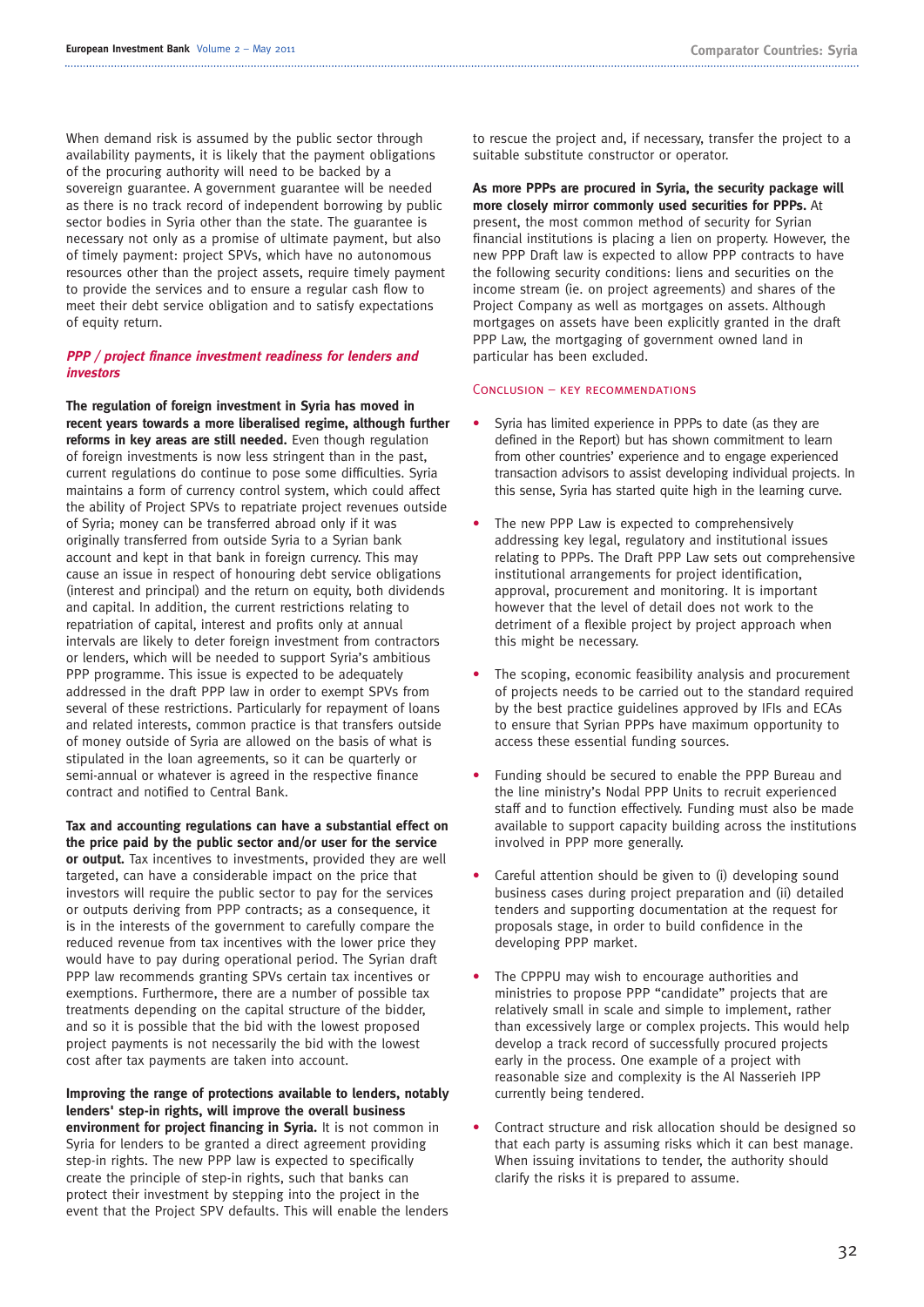- The new PPP law should specifically create the principle of step-in rights, so that banks can protect their investment by stepping into the project operations in the event that the Project SPV defaults. This will enable the lenders to rescue the project and, if necessary, transfer the project to a suitable substitute.
- Sovereign guarantees of PPP payment obligations should be considered, particularly at the beginning.
- The country is undergoing gradual liberalisation from a centrally planned economy to a social market economy. Further liberalisation of the banking sector and elimination of some remaining barriers to foreign investment will attract strong private sector companies to invest in the Syrian PPP programme. An external credit rating of the country by a well reputed rating agency would also help to attract investors and lenders to Syria's upcoming PPP projects.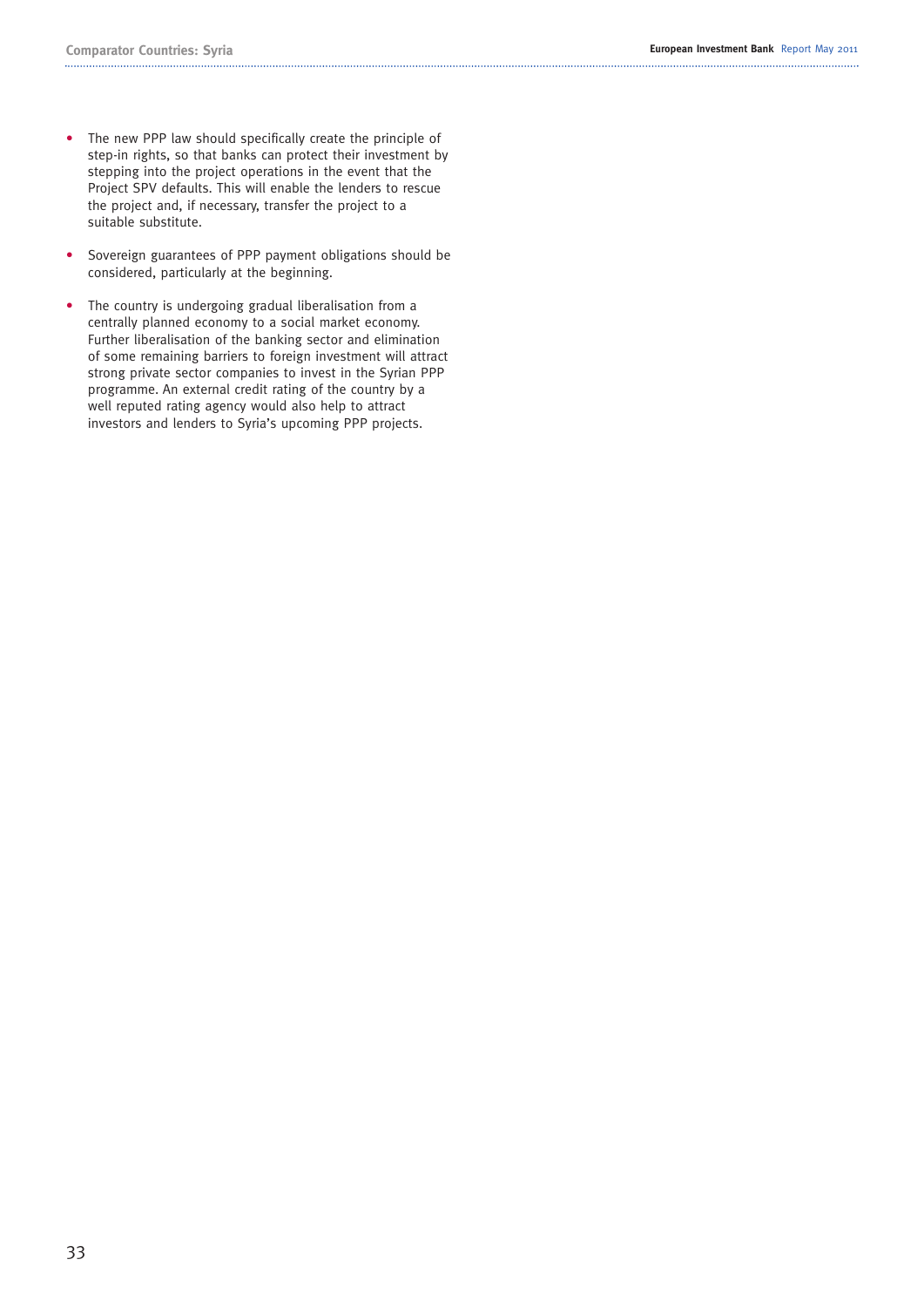# 8. TUNISIA<sup>13</sup>

#### **Overview**

**Despite recent political turmoil, relatively stable macroeconomic conditions provide a solid platform for PPP investment in Tunisia.** The country presents a reasonable fiscal deficit (3% of gross domestic product (GDP) in 2009), a controlled external debt (17% of GDP), and consistent economic growth (4% real GDP). Moreover, Tunisia's investment grade status provides the government with access to a diversified range of domestic and foreign funding sources. All together, these conditions give the government capacity to maintain spending and to commit plausibly to PPP payments.

**In addition, Tunisia's experience with concession contracts offers a valuable foundation to develop PPP initiatives.** The concessions in Tunisia that are procured under the Concession Law can be considered as PPPs for the purposes of the Report, as they involve a partnership between the public and private sector pursuant to a long-term contractual agreement and are backed by project financing. The country has successfully implemented PPP concessions in different sectors such as water (desalination plants), electricity generation and airports.

**By leveraging current experience, the development of a formal PPP policy and the establishment of a PPP centre of expertise could assure a coordinated and effective implementation of PPP programmes.** A PPP framework including institutions has been established to manage digital economy-related PPP projects tasked with upgrading Tunisia's ICT and telecommunications infrastructure (the "Digital Economy Initiative" or DEI). Following the success of many concession projects and of the DEI, Tunisia could bring consistency and efficiency in the implementation of PPP schemes by setting policy goals and priorities regarding the desired impact of PPP at the sector and local government level. In addition, identification of priority sectors and announcing a pipeline of projects would enhance the credibility of the PPP policy. The establishment of a centre of expertise could then assure the sharing of best practices and lessons learned, as well as monitoring and support for the implementation of the set PPP policies.

### **Funding capacity and availability**

**The implementation of PPP programmes is constrained by the banking sector's long-term lending capacity and could therefore benefit from being complemented through IFI and ECA-backed financing.**<sup>14</sup> Despite sufficient liquidity and solvency, domestic banks lack the capital base to provide long term financing for large infrastructure projects. In this context, international financing in foreign currency, especially from IFIs and/or financing or guarantees by ECAs, emerge as critical contributors to the expansion of PPP initiatives in Tunisia, by providing long term foreign currency lending.

**PPP programmes implementation is also affected by limited expertise in PPP lending by the domestic banking sector, which could be enhanced by targeted training and co-financings with international lenders.** The Tunisian banking sector is small and fragmented relative to the size of the economy and has limited PPP experience. With the exception of local branches of international banks, the banking sector in Tunisia has not been actively engaged in PPP lending, and is therefore lacking the expertise other financial institutions have developed in promoting PPP projects. A series of targeted seminars and briefings organized, among others, by international banks or IFIs on opportunities in the PPP market, could serve to increase local understanding and appetite for PPP lending. In addition, Tunisian local banks could provide some finance for PPPs together with international financial institutions, thus gaining valuable "on the job" training.

#### **Legal and regulatory framework**

**Tunisia follows a civil code legal system albeit one that places emphasis on court precedent as well, which serves as a general framework for concession laws.** Tunisian law comprises formal sources such as legislation, regulations and customs, and interpretive sources such as case law. Both legislative text and case law are published, widely available and in written form. A hierarchy of courts, the availability of written law and published decisions, the right to appeal and the persuasive nature of superior court judgments, are preconditions for an impartial and consistent application of the law. Within this framework, and in the absence of a specific PPP Law, the Concession Law governs procurement of all PPP concession projects in Tunisia, except where there is a sector-specific law, as in the case of energy, sanitation, telecommunications and the digital economy.

**Although the existing Concession Law is in practice applied to PPP projects, it would be beneficial to adapt the legal and institutional framework to the specificity of PPPs.** The Concession Law, despite being a successful framework for private sector engagement, does not provide a formal platform for project financed PPP where the public sector takes demand risk through the use of availability payment funding. The "unique user" interpretation of the Concession Law, through which the conceding authority pays the concessionaire directly. has allowed the adaptation of the concession model to project financed PPP. Nevertheless, investors, especially those willing to commit to long term PPP, would be reassured were such an interpretation to be formalised so that the power of public authorities to sanction and operate such projects is robust. Preferably this would be done by being enshrined in a legal instrument with preeminent status in Tunisian law (such as a legislative act or decree).

**The Tunisian government prefers disputes to be resolved in the Tunisian courts but the parties may agree to international arbitration.** The ability of the court system to deal with complex PPP disputes could be strengthened but is a suitable mechanism for resolving disputes. Common practice in PPP projects is to agree the mechanism for dispute resolution in the

Recent events in Tunisia (January 2011) have contributed to increased political instability but as at March 2011 the country maintains its investment grade rating and relative macroeconomic stability.

<sup>&</sup>lt;sup>14</sup> IFI = International Financial Institutions; ECA = Export Credit Agencies.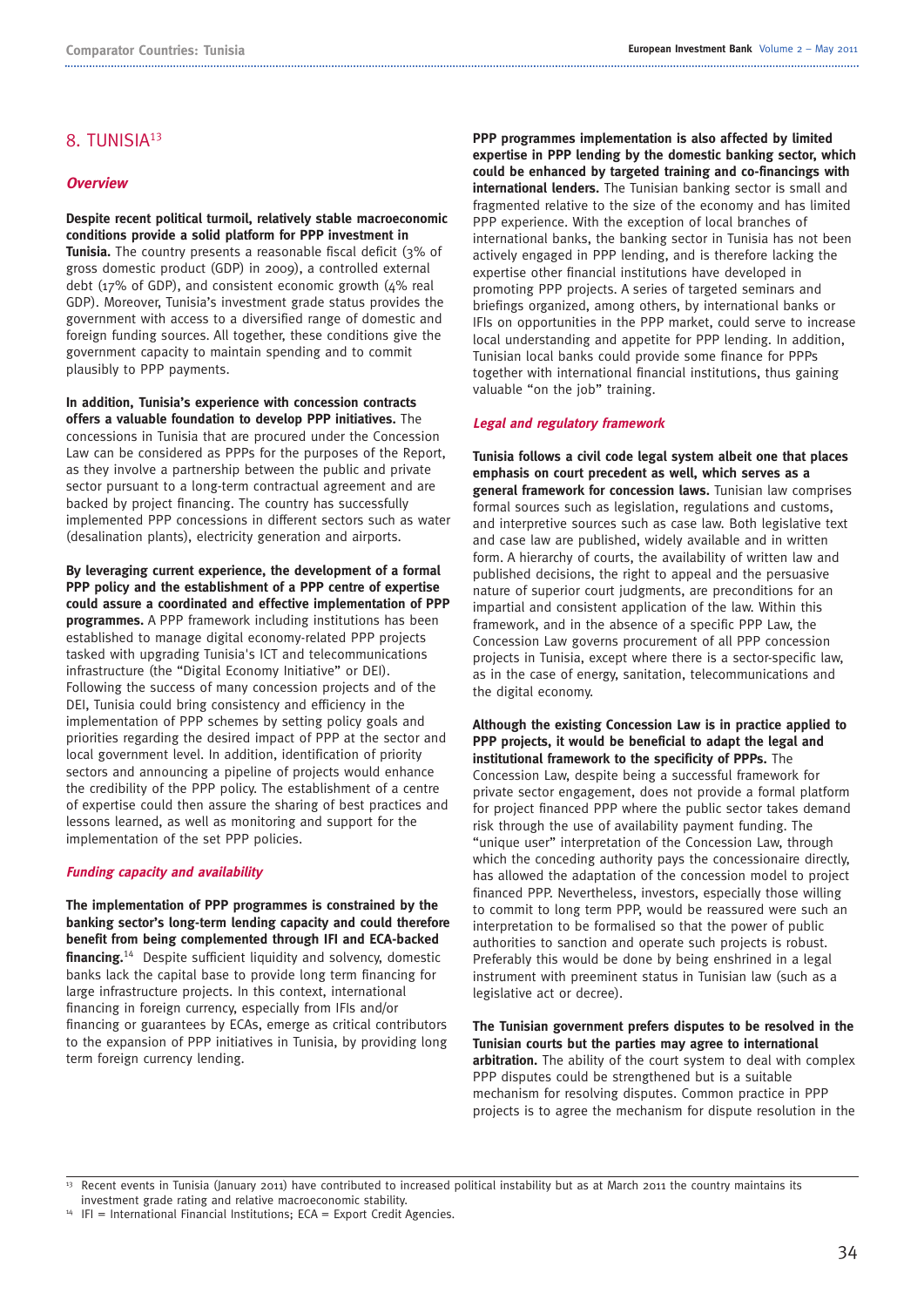long term contract between the public and private sector. Foreign arbitral awards are enforceable in Tunisia under the New York Convention on the Recognition and Enforcement of Arbitral Awards. Where arbitration or other forms of dispute resolution have not been agreed, disputes between a public authority and a project company/concessionaire will be subject to the jurisdiction of the administrative courts. This creates a potential complexity because disputes between the concessionaire and a member of its supply chain will normally be subject to the jurisdiction of the commercial courts, but if a commercial dispute has arisen in the contract of a public service by the concessionaire the commercial dispute can be also heard at the administrative courts.

#### **Institutional issues**

**The central government is highly involved in the development of PPP projects which ensures consistency but could also create capacity bottlenecks if a large PPP programme is developed.** Actors at the centre of government include the Office of the Prime Minister (key decision-making body), the Ministry of Finance (responsible for PPP procurement issues), and the Concessions Unit (regulation and supervision of concessions). Project selection is driven mostly by line ministries, although local authorities can also propose PPP projects and concessions. The assessment of projects' affordability and feasibility are normally undertaken by procuring authorities and their advisers, in particular project sponsors from the line ministries. The threshold on investment affordability by sector is set annually by the government for each line ministry, taking into consideration a five year plan. The budget is mainly allocated by the Ministry of Finance. At the local level, regional governorates and local authorities can conclude concession contracts subject to the final approval of the Minister of the Interior.

**The development of budget-linked, multi-annual infrastructure plans has improved Tunisia's PPP market, although the robustness of its project pipelines could be enhanced.** Both strategic and annual development plans have contributed to better policy formulation, and to information access by investors. Nevertheless, these initiatives have often been too broad, lacking sufficient details on funding sources and anticipated methods of procurement. Improving the quality of information provided in those instruments will have significant impact in the formulation of PPP policies and PPP market attractiveness. Investors are more likely to make a long term strategic commitment to the Tunisian PPP programme if the scale and shape of the investment programme is published.

**The development of a PPP centre of expertise would serve to provide know-how and leadership in the design and implementation of PPP programmes.** In order to maximise existing resources and increase PPP expertise, the Concession Unit could be developed into a PPP agency. By playing an active role in the procurement of projects, the Concessions Unit could develop valuable expertise in PPP procurement and implementation. However, it would be advisable that its expertise be strengthened through the recruitment of a core team of experts. Such expertise could then support the line ministries, local authorities and other state organisations involved in procurement of PPP projects. The role of any PPP centre in relation to other interested parties of government would need to be clarified.

#### **Bidding process**

**The recently issued Concession Procurement Decree has provided Tunisia with a modern procurement regime, which if applied correctly should ensure a fair, transparent, and competitive bidding process.** Among the most important provisions of Decree 2010-1753 are the establishment of a dialogue between the public authorities and bidders, the separation of technical and financial bids, and the creation of special committees responsible for different aspects of the tender process.

**A certain degree of dialogue with bidders, as is allowed in Tunisia's procurement law, can be beneficial for large PPP projects provided it is handled transparently.** The Concession Procurement Decree allows bidders to express their concerns on the contractual documents and to propose amendments. Whilst there is not an explicit reference to dialogue or negotiation during the tender phase, authorities may use this framework to promote the exchange of views and opinions among competitors and authorities that can be beneficial in helping to better define the project. As long as the dialogue does not materially increase the costs of bidding and is handled transparently (for example, by spreading information to all bidders equally), it can be a powerful tool to drive costefficiency, value for money and attain optimal solutions for complex projects. In other markets, such as the European Union, pro-active engagement of this type has proven to be a means of fine-tuning and optimising solutions for the delivery of the project.

**The separation of technical and financial bids by the Concession Procurement Decree could undermine technical aspects of an offer and adversely affect overall value for money.** The process of separating the evaluation of the technical from the financial offers could serve to provide a technically sound bid, which is also financially attractive. Nevertheless, there is a risk that there will be a pass/fail evaluation in relation to the technical offers, followed by a lowest price evaluation of the financial offer. Where the "lowest price" is the over-riding evaluation criteria, there is a risk that the technical evaluation becomes a mere filter with the overall result that once the technical solution has achieved the requisite score to enable the financial proposal to be considered, the financial proposal is the effective determinant. In order to prevent those unbalances, authorities should seek to ensure that appropriate objective criteria and weightings are given to different components of the technical evaluation.

#### **Contract design, risk allocation and financial terms**

**Although under the concession law "substantial" risk has to be allocated to the private sector, in current PPP transactions risk allocation has been gradually tailored to the project and risks are allocated to the parties best placed to deal with them.** Under the concession model, demand risk has been generally allocated to the private sector as Article 4 of the Concession Law provides that the concessionaire shall bear a "substantial part of the risks" associated with performing the contract. In this context, a project-based risk allocation becomes crucial to securing investors' interest in the project.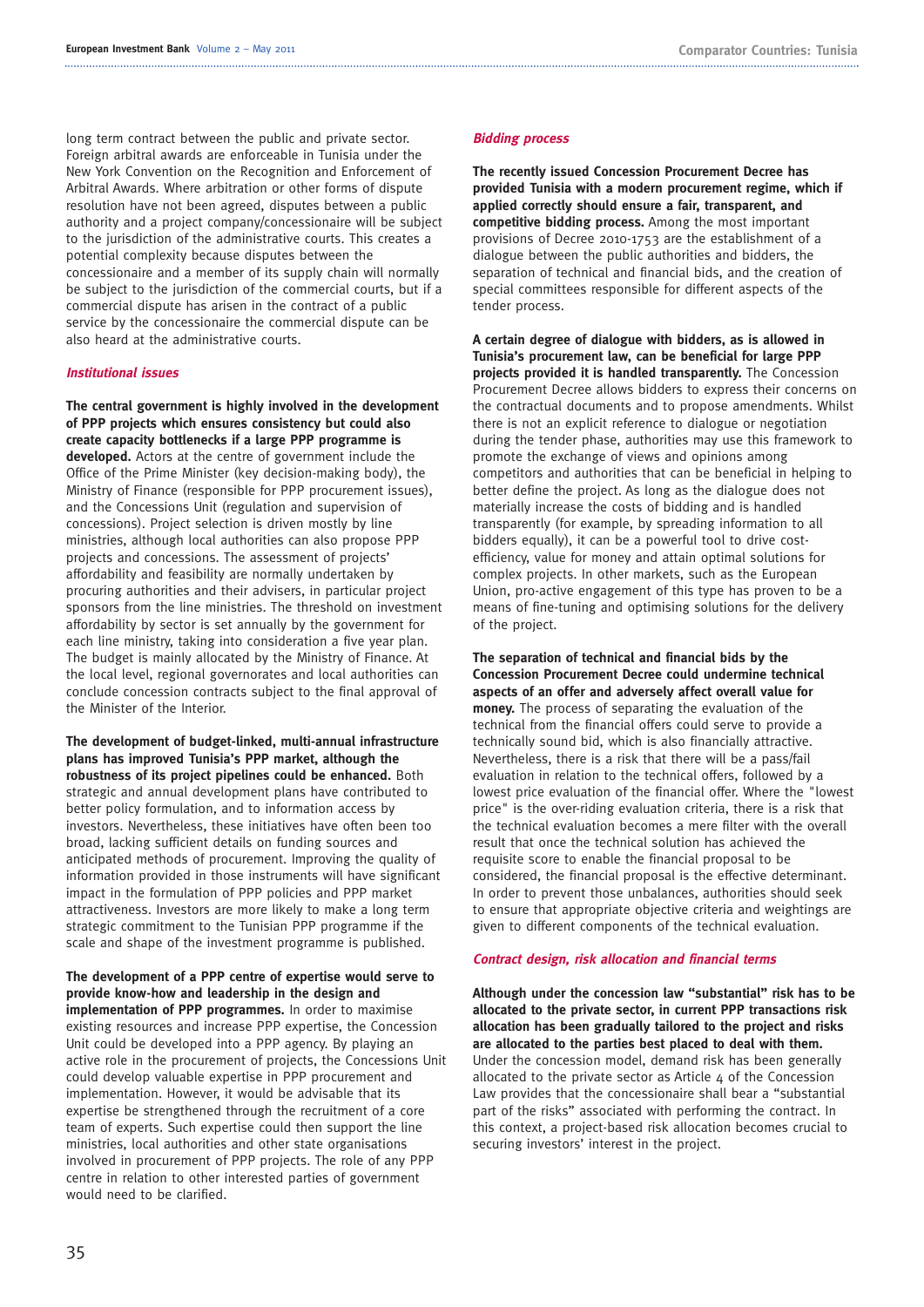**In the projects financed to date, allocation of the main risks has in practice followed international norms, albeit without a standard template.** Tunisian law permits extensions of time available to the construction period as well as extensions to the overall concession period although aspects of the law are very prescriptive. Termination and compensation on termination also generally follows standard practice and is regulated in each individual contract. The Concession Law does not provide for compensation, although sector specific laws in the sanitation and civil aviation sectors provide that compensation should reflect the direct and material loss suffered by the concessionaire. Liquidated damages (the standard protection against delays in construction) are permitted and as occurs in civil law jurisdictions elsewhere, the courts place an emphasis on the fairness of the agreed damages, so that the damages stipulated in the construction contract may be increased or reduced in court. The public sector has wide powers unilaterally to modify the contract in the protection of the public service and user interests. However, where this power is exercised, the concessionaire will be entitled to compensation to restore the financial balance of the contract. There is at present no standard template for Tunisian PPPs; a template with general principles would provide greater clarity on key risks which the public sector is prepared to assume at an early stage and this would lower both costs and negotiation timing.

**When issuing invitations to tender, the authority should clarify early in the process its position on allocation of macroeconomic risks (exchange rate and inflation), in order to maximise project cost-efficiency.** Project affordability and value for money for the authority are adversely affected if the Project SPV has to bear macroeconomic or policy risks which it cannot control or mitigate. In a context of macroeconomic or policy uncertainty, a Project SPV is forced to buffer against such risks in its pricing. By striking the right risk balance in the PPP contract, coupled with a competitive bidding procedure, the public sector will ensure that the private sector offers the best price thereby maximising its cost-efficiency. In order to maximise the value of PPPs for Tunisia, procuring authorities need to adapt risk allocation to the characteristics of each project.

**The optimal allocation of exchange rate risk will depend on whether the Project SPV has obtained Tunisian Dinars (TND) or foreign currency funding, the availability of foreign currency hedging and the country's exchange rate policy.** Rather than peg or track the TND exchange rate to foreign currencies as in some other Mediterranean partner countries, the Central Bank of Tunisia (CBT) conducts a flexible exchange policy. In Tunisia, as in most Mediterranean partner countries, the ability to hedge against TND exchange rate movements is limited, although the CBT makes a range of currency risk hedging instruments - such as futures, options and swaps - available to economic entities. This makes it difficult for foreign investors to hedge against exchange rate risk. In this event, the private sector partner (and its lenders and sponsors) generally assumes a wider range of possible risk scenarios which it prices into its offer, if it is able to provide an offer at all. It also makes sense (from an optimum risk allocation perspective) for the public sector to assume exchange rate risk where funding is obtained in foreign currency as this is not a risk that can be managed by the private sector. Contractually, exchange rate risk when borne by the public sector is covered through the payment mechanism of the long term PPP contract by indexing local currency payments to exchange rate variations or by directly paying the foreign portion of the costs directly in foreign currency.

**Relatively volatile price inflation in Tunisia presents risks for sponsors and investors, especially in long-term PPP projects and needs to be addressed through contract provisions.** Planning, pricing and costing risks need to be addressed in the PPP contract payment mechanisms. In Tunisia, when inflation risk is assumed by the public sector, this is normally covered contractually through indexation (over consumer or producer price indices, for instance). Regular benchmarking of project costs presents advantages vis-à-vis a general price inflation adjustment particularly because of the volatility of inflation rates.

#### **PPP / project finance investment readiness for lenders and investors**

**The level of regulation of foreign investment has eased considerably in recent years, providing investors with a wide range of protective measures.** The Concession Law allows foreigners to participate in concessions without restrictions, including the guarantee of repatriation of their investment (including capital, capital gains and dividends). Moreover, under the freedom of investment regime, no prior authorisation is required for foreign investors to carry out business in Tunisia. The security package available to lenders follows standard international practice and includes measures such as charges, mortgages, step-in rights, direct agreements (between the lenders and the authority), and pledges over shares and receivables.

**Although Tunisia's corporate tax regime is generally favourable for business, several tax and accounting rules discourage SPVs from having an efficient capital structure.** As a result, both the after-tax cost of capital for SPVs and the PPP concession payments become more expensive. Unless the impact of taxation is expressly considered when evaluating project bids, distorting tax rules will encourage bidders to use less debt, i.e. by using more expensive equity relative to debt, further increasing the cost of capital. Furthermore, the adoption of "finance debtor" accounting and tax treatment for PPP projects could help eliminate the negative impact of some tax rules and make project more affordable. Finance debtor accounting enables accounting profit to match project cashflows after debt service much more closely, avoiding many of the inefficiencies caused by fixed asset accounting in PPP projects. Finance debtor accounting is currently not permissible under Tunisian accounting standards, requiring a change in tax law in order to be used for PPP purposes.

#### Conclusion – key recommendations

- Tunisia's macroeconomic stability provides an adequate platform from which to launch medium and large infrastructure projects such as PPPs.
- Tunisia's experience with concession contracts which are project financed offers valuable experience in PPP, though it would be desirable for the country to create a comprehensive PPP policy and framework.
- A central PPP unit stemming from the Concession Unit could enhance expertise in the public sector and line ministries to maximise the effectiveness of a PPP policy. A credible pipeline of PPP projects would further enhance credibility and investor appetite for these projects.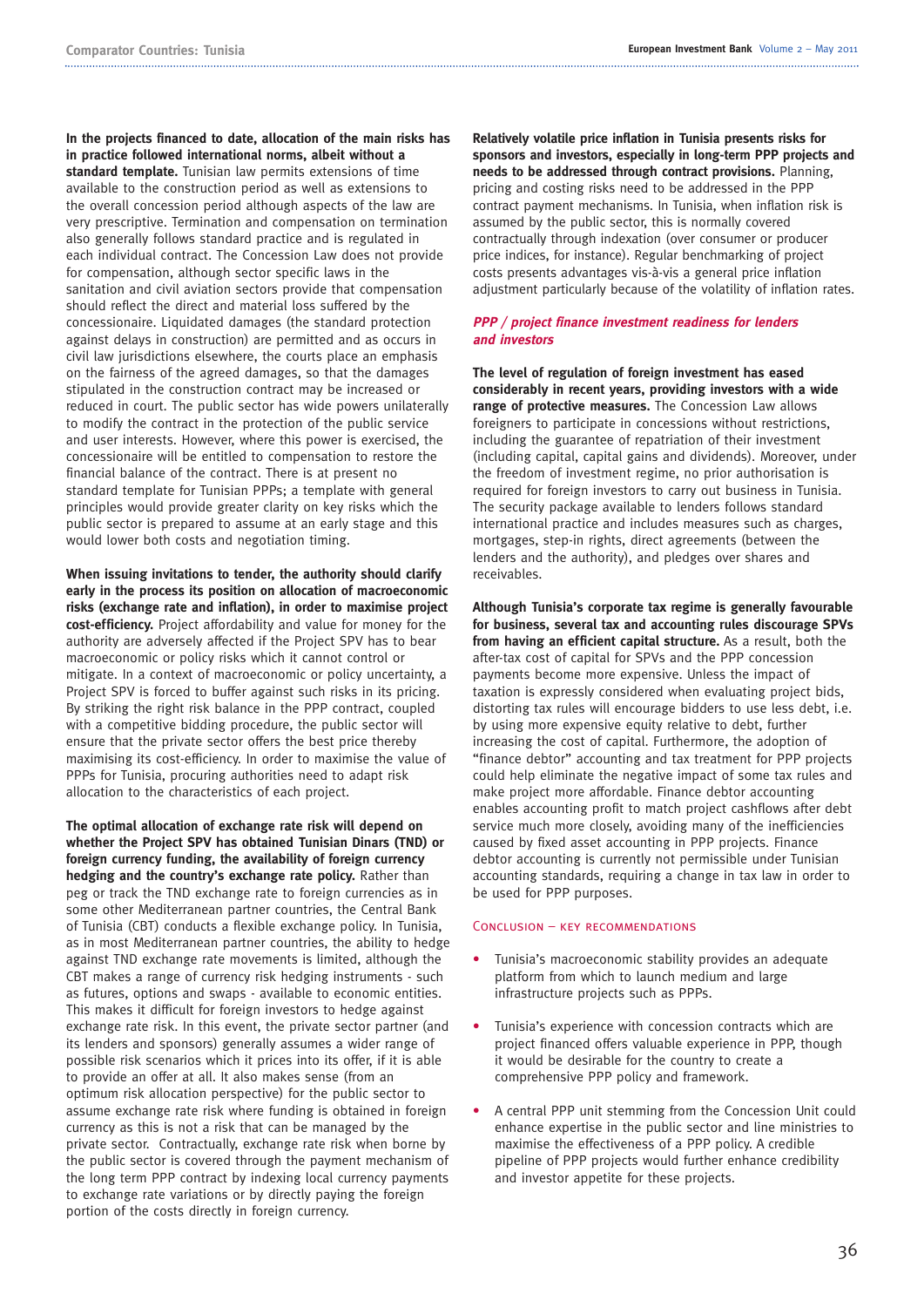- Local financing is constrained by the fragmented financial sector and limited experience in large PPP projects. Cofinancing with IFIs and targeted training sessions could contribute to increasing awareness and expertise on PPPs.
- The legal framework based on concessions has proven adequate for PPP, although a PPP Law and setting out general principles of risk allocation could contribute to lower negotiation times and greater cost effectiveness (or value for money) and create an environment more attractive to foreign investors.
- Inflation and exchange rate risks are generally better covered by the public sector, as these are not risks that can be properly managed by the private sector. If the private sector were asked to cover this risk, it would be priced into the tariff to be paid by the public sector for the service/output (making the project more expensive) and it could also potentially prevent financing.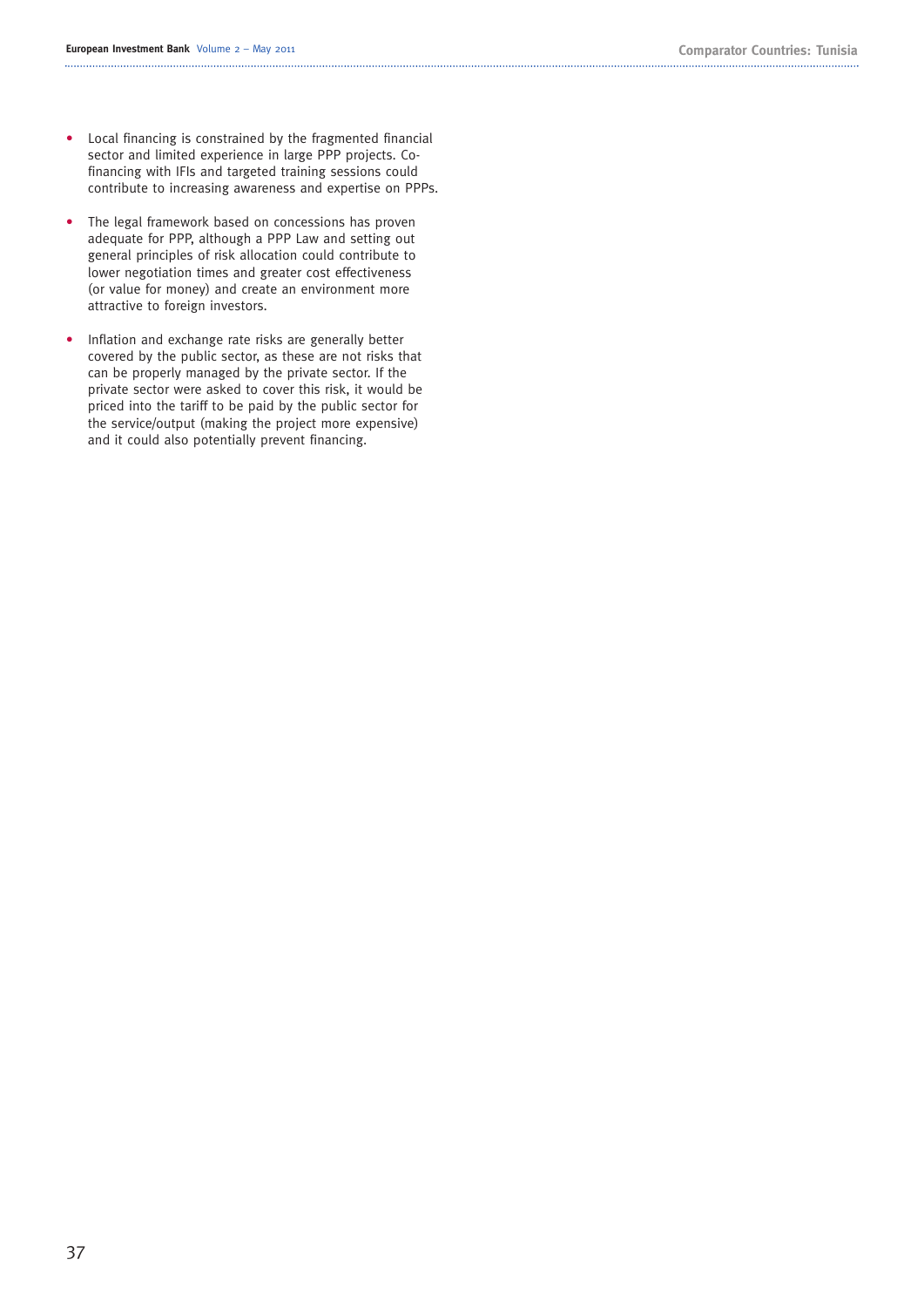# 9. WEST BANK15

#### **Overview**

**An unstable political and fiscal framework puts the West Bank in a difficult position to develop Public-Private Partnership projects (PPP).** Despite investment-friendly policies implemented by the Palestinian Authority, the lack of full control by the government over some parts of the territory and the absence of fully fledged statehood coupled with restrictions on parts of its territory, make political risk the key investor concern for developing PPPs in the West Bank. In addition, its weak economy, which remains vulnerable to political developments and dependent on grants from the international community, does not provide sufficient long-term fiscal sustainability for PPP projects.

**However, in the medium to long-term, Palestinian Authority's policies, and donors' support is expected to increase and expand private participation in infrastructure (PPI).** There is potential for further private sector participation beyond the current small-scale PPI in the telecom sector. Much of this is expected to be facilitated through the Palestinian Investment Fund (PIF), particularly in key sectors, such as waste and water management and the energy sector. In the medium to longterm, the need to bridge a huge infrastructure gap and enhance infrastructure, could also lead to the development of smallscale PPP pilot projects, particularly through blending of grants and loans.

**The development of a coherent infrastructure plan could foster a clear sequencing of PPI projects.** Developing a pipeline of well-designed projects could leverage PIF and international financial institutions' funding and catalyze private investment in the medium-term, mainly through regional investment funds. The partnership of the PIF with International Financial Institutions (IFIs) in the design and implementation of such program may also strengthen the PIF's capacity and contribute to the prioritization of viable and realistically achievable projects. These could provide the basis for future PPP project development when investment conditions are met.

**PPP pilot projects could be developed if stability and investment climate improve.** Given the current political and macroeconomic context, the private sector is unable to finance, build and operate projects without IFIs and donors assuming most of (if not all) the risks (through concessional financing, for instance). Therefore projects currently undertaken in the Palestinian Territories do not fall within the definition of PPPs used in the Report. A viable sequencing of PPP investments from telecoms to energy as well as water and waste management sectors, may simultaneously allow less reliability on IFI/concessional funding and lead to a gradual transfer of risks to the private sector. In addition to improving political and macroeconomic stability, institutional strengthening, increased funding capacity and simplification of the legal framework, could lead to the development of targeted PPP projects in the medium term.

#### **Funding capacity and availability**

**The Palestinian Authority (PA) has little if any autonomous borrowing capacity due to its dependence on the international community to sustain its fiscal stance.** Despite growth (real GDP growth of around 7% p.a. in 2009 and 2010), the economy remains weak, vulnerable to political developments and dependent on grants from the international community for its fiscal stability. The PA follows general economic policies outlined in the Palestinian Reform and Development Plan (PRDP) 2008-10 aiming, among others, at fiscal consolidation and improved infrastructure through private-sector investment. An extension of the PRDP, originally funded by pledges made at the 2008 Paris donor conference, is currently being prepared. PA's ability to progress economically however, is constrained by the political situation. The PA will continue to depend heavily on donor support in the medium term, which could be further targeted specifically to development projects.

**Commercial bank lending capacity for project financing is very limited, both from Palestinian banks and from foreign commercial banks.** All the financing currently available on the market is short term. The experience of the Wataniya Telecom financing – the nearest equivalent to PPP financing to date in the West Bank – indicates that even locally active banks require credit insurance or export credit guarantees for lending to long term projects located in the West Bank.

**Infrastructure funding in the West Bank is likely to continue to be predominantly based on grants.** In the foreseeable future, IFIs, Export Credit Agency (ECAs) and political risk insurers are likely to be the only long-term funders or collateral providers for any PPP project that may be developed in the West Bank. Commercial bank appetite for long-term lending to West Bank projects would require both a significant easing in political tensions and on restrictions on the West Bank economy. For any potential PPP projects under which payments would be made by the PA (e.g. through availability payments), the PA's fiscal sustainability would need to improve and move away from reliance on grant funding.

**The Palestinian Investment Fund (PIF) could provide equity and act as catalyst for equity investment in infrastructure including PPPs in the medium-term.** Wholly owned by the PA but independently managed, the PIF's aim is to strengthen the local economy through key strategic investments. It is currently leading an ambitious five year investment program amounting to USD 4 billion. Target projects include construction of a 140MW-200MW power plant in the northern West Bank, under an IPP scheme, with construction and commissioning expected to take between 24 and 30 months, after the required clearances have been secured. If the PIF is to become a significant source of equity for PPPs, it would need to be kept independent from specific bidders until the procuring authority selects the preferred bidder, in order to ensure a competitive and transparent procurement process.

Note on the usage of terminology in the Report: Whilst the Report covers the West Bank (and the economic analysis throughout the Report concerns exclusively the West Bank unless otherwise stated), the terms Palestine/Palestinian refer to the territories covering Gaza and the West Bank in the context of the activities of, or the institutions operated by, the Palestinian Authorities.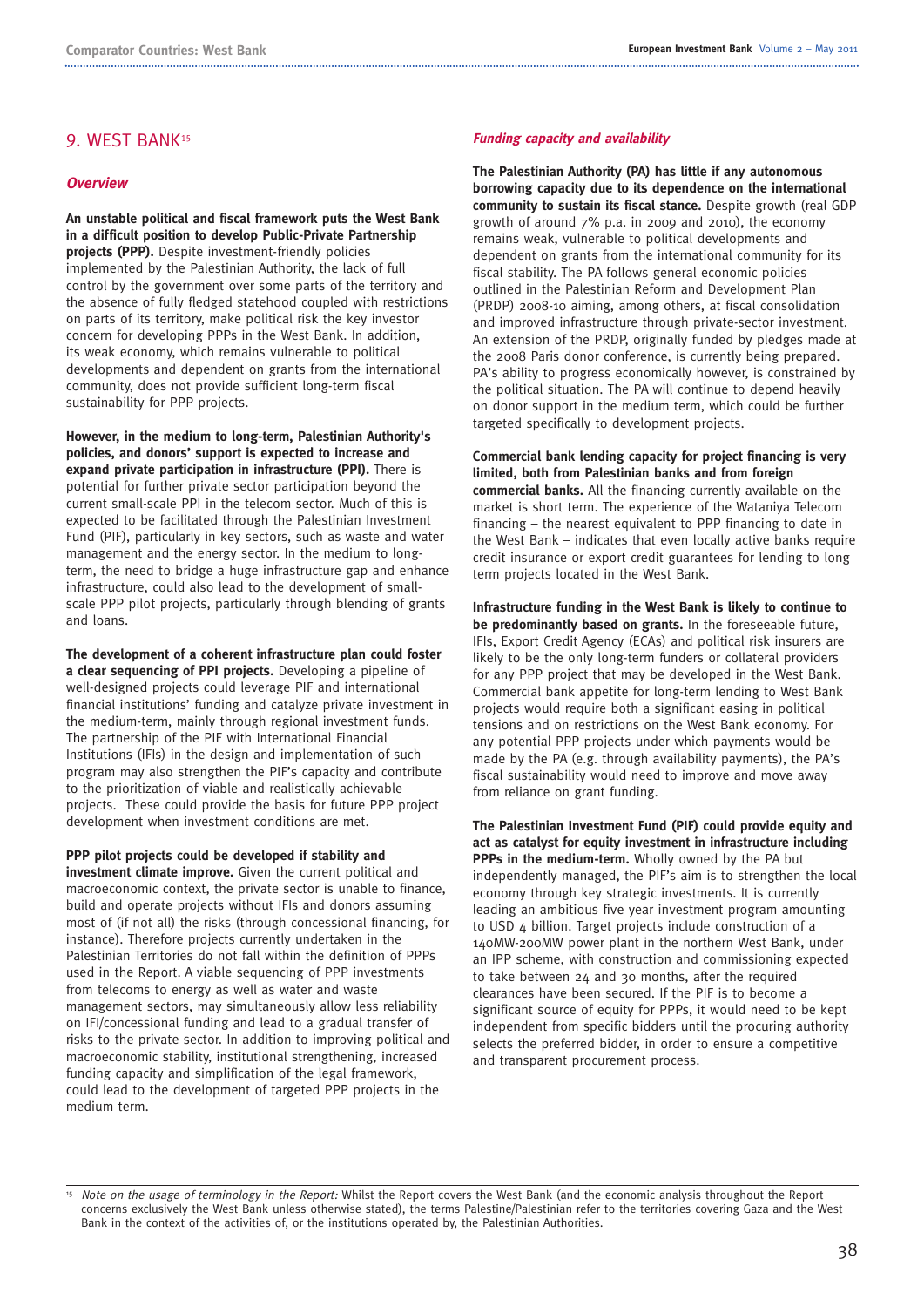#### **Legal and regulatory framework**

**The lack of full territorial control by the PA affects the enforceability of its legal framework for infrastructure development.** The legal framework applicable to infrastructure and more generally, the application of Palestinian law, varies in accordance to the level of control that the PA exercises over each area. This, in addition to the lack of full PA statehood, affects the enforcement of the legal framework for infrastructure.

**Despite difficulties and the complexity of the PA's current legal framework, authorities do have powers to enter into PPP projects.** An example is the power project mentioned above that, although not a PPP in strictu sensu, it is a project led by the PA.

**The Disputes can be settled by international arbitration in the PA, although the court system is not well equipped to deal** with complex PPP contracts. Even though international arbitration is possible, arbitration awards are difficult to enforce in practice. The absence of bilateral treaties means that foreign investors have less protection against government actions.

#### **Institutional capacity**

**The decision making process for infrastructure development in the PA is complex due to the political situation which inevitably leads to delays in implementation that may discourage investors.** The Presidency has been involved in the procurement of infrastructure projects (such as telecommunications) and the Ministry of Public Works plays a key role in initiating and overseeing the procurement of projects including those falling within the responsibility of local authorities (such as utilities). Given the current political circumstances, project identification within the Palestinian Territories requires coordination with the Israeli authorities and prior authorization by Israel of certain import of materials and equipment. Key actors include the Israeli Civil Administration (ICA) and the State of Israel, which affect the development of infrastructure in the Palestinian Territories.

**Weaknesses in institutional capacity for infrastructure development have been successfully tackled through technicalassistance, the level of which it would be desirable to increase.** Most infrastructure and technical assistance projects are initiated, funded and normally executed by bilateral agencies and/or multilateral financial institutions in close cooperation from the PA. Notable progress has been made under the "European Neighbourhood Policy" in public finance management and in other fields (for example with the introduction of computerised tax procedures and decentralised internal auditing); such success could be replicated in through similar initiatives to increase

**The PA could benefit from closer cooperation with institutions or agencies in neighbouring FEMIP countries with experience in infrastructure and PPP development.** Knowledge exchange programmes with such institutions could have a positive effect on the PA's ability to carry out successful PPP pilot projects in the future. Lessons learned by peer countries could foster technical expertise, which could then be centralized in a specialized unit dealing with large infrastructure projects.

capacity in infrastructure development.

#### **Bidding Process**

**The Tender Law permits the procurement of major infrastructure through open, restricted or negotiated procedures.** Whilst existing tender procedures are generally suitable for processing major infrastructure, because much infrastructure procurement is undertaken by foreign donors (in partnership with the PA), often the applicable procurement procedures of the donor countries are followed. In the case of bilateral aid, this means that procurement is at times subject to country of origin specifications, thus reducing international competition.

**Bidding processes and evaluation criteria broadly follow international norms.** Bids are assessed by a standing Central Tenders Committee and whilst there is no standard procedure for contesting decisions, they are susceptible to judicial review.

#### **Contract design risk allocation and financial terms**

**Due largely to the political situation, the PA does not currently have experience in the field of PPP.** Except for the privatisation of the telecom sector, which may be considered similar to PPPs since it involves the financing of public infrastructure by the private sector, the PA has not engaged in a PPP that is project financed. If, after detailed analysis, PPP is viewed as the best mechanism to partially finance public infrastructure in the Palestinian Territories, a whole framework for PPPs would need to be developed. Such framework includes, among others, risk allocation mechanisms through contract design and the development of typical financial terms. This could only be achieved through strong technical assistance funded by donors.

**The general law and policy within the PA would allow for a correct allocation of risks, with the support of the donor community.** Whilst PPP have not been tested in practice, there is no reason to believe that appropriate structures and terms could not be developed in the future, after the political situation improves. The underlying issue of political risk would need to mitigated in any event, with the support of governmental and multilateral organisations prepared to absorb substantial elements of the political risk.

#### **Opportunities and expectation**

**The economic outlook of the PA will depend on easing of the political situation and continued donor support.** The ability of the PA to eventually fund some of their needed infrastructure projects using PPPs is constrained in the medium term by political instability. Economic growth will depend on improvement in the political situation and a reduction in the currently imposed trade barriers. It is likely that the PA will continue to rely heavily on donor support, which could be strengthened and targeted more directly to infrastructure development projects. In the future, increased private sector participation through PPPs or other contractual structures, will be a key element for economic growth.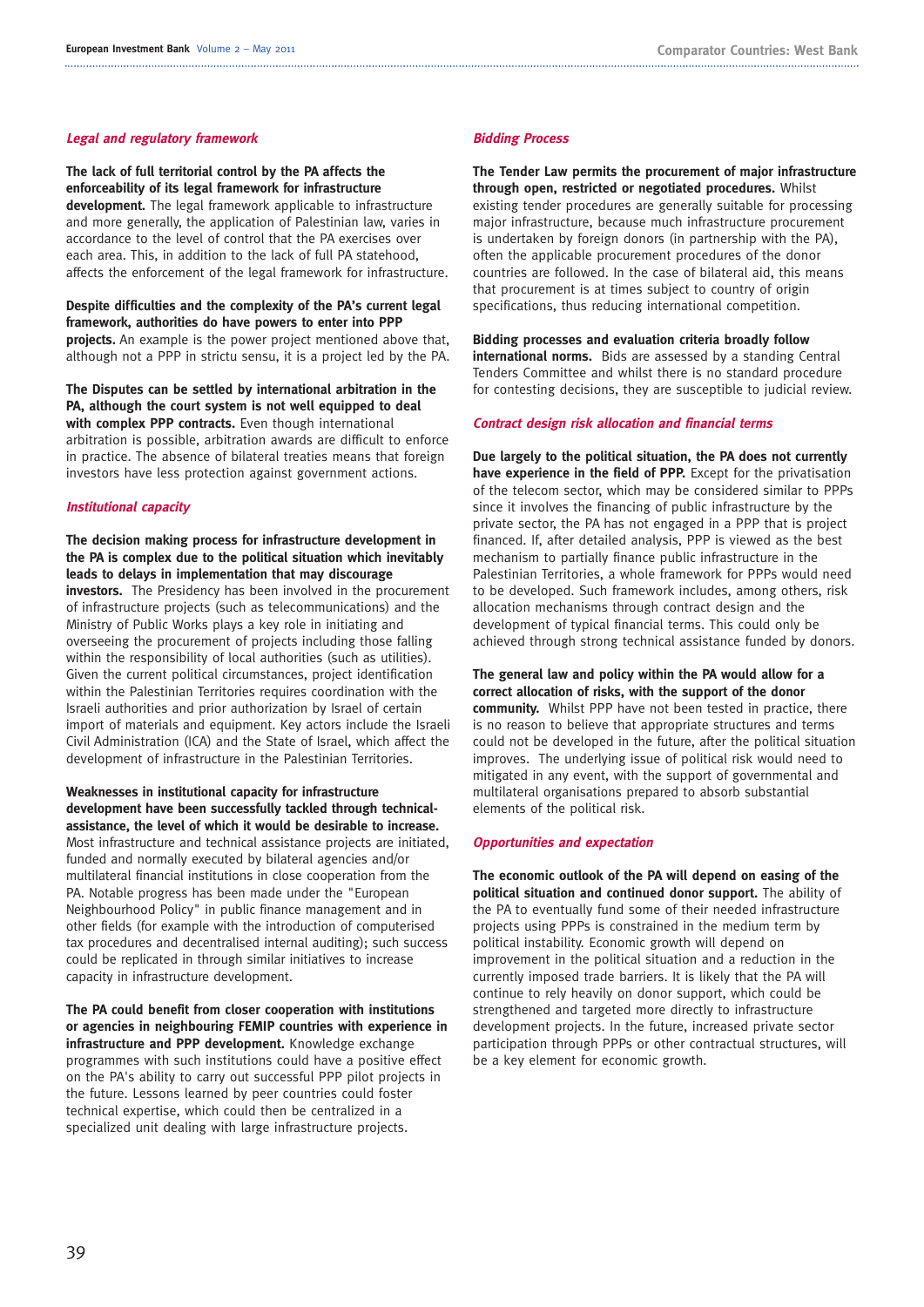#### Conclusion – key recommendations

- The political situation is a key constraint to infrastructure development in the PA. Continued efforts to improve political stability, regional peace and further progress towards statehood which lead to improvements in the socio economic conditions of PA's population, would foster a more favourable climate for investments.
- Private sector involvement through PPPs for example, has the potential to improve infrastructure in the Palestinian Territories. The PA should consider the optimal institutional collaborations to achieve this.
- Continued partnerships and knowledge/skills transfer through technical assistance from neighbouring FEMIP countries and the agencies currently active in the Palestinian Territories, is likely to be of long term benefit.
- Some sources of funding for a future PPP programme have been identified. The PIF could become a major equity provider for future PPP projects. However, the PIF is to become a significant source of equity for PPPs, it would need to be kept independent from specific bidders until the procuring authority selects the preferred bidder, in order to ensure a competitive and transparent procurement process. Other sources of equity and debt are likely to be donors, IFIs and ECAs, capable of covering the political risk as well as providing funding.
- The PA's huge infrastructure needs will be continued to be covered through international support. Donor support, which is currently sustaining the PA's economy, could be further targeted to development projects. The ability of the West Bank and the PA to embark on PPPs in the medium/long term will however remain subject to substantial improvements in the political situation.

END